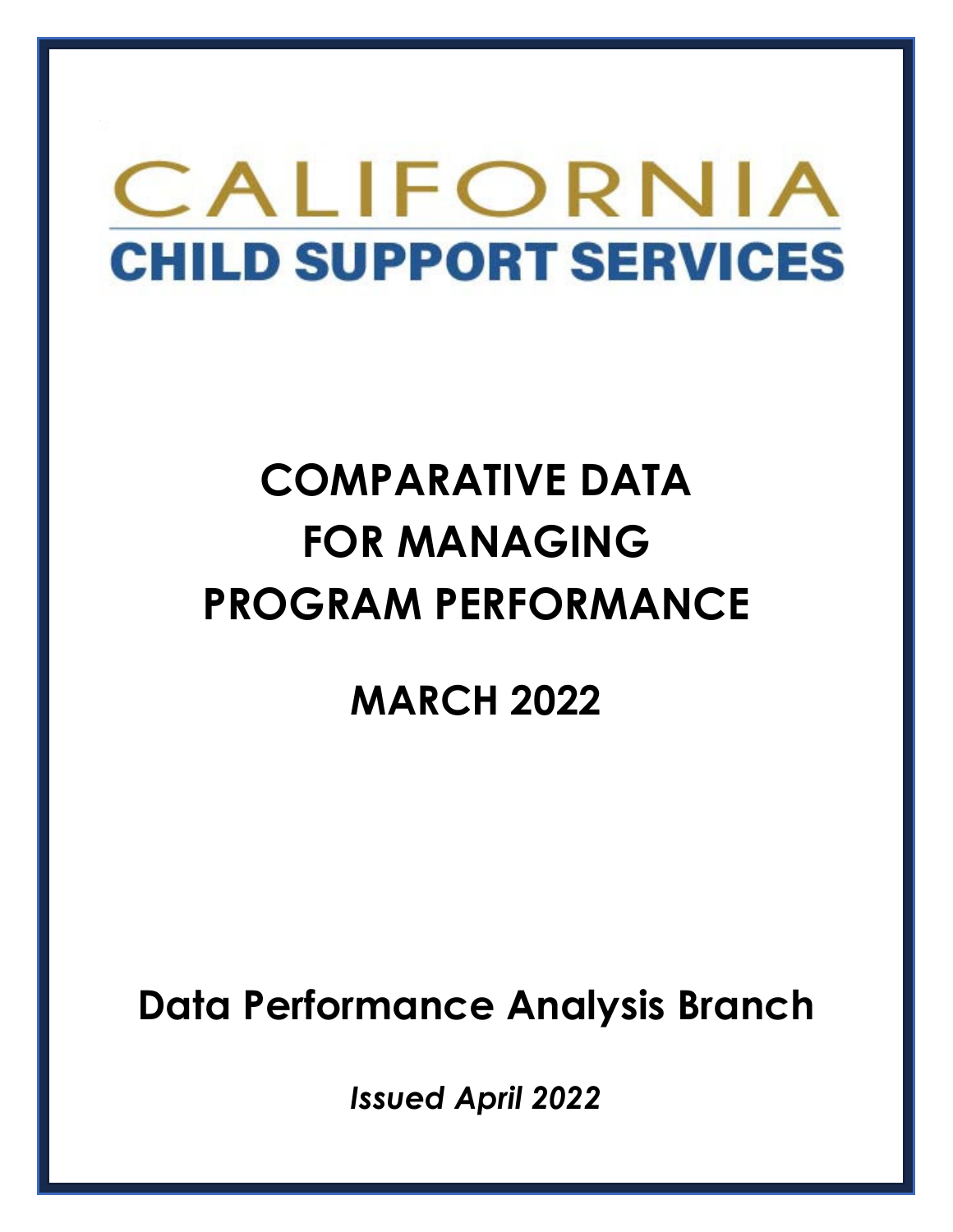#### Comparative Data Tables for Managing Program Performance March 2022

#### **1. Performance Data for LCSAs**

| <b>Comparison of Federal Performance Measures</b> | Table 01.1.1 |
|---------------------------------------------------|--------------|
| Summary of Federal Performance Measures           | Table 1      |
| Federal Performance Measures Ranked               | Table 1b     |
| Statewide Paternity Establishment Percentage      | Table 1.1    |
| IV-D Paternity Establishment Percentage           | Table 1.1.1  |
| Cases with Support Orders Established             | Table 1.2    |
| <b>Collections on Current Support</b>             | Table 1.3    |
| Cases with Collections on Arrears                 | Table 1.4    |
| Summary of State Performance Measures             | Table 1.6    |

#### **2. Cases**

| <sup>1</sup> Local Agency Cases by Case 1<br>Type | Table 2. |
|---------------------------------------------------|----------|
| Children in<br><b>IV-D Cases</b>                  | able 2.7 |

#### **3. Support Orders**

| Service of Summons and Complaint                                                                                                    | Table 3.3         |
|-------------------------------------------------------------------------------------------------------------------------------------|-------------------|
| Statewide Comparison of Support Orders Established                                                                                  | Table 3.4         |
| Support Orders Established During Report Period                                                                                     | Table 3.5         |
| Support Orders Established by Default Using Presumed Income                                                                         | Table 3.7         |
| Cases with Support Orders Established with Medical Support Ordered                                                                  | Table 3.9.1       |
| Cases with Support Orders Established with Medical Support Ordered and Provided                                                     | Table 3.9.2       |
| Statewide Comparison of Cases with Support Orders Established, Health Insurance<br>Ordered and Health Insurance Provided as Ordered | Table 3.10.2      |
| Cases with Support Orders Established by Default Using Presumed Income                                                              | <b>Table 3.12</b> |

#### **4. Collections**

| Local Agency Support Distributed by Case Type  | Table 4.1.1 |
|------------------------------------------------|-------------|
| Support Distributed per Case with a Collection | Table 4.3   |

#### **6. Current Support**

| Local Agency Cases with Collections of Current Support | Table 6.4 |
|--------------------------------------------------------|-----------|
|--------------------------------------------------------|-----------|

#### **7. Arrears**

| Local Agency Arrears Due by Case Type | Table 7.2 |
|---------------------------------------|-----------|
|---------------------------------------|-----------|

#### **8. Customer Service and Other Measures**

| Comparison of Received Complaints to Cases | Table 8.1 |
|--------------------------------------------|-----------|
|--------------------------------------------|-----------|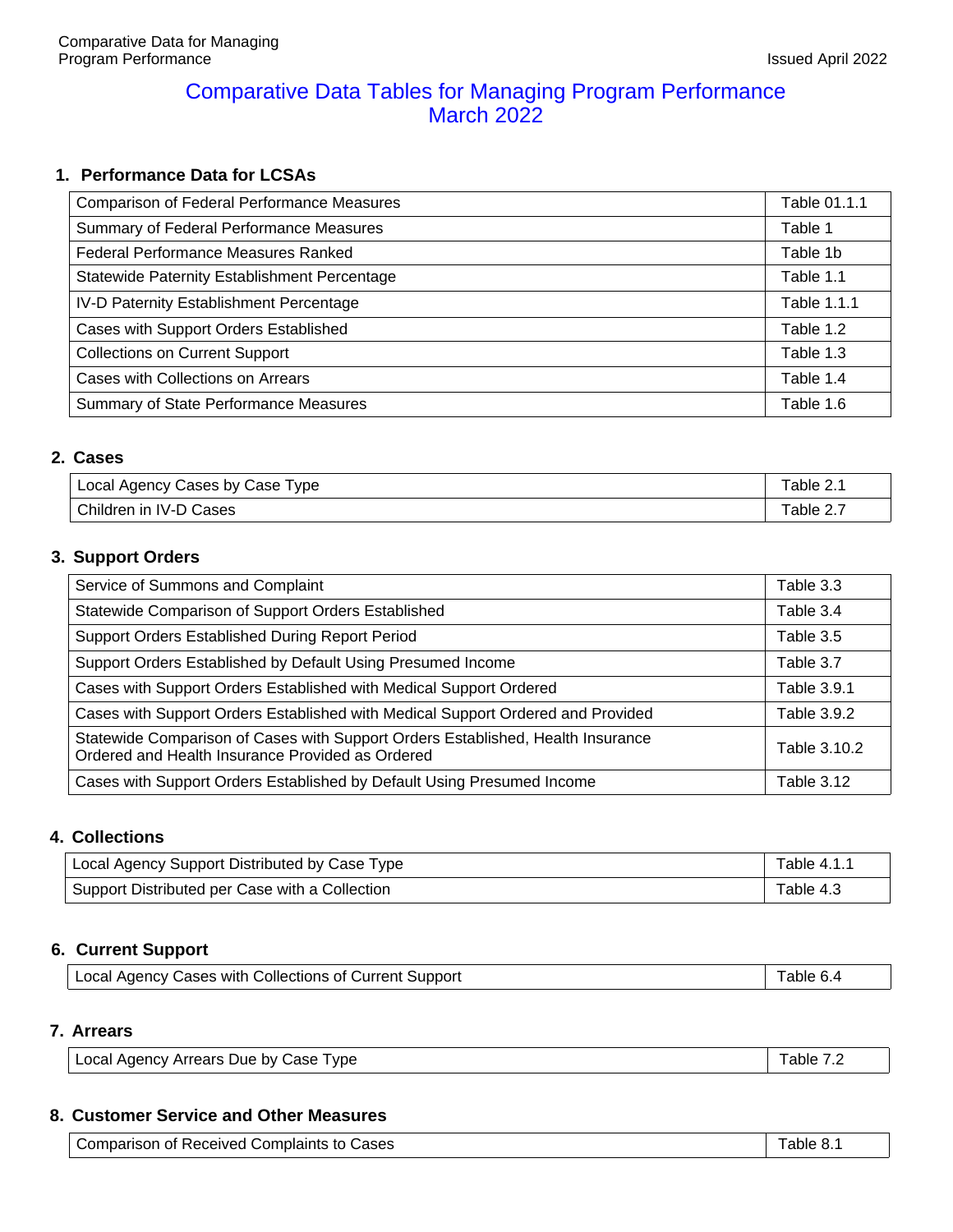#### **TABLE 01.1.1 COMPARISON OF FEDERAL PERFORMANCE MEASURES AS CALCULATED IN SUPPORTING TABLES MARCH 2021 and 2022**

|                |                                     |               | IV-D Paternity Establishment | Cases with   | <b>Support Orders Established</b> | Collections on<br><b>Current Support</b> |                | Cases with Collections<br>on Arrears |                |  |
|----------------|-------------------------------------|---------------|------------------------------|--------------|-----------------------------------|------------------------------------------|----------------|--------------------------------------|----------------|--|
|                |                                     | Mar 2021      | Percentage (PEP)<br>Mar 2022 | Mar 2021     | Mar 2022                          | Mar 2021                                 | Mar 2022       | Mar 2021                             | Mar 2022       |  |
|                |                                     |               | From Table 1.1.1             |              | From Table 1.2                    |                                          | From Table 1.3 |                                      | From Table 1.4 |  |
|                | <b>STATEWIDE</b>                    | 94.5%         | 95.3%                        | 92.4%        | 92.3%                             | 66.4%                                    | 62.3%          | 65.6%                                | 58.5%          |  |
| $\circledcirc$ | Los Angeles                         | 93.8          | 92.7                         | 90.7         | 89.7                              | 63.0                                     | 59.5           | 62.5                                 | 57.1           |  |
|                | San Bernardino<br>Riverside         | 93.6<br>95.6  | 93.3<br>97.0                 | 90.2<br>91.5 | 90.7<br>92.7                      | 65.6<br>61.7                             | 61.5<br>58.1   | 65.9<br>63.6                         | 59.1<br>55.9   |  |
|                | Sacramento                          | 93.0          | 95.6                         | 93.6         | 93.2                              | 67.5                                     | 61.6           | 67.8                                 | 58.5           |  |
|                | San Diego                           | 91.7          | 94.8                         | 87.3         | 88.3                              | 69.9                                     | 65.8           | 67.8                                 | 63.1           |  |
| Very Large     | Orange                              | 93.0          | 95.7                         | 94.3         | 93.9                              | 67.5                                     | 65.0           | 64.3                                 | 58.9           |  |
|                | <b>Total</b>                        | 93.6          | 94.2                         | 91.1         | 91.0                              | 65.1                                     | 61.3           | 64.5                                 | 58.2           |  |
|                | Fresno                              | 96.1          | 97.5                         | 94.2         | 93.7                              | 61.2                                     | 54.0<br>55.2   | 64.3                                 | 53.8<br>52.0   |  |
|                | Kern<br>San Joaquin                 | 94.6<br>94.8  | 93.8<br>95.8                 | 90.6<br>92.3 | 91.5<br>91.3                      | 61.0<br>66.9                             | 62.3           | 61.5<br>65.9                         | 58.7           |  |
| ම              | Alameda                             | 95.3          | 95.9                         | 93.2         | 92.3                              | 67.9                                     | 64.0           | 69.7                                 | 64.2           |  |
|                | Santa Clara                         | 93.4          | 95.1                         | 94.7         | 95.7                              | 68.2                                     | 64.4           | 70.6                                 | 64.7           |  |
| Large          | Contra Costa                        | 96.1          | 95.7                         | 95.2         | 95.6                              | 72.7                                     | 68.9           | 68.4                                 | 62.3           |  |
|                | Stanislaus                          | 95.1          | 97.2                         | 96.3         | 96.1                              | 66.4                                     | 61.5           | 66.9                                 | 57.6           |  |
|                | Tulare<br>Ventura                   | 96.6<br>96.2  | 106.7<br>96.5                | 96.0<br>95.4 | 92.7<br>95.0                      | 74.5<br>68.8                             | 69.3<br>65.5   | 68.6<br>67.5                         | 57.9<br>62.0   |  |
|                | <b>Total</b>                        | 95.3          | 96.7                         | 93.8         | 93.5                              | 66.6                                     | 61.7           | 66.4                                 | 58.2           |  |
|                | Merced/Mariposa                     | 98.0          | 97.9                         | 91.9         | 93.2                              | 65.8                                     | 60.5           | 64.9                                 | 56.3           |  |
|                | Solano                              | 94.1          | 97.3                         | 95.4         | 95.5                              | 68.0                                     | 63.3           | 69.1                                 | 60.7           |  |
|                | Monterey                            | 95.6          | 98.5                         | 95.6         | 96.0                              | 65.8                                     | 63.0           | 63.8                                 | 58.6           |  |
|                | Santa Barbara<br>Colusa/Sutter/Yolo | 94.9<br>N/A   | 98.3<br>94.4                 | 94.7<br>N/A  | 93.6<br>93.5                      | 67.5<br>N/A                              | 64.0<br>67.6   | 66.5<br>N/A                          | 59.8<br>59.2   |  |
|                | Sonoma                              | 99.3          | 100.6                        | 96.4         | 95.8                              | 72.0                                     | 68.3           | 69.8                                 | 62.4           |  |
|                | Imperial                            | 92.5          | 91.7                         | 90.4         | 91.5                              | 70.4                                     | 65.9           | 63.8                                 | 56.2           |  |
| Medium (14)    | San Francisco                       | 94.2          | 94.8                         | 92.8         | 92.4                              | 73.3                                     | 70.5           | 69.9                                 | 64.6           |  |
|                | Shasta                              | 93.6          | 92.6                         | 94.3         | 94.5                              | 72.6                                     | 66.3           | 70.4                                 | 59.3           |  |
|                | <b>Butte</b>                        | 96.6          | 95.6                         | 95.3         | 95.0                              | 64.4                                     | 58.9           | 66.2                                 | 55.6           |  |
|                | Kings<br>San Mateo                  | 98.0<br>94.3  | 97.3<br>96.0                 | 93.8<br>95.6 | 93.2<br>95.2                      | 73.3<br>71.2                             | 67.6<br>69.5   | 69.8<br>67.6                         | 59.6<br>63.1   |  |
|                | Santa Cruz/San Benito               | 92.1          | 93.5                         | 92.0         | 91.2                              | 68.2                                     | 64.5           | 67.9                                 | 61.6           |  |
|                | Placer                              | 97.8          | 97.7                         | 95.9         | 96.4                              | 76.5                                     | 72.3           | 72.0                                 | 65.8           |  |
|                | Total*                              | 95.5          | 96.4                         | 94.2         | 94.1                              | 69.6                                     | 65.7           | 67.5                                 | 59.8           |  |
|                | Madera                              | 100.9         | 101.1                        | 94.4         | 94.8                              | 65.5                                     | 61.3           | 67.3                                 | 59.5           |  |
|                | Humboldt/Trinity<br>El Dorado       | 98.1<br>95.4  | 97.4<br>97.2                 | 94.0<br>97.4 | 94.0<br>96.5                      | 68.4<br>72.3                             | 62.7<br>70.0   | 69.5<br>68.4                         | 55.9<br>60.8   |  |
|                | Ama/Alp/Cala/Tuol                   | 96.3          | 98.2                         | 96.6         | 96.1                              | 73.3                                     | 68.6           | 70.0                                 | 61.3           |  |
| mall(10)       | San Luis Obispo                     | 105.3         | 102.7                        | 95.1         | 93.2                              | 72.1                                     | 67.6           | 70.4                                 | 64.6           |  |
|                | Marin                               | 96.9          | 94.6                         | 96.1         | 95.9                              | 78.7                                     | 78.1           | 61.9                                 | 52.7           |  |
|                | Yuba                                | 94.1          | 100.9                        | 90.1         | 90.6                              | 66.7                                     | 60.5           | 67.7                                 | 56.1           |  |
|                | Tehama<br>Mendocino                 | 94.0<br>93.7  | 97.5<br>98.1                 | 93.7<br>93.7 | 92.9<br>93.9                      | 66.5<br>68.9                             | 61.0<br>61.9   | 68.9<br>66.4                         | 57.0<br>58.5   |  |
|                | Napa                                | 96.4          | 98.3                         | 96.7         | 96.1                              | 71.1                                     | 70.3           | 68.4                                 | 63.5           |  |
|                | <b>Total</b>                        | 97.6          | 99.0                         | 94.8         | 94.5                              | 70.8                                     | 66.8           | 67.9                                 | 58.9           |  |
|                | Siskiyou/Modoc                      | 95.3          | 94.7                         | 94.1         | 93.9                              | 68.7                                     | 65.6           | 66.5                                 | 57.4           |  |
| $\circledR$    | Sierra/Nevada                       | 100.0<br>96.6 | 100.1                        | 96.1         | 94.1                              | 75.5                                     | 74.4           | 73.2                                 | 68.3           |  |
|                | Lake<br>Del Norte                   | 91.7          | 104.1<br>96.4                | 93.4<br>93.8 | 93.1<br>93.7                      | 61.7<br>61.5                             | 55.8<br>57.6   | 66.4<br>61.4                         | 55.5<br>50.5   |  |
| Smal           | Glenn                               | 97.4          | 101.2                        | 96.5         | 96.4                              | 62.8                                     | 60.2           | 64.0                                 | 56.9           |  |
|                | Lassen                              | 96.1          | 98.0                         | 93.0         | 92.4                              | 65.9                                     | 61.6           | 61.3                                 | 52.3           |  |
| Very           | Inyo/Mono                           | 97.0          | 96.0                         | 97.3         | 96.4                              | 66.8                                     | 64.7           | 61.0                                 | 55.1           |  |
|                | Plumas<br><b>Total</b>              | 101.1<br>96.5 | 93.6<br>98.7                 | 97.2<br>94.8 | 96.6<br>94.2                      | 72.1<br>67.2                             | 68.0<br>63.8   | 70.4<br>65.8                         | 63.6<br>57.4   |  |
|                | Alpine                              | 80.0          | 100.0                        | 97.3         | 97.3                              | 37.4                                     | 30.7           | 48.4                                 | 61.3           |  |
|                | Amador                              | 99.0          | 99.7                         | 97.1         | 95.7                              | 74.8                                     | 71.0           | 69.7                                 | 63.7           |  |
|                | Calaveras                           | 99.0          | 97.8                         | 95.9         | 97.0                              | 70.4                                     | 66.9           | 68.6                                 | 61.3           |  |
|                | Colusa                              | 107.3         | 92.1                         | 90.6         | 91.2                              | 68.2                                     | 65.2           | 67.9                                 | 58.0           |  |
| (19)           | Humboldt<br>Inyo                    | 98.4<br>96.1  | 98.0<br>93.8                 | 93.8<br>98.0 | 93.6<br>96.7                      | 68.5<br>65.8                             | 62.5<br>63.6   | 69.9<br>60.6                         | 55.2<br>53.2   |  |
|                | Mariposa                            | 100.3         | 102.2                        | 91.7         | 88.8                              | 70.0                                     | 65.3           | 66.4                                 | 56.7           |  |
|                | Merced                              | 97.9          | 97.7                         | 91.9         | 93.4                              | 65.6                                     | 60.3           | 64.8                                 | 56.3           |  |
| <b>LCSAs</b>   | Modoc                               | 99.4          | 91.4                         | 87.9         | 88.9                              | 65.9                                     | 58.4           | 61.0                                 | 49.2           |  |
|                | Mono                                | 100.0         | 103.4                        | 94.0         | 95.6                              | 69.7                                     | 67.4           | 62.9                                 | 63.4           |  |
| Regionalized   | Nevada                              | 99.9          | 99.9                         | 96.2         | 94.0                              | 75.6                                     | 74.7           | 73.1                                 | 68.5           |  |
|                | San Benito<br>Santa Cruz            | 97.5<br>89.9  | 95.6<br>92.6                 | 93.7<br>91.3 | 93.1<br>90.5                      | 71.3<br>66.9                             | 68.2<br>62.8   | 68.1<br>67.9                         | 63.6<br>60.8   |  |
|                | Sierra                              | 105.3         | 104.8                        | 93.3         | 94.4                              | 74.8                                     | 62.8           | 74.2                                 | 62.7           |  |
|                | Siskiyou                            | 94.8          | 95.2                         | 94.9         | 94.5                              | 69.1                                     | 66.5           | 67.0                                 | 58.2           |  |
|                | Sutter                              | 94.3          | 94.0                         | 91.8         | 91.3                              | 69.2                                     | 66.4           | 68.5                                 | 57.1           |  |
|                | Trinity                             | 95.2          | 92.3                         | 95.1         | 97.1                              | 67.4                                     | 64.6           | 67.5                                 | 59.8           |  |
|                | Tuolumne<br>Yolo                    | 93.2<br>93.1  | 97.5<br>94.9                 | 96.8<br>94.8 | 95.6<br>95.1                      | 74.7<br>73.5                             | 68.7<br>68.6   | 71.5<br>69.6                         | 60.2<br>60.5   |  |
|                |                                     |               |                              |              |                                   |                                          |                |                                      | 14,0000        |  |

SOURCE: CS 1257 Lines 1, 2, 5a, 6, 24, 25, 28, 29 4/4/2022<br>In the score of the scores in the Caseload Grouping and the cores in the Caseload Grouping and the scores in the Caseload Grouping and the scores in the Caseload G

Note: The formula for IV-D PEP is line 6 divided by line 5a. The formula for Cases with Support Orders Established is line 2 divided by line 1. The formula for Collections on Current Support is line 29 divided by line 28.

\* Percentages in Caseload Grouping total for prior year do not include Colusa/Sutter/Yolo.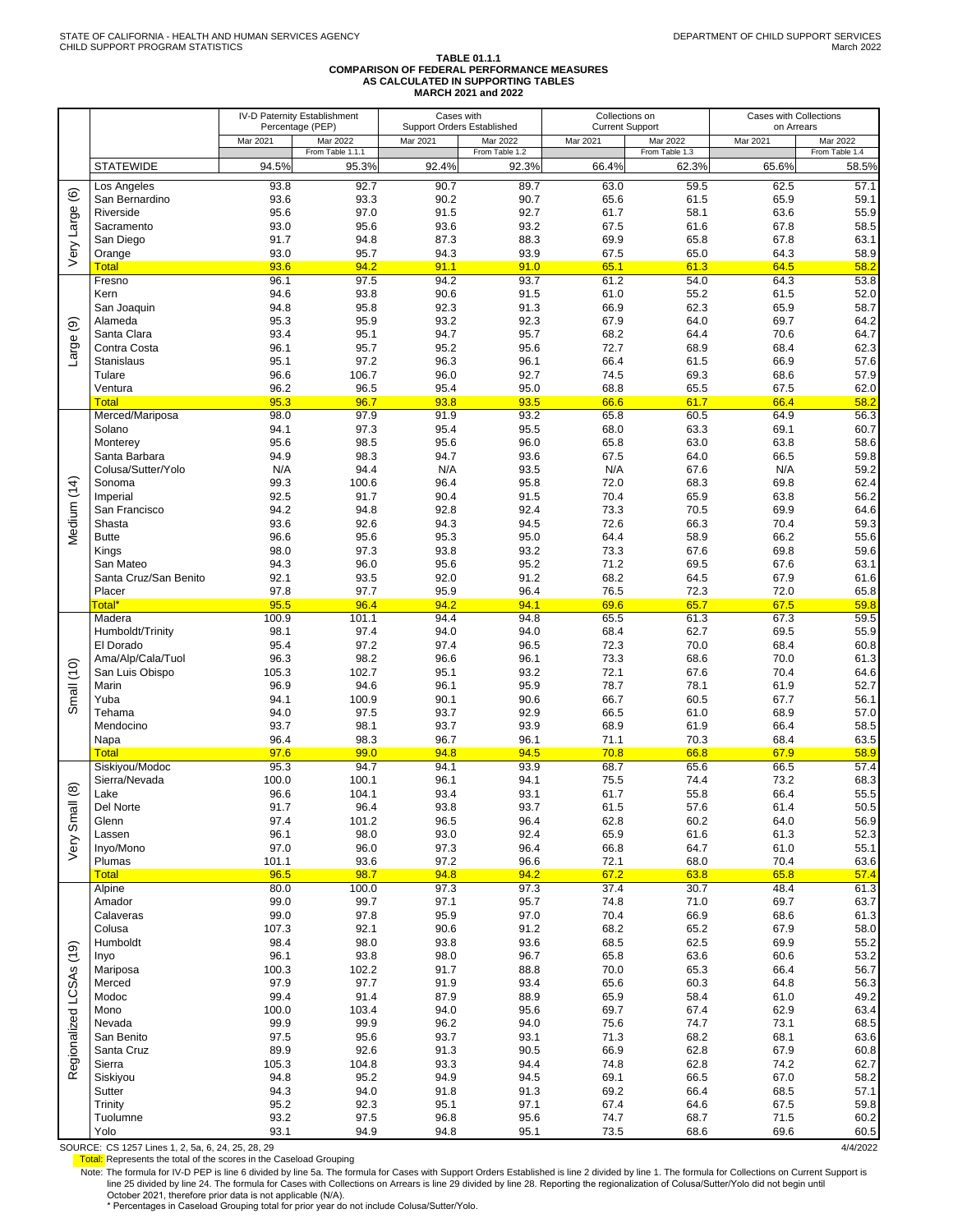# **TABLE 1 SUMMARY OF FEDERAL PERFORMANCE MEASURES AS CALCULATED IN SUPPORTING TABLES MARCH 2022**

|                         |                                      | <b>IV-D Paternity</b><br>Establishment<br>Percentage (PEP) | Cases with Support<br>Orders Established | Collections on<br><b>Current Support</b> | Cases with<br><b>Collections on Arrears</b> |
|-------------------------|--------------------------------------|------------------------------------------------------------|------------------------------------------|------------------------------------------|---------------------------------------------|
|                         | <b>STATEWIDE</b>                     | From Table 1.1.1<br>95.3%                                  | From Table 1.2<br>92.3%                  | From Table 1.3<br>62.3%                  | From Table 1.4<br>58.5%                     |
|                         | Los Angeles                          | 92.7                                                       | 89.7                                     | 59.5                                     | 57.1                                        |
| $\circlede$             | San Bernardino                       | 93.3                                                       | 90.7                                     | 61.5                                     | 59.1                                        |
| Very Large              | Riverside                            | 97.0                                                       | 92.7                                     | 58.1                                     | 55.9                                        |
|                         | Sacramento<br>San Diego              | 95.6<br>94.8                                               | 93.2<br>88.3                             | 61.6<br>65.8                             | 58.5<br>63.1                                |
|                         | Orange                               | 95.7                                                       | 93.9                                     | 65.0                                     | 58.9                                        |
|                         | <b>Total</b>                         | 94.2                                                       | 91.0                                     | 61.3                                     | 58.2                                        |
|                         | Fresno<br>Kern                       | 97.5<br>93.8                                               | 93.7<br>91.5                             | 54.0<br>55.2                             | 53.8<br>52.0                                |
|                         | San Joaquin                          | 95.8                                                       | 91.3                                     | 62.3                                     | 58.7                                        |
| ම                       | Alameda                              | 95.9                                                       | 92.3                                     | 64.0                                     | 64.2                                        |
|                         | Santa Clara                          | 95.1                                                       | 95.7                                     | 64.4                                     | 64.7                                        |
| arge                    | Contra Costa<br>Stanislaus           | 95.7<br>97.2                                               | 95.6<br>96.1                             | 68.9<br>61.5                             | 62.3<br>57.6                                |
|                         | Tulare                               | 106.7                                                      | 92.7                                     | 69.3                                     | 57.9                                        |
|                         | Ventura                              | 96.5                                                       | 95.0                                     | 65.5                                     | 62.0                                        |
|                         | <b>Total</b>                         | 96.7                                                       | 93.5                                     | 61.7                                     | 58.2                                        |
|                         | Merced/Mariposa<br>Solano            | 97.9<br>97.3                                               | 93.2<br>95.5                             | 60.5<br>63.3                             | 56.3<br>60.7                                |
|                         | Monterey                             | 98.5                                                       | 96.0                                     | 63.0                                     | 58.6                                        |
|                         | Santa Barbara                        | 98.3                                                       | 93.6                                     | 64.0                                     | 59.8                                        |
|                         | Colusa/Sutter/Yolo<br>Sonoma         | 94.4<br>100.6                                              | 93.5<br>95.8                             | 67.6<br>68.3                             | 59.2<br>62.4                                |
|                         | Imperial                             | 91.7                                                       | 91.5                                     | 65.9                                     | 56.2                                        |
|                         | San Francisco                        | 94.8                                                       | 92.4                                     | 70.5                                     | 64.6                                        |
| Medium (14)             | Shasta                               | 92.6                                                       | 94.5                                     | 66.3                                     | 59.3                                        |
|                         | <b>Butte</b><br>Kings                | 95.6<br>97.3                                               | 95.0<br>93.2                             | 58.9<br>67.6                             | 55.6<br>59.6                                |
|                         | San Mateo                            | 96.0                                                       | 95.2                                     | 69.5                                     | 63.1                                        |
|                         | Santa Cruz/San Benito                | 93.5                                                       | 91.2                                     | 64.5                                     | 61.6                                        |
|                         | Placer                               | 97.7                                                       | 96.4                                     | 72.3                                     | 65.8                                        |
|                         | <b>Total</b><br>Madera               | 96.4<br>101.1                                              | 94.1<br>94.8                             | 65.7<br>61.3                             | 59.8<br>59.5                                |
|                         | Humboldt/Trinity                     | 97.4                                                       | 94.0                                     | 62.7                                     | 55.9                                        |
|                         | El Dorado                            | 97.2                                                       | 96.5                                     | 70.0                                     | 60.8                                        |
|                         | Ama/Alp/Cala/Tuol<br>San Luis Obispo | 98.2<br>102.7                                              | 96.1<br>93.2                             | 68.6<br>67.6                             | 61.3<br>64.6                                |
| Small (10)              | Marin                                | 94.6                                                       | 95.9                                     | 78.1                                     | 52.7                                        |
|                         | Yuba                                 | 100.9                                                      | 90.6                                     | 60.5                                     | 56.1                                        |
|                         | Tehama                               | 97.5                                                       | 92.9                                     | 61.0                                     | 57.0                                        |
|                         | Mendocino<br>Napa                    | 98.1<br>98.3                                               | 93.9<br>96.1                             | 61.9<br>70.3                             | 58.5<br>63.5                                |
|                         | <b>Total</b>                         | 99.0                                                       | 94.5                                     | 66.8                                     | 58.9                                        |
|                         | Siskiyou/Modoc                       | 94.7                                                       | 93.9                                     | 65.6                                     | 57.4                                        |
| $\circledast$           | Sierra/Nevada<br>Lake                | 100.1<br>104.1                                             | 94.1<br>93.1                             | 74.4<br>55.8                             | 68.3<br>55.5                                |
|                         | Del Norte                            | 96.4                                                       | 93.7                                     | 57.6                                     | 50.5                                        |
| Smal                    | Glenn                                | 101.2                                                      | 96.4                                     | 60.2                                     | 56.9                                        |
| Very                    | Lassen                               | 98.0                                                       | 92.4                                     | 61.6                                     | 52.3                                        |
|                         | Inyo/Mono<br>Plumas                  | 96.0<br>93.6                                               | 96.4<br>96.6                             | 64.7<br>68.0                             | 55.1<br>63.6                                |
|                         | <b>Total</b>                         | 98.7                                                       | 94.2                                     | 63.8                                     | 57.4                                        |
|                         | Alpine                               | 100.0                                                      | 97.3                                     | 30.7                                     | 61.3                                        |
|                         | Amador<br>Calaveras                  | 99.7<br>97.8                                               | 95.7<br>97.0                             | 71.0<br>66.9                             | 63.7<br>61.3                                |
|                         | Colusa                               | 92.1                                                       | 91.2                                     | 65.2                                     | 58.0                                        |
|                         | Humboldt                             | 98.0                                                       | 93.6                                     | 62.5                                     | 55.2                                        |
|                         | Inyo                                 | 93.8                                                       | 96.7                                     | 63.6                                     | 53.2                                        |
|                         | Mariposa<br>Merced                   | 102.2<br>97.7                                              | 88.8<br>93.4                             | 65.3<br>60.3                             | 56.7<br>56.3                                |
| Regionalized LCSAs (19) | Modoc                                | 91.4                                                       | 88.9                                     | 58.4                                     | 49.2                                        |
|                         | Mono                                 | 103.4                                                      | 95.6                                     | 67.4                                     | 63.4                                        |
|                         | Nevada                               | 99.9<br>95.6                                               | 94.0<br>93.1                             | 74.7<br>68.2                             | 68.5<br>63.6                                |
|                         | San Benito<br>Santa Cruz             | 92.6                                                       | 90.5                                     | 62.8                                     | 60.8                                        |
|                         | Sierra                               | 104.8                                                      | 94.4                                     | 62.8                                     | 62.7                                        |
|                         | Siskiyou                             | 95.2                                                       | 94.5                                     | 66.5                                     | 58.2                                        |
|                         | Sutter<br>Trinity                    | 94.0<br>92.3                                               | 91.3<br>97.1                             | 66.4<br>64.6                             | 57.1<br>59.8                                |
|                         | Tuolumne                             | 97.5                                                       | 95.6                                     | 68.7                                     | 60.2                                        |
|                         | Yolo                                 | 94.9                                                       | 95.1                                     | 68.6                                     | 60.5                                        |

SOURCE: CS 1257 Lines 1, 2, 5a, 6, 24, 25, 28, 29 4/4/2022

<mark>Total:</mark> Represents the total of the scores in the Caseload Grouping<br>Note: The formula for IV-D PEP is line 6 divided by line 5a The formula for Cases with Support Orders Established is line 2 divided by line 1. The formul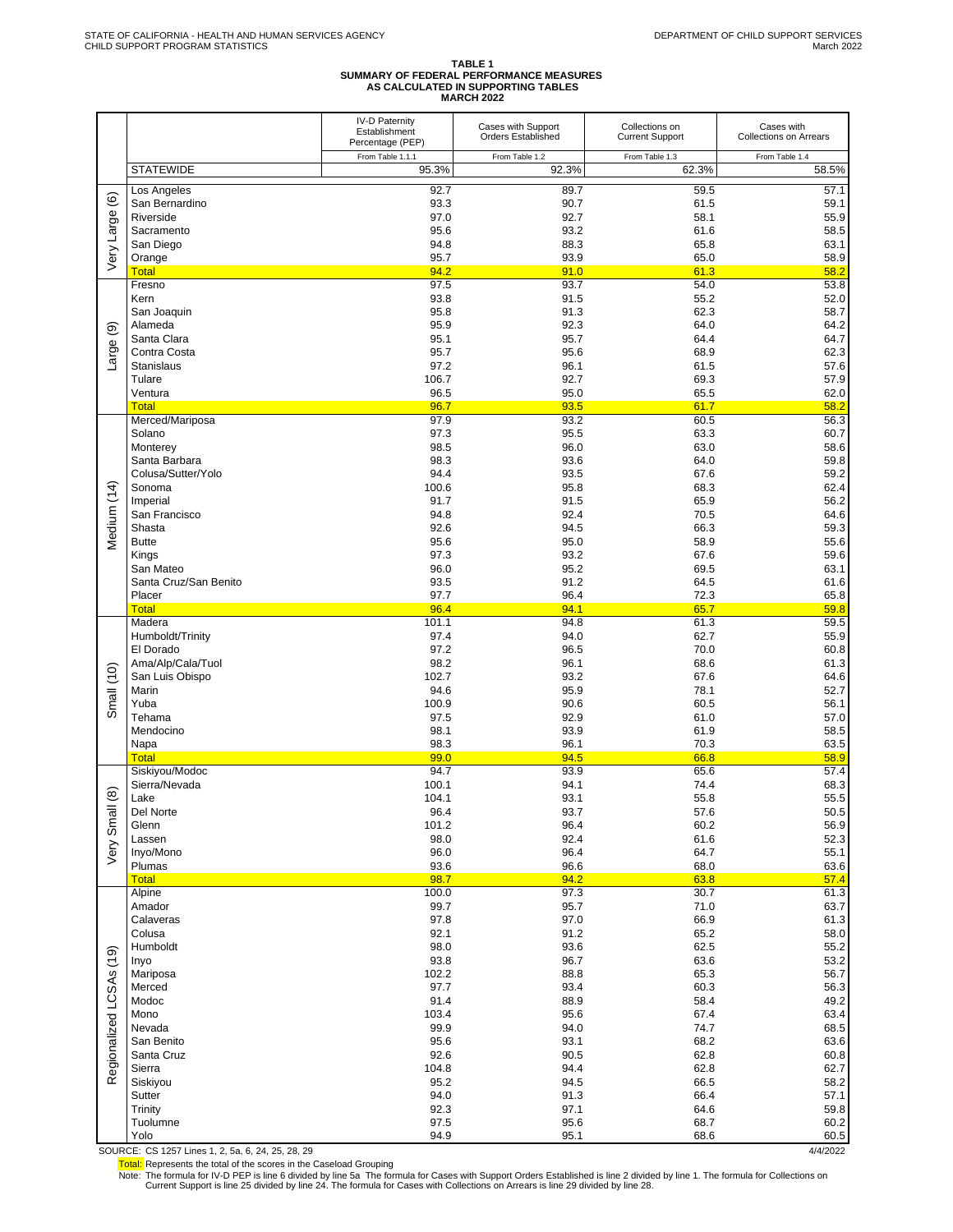#### **TABLE 1b FEDERAL PERFORMANCE MEASURES RANKED AS CALCULATED IN SUPPORTING TABLES MARCH 2022**

|                                                   | <b>IV-D Paternity</b><br>Establishment<br>Percentage<br>(PEP) | Rank           |                       | Cases with<br><b>Support Orders</b><br>Established | Rank           |                       | Collections on<br><b>Current Support</b> | Rank           |                       | Cases with<br><b>Collections on Arrears</b> | Rank           |
|---------------------------------------------------|---------------------------------------------------------------|----------------|-----------------------|----------------------------------------------------|----------------|-----------------------|------------------------------------------|----------------|-----------------------|---------------------------------------------|----------------|
|                                                   | From Table 1.1.1                                              |                |                       | From Table 1.2                                     |                |                       | From Table 1.3                           |                |                       | From Table 1.4                              |                |
| <b>STATEWIDE</b>                                  | 95.3%                                                         |                |                       | 92.3%                                              |                |                       | 62.3%                                    |                |                       | 58.5%                                       |                |
| Alameda                                           | 95.9                                                          | 29             | Alameda               | 92.3                                               | 39             | Alameda               | 64.0                                     | 26             | Alameda               | 64.2                                        | 6              |
| Ama/Alp/Cala/Tuol                                 | 98.2                                                          | 12             | Ama/Alp/Cala/Tuol     | 96.1                                               | 8              | Ama/Alp/Cala/Tuol     | 68.6                                     | 10             | Ama/Alp/Cala/Tuol     | 61.3                                        | 15             |
| <b>Butte</b>                                      | 95.6                                                          | 34             | <b>Butte</b>          | 95.0                                               | 16             | <b>Butte</b>          | 58.9                                     | 42             | <b>Butte</b>          | 55.6                                        | 40             |
| Colusa/Sutter/Yolo                                | 94.4                                                          | 40             | Colusa/Sutter/Yolo    | 93.5                                               | 28             | Colusa/Sutter/Yolo    | 67.6                                     | 15             | Colusa/Sutter/Yolo    | 59.2                                        | 22             |
| Contra Costa                                      | 95.7                                                          | 32             | Contra Costa          | 95.6                                               | 13             | Contra Costa          | 68.9                                     | 9              | Contra Costa          | 62.3                                        | 12             |
| Del Norte                                         | 96.4                                                          | 26             | Del Norte             | 93.7                                               | 25             | Del Norte             | 57.6                                     | 44             | Del Norte             | 50.5                                        | 47             |
| El Dorado                                         | 97.2                                                          | 22             | El Dorado             | 96.5                                               | 2              | El Dorado             | 70.0                                     | 6              | El Dorado             | 60.8                                        | 16             |
| Fresno                                            | 97.5                                                          | 18             | Fresno                | 93.7                                               | 26             | Fresno                | 54.0                                     | 47             | Fresno                | 53.8                                        | 43             |
| Glenn                                             | 101.2                                                         | $\overline{4}$ | Glenn                 | 96.4                                               | $\overline{4}$ | Glenn                 | 60.2                                     | 40             | Glenn                 | 56.9                                        | 34             |
| Humboldt/Trinity                                  | 97.4                                                          | 19             | Humboldt/Trinity      | 94.0                                               | 21             | Humboldt/Trinity      | 62.7                                     | 29             | Humboldt/Trinity      | 55.9                                        | 39             |
| Imperial                                          | 91.7                                                          | 47             | Imperial              | 91.5                                               | 41             | Imperial              | 65.9                                     | 17             | Imperial              | 56.2                                        | 36             |
| Inyo/Mono                                         | 96.0                                                          | 27             | Inyo/Mono             | 96.4                                               | 3              | Inyo/Mono             | 64.7                                     | 22             | Inyo/Mono             | 55.1                                        | 42             |
| Kern                                              | 93.8                                                          | 41             | Kern                  | 91.5                                               | 40             | Kern                  | 55.2                                     | 46             | Kern                  | 52.0                                        | 46             |
| Kings                                             | 97.3                                                          | 20             | Kings                 | 93.2                                               | 30             | Kings                 | 67.6                                     | 14             | Kings                 | 59.6                                        |                |
| Lake                                              | 104.1                                                         | $\overline{2}$ | Lake                  | 93.1                                               | 33             | Lake                  | 55.8                                     | 45             | Lake                  | 55.5                                        | 19             |
|                                                   | 98.0                                                          | 14             |                       | 92.4                                               | 38             |                       |                                          | 32             |                       | 52.3                                        | 41             |
| Lassen                                            | 92.7                                                          | 45             | Lassen                | 89.7                                               | 46             | Lassen                | 61.6<br>59.5                             | 41             | Lassen                | 57.1                                        | 45             |
| Los Angeles                                       | 101.1                                                         | 5              | Los Angeles           | 94.8                                               | 18             | Los Angeles           |                                          | 36             | Los Angeles           |                                             | 32             |
| Madera                                            | 94.6                                                          | 39             | Madera<br>Marin       | 95.9                                               | 10             | Madera<br>Marin       | 61.3<br>78.1                             | $\mathbf{1}$   | Madera<br>Marin       | 59.5<br>52.7                                | 20             |
| Marin                                             |                                                               |                |                       |                                                    |                |                       |                                          |                |                       |                                             | 44             |
| Mendocino                                         | 98.1                                                          | 13             | Mendocino             | 93.9                                               | 24             | Mendocino             | 61.9                                     | 31             | Mendocino             | 58.5                                        | 28             |
| Merced/Mariposa                                   | 97.9                                                          | 15             | Merced/Mariposa       | 93.2                                               | 29             | Merced/Mariposa       | 60.5                                     | 38             | Merced/Mariposa       | 56.3                                        | 35             |
| Monterey                                          | 98.5                                                          | 9              | Monterev              | 96.0                                               | 9              | Monterev              | 63.0                                     | 28             | Monterev              | 58.6                                        | 26             |
| Napa                                              | 98.3                                                          | 11             | Napa                  | 96.1                                               | $\overline{7}$ | Napa                  | 70.3                                     | 5              | Napa                  | 63.5                                        | 8              |
| Orange                                            | 95.7                                                          | 31             | Orange                | 93.9                                               | 23             | Orange                | 65.0                                     | 21             | Orange                | 58.9                                        | 24             |
| Placer                                            | 97.7                                                          | 16             | Placer                | 96.4                                               | 5              | Placer                | 72.3                                     | 3              | Placer                | 65.8                                        | $\overline{2}$ |
| Plumas                                            | 93.6                                                          | 42             | Plumas                | 96.6                                               | $\mathbf{1}$   | Plumas                | 68.0                                     | 12             | Plumas                | 63.6                                        | $\overline{7}$ |
| Riverside                                         | 97.0                                                          | 24             | Riverside             | 92.7                                               | 36             | Riverside             | 58.1                                     | 43             | Riverside             | 55.9                                        | 38             |
| Sacramento                                        | 95.6                                                          | 33             | Sacramento            | 93.2                                               | 31             | Sacramento            | 61.6                                     | 33             | Sacramento            | 58.5                                        | 27             |
| San Bernardino                                    | 93.3                                                          | 44             | San Bernardino        | 90.7                                               | 44             | San Bernardino        | 61.5                                     | 34             | San Bernardino        | 59.1                                        | 23             |
| San Diego                                         | 94.8                                                          | 36             | San Diego             | 88.3                                               | 47             | San Diego             | 65.8                                     | 18             | San Diego             | 63.1                                        | 9              |
| San Francisco                                     | 94.8                                                          | 37             | San Francisco         | 92.4                                               | 37             | San Francisco         | 70.5                                     | $\overline{4}$ | San Francisco         | 64.6                                        | $\overline{4}$ |
| San Joaquin                                       | 95.8                                                          | 30             | San Joaquin           | 91.3                                               | 42             | San Joaquin           | 62.3                                     | 30             | San Joaquin           | 58.7                                        | 25             |
| San Luis Obispo                                   | 102.7                                                         | 3              | San Luis Obispo       | 93.2                                               | 32             | San Luis Obispo       | 67.6                                     | 13             | San Luis Obispo       | 64.6                                        | 5              |
| San Mateo                                         | 96.0                                                          | 28             | San Mateo             | 95.2                                               | 15             | San Mateo             | 69.5                                     | $\overline{7}$ | San Mateo             | 63.1                                        | 10             |
| Santa Barbara                                     | 98.3                                                          | 10             | Santa Barbara         | 93.6                                               | 27             | Santa Barbara         | 64.0                                     | 25             | Santa Barbara         | 59.8                                        | 18             |
| Santa Clara                                       | 95.1                                                          | 35             | Santa Clara           | 95.7                                               | 12             | Santa Clara           | 64.4                                     | 24             | Santa Clara           | 64.7                                        | 3              |
| Santa Cruz/San Benito                             | 93.5                                                          | 43             | Santa Cruz/San Benito | 91.2                                               | 43             | Santa Cruz/San Benito | 64.5                                     | 23             | Santa Cruz/San Benito | 61.6                                        | 14             |
| Shasta                                            | 92.6                                                          | 46             | Shasta                | 94.5                                               | 19             | Shasta                | 66.3                                     | 16             | Shasta                | 59.3                                        | 21             |
| Sierra/Nevada                                     | 100.1                                                         | 8              | Sierra/Nevada         | 94.1                                               | 20             | Sierra/Nevada         | 74.4                                     | 2              | Sierra/Nevada         | 68.3                                        | $\overline{1}$ |
| Siskiyou/Modoc                                    | 94.7                                                          | 38             | Siskiyou/Modoc        | 93.9                                               | 22             | Siskiyou/Modoc        | 65.6                                     | 19             | Siskivou/Modoc        | 57.4                                        | 31             |
| Solano                                            | 97.3                                                          | 21             | Solano                | 95.5                                               | 14             | Solano                | 63.3                                     | 27             | Solano                | 60.7                                        | 17             |
| Sonoma                                            | 100.6                                                         | $\overline{7}$ | Sonoma                | 95.8                                               | 11             | Sonoma                | 68.3                                     | 11             | Sonoma                | 62.4                                        | 11             |
| <b>Stanislaus</b>                                 | 97.2                                                          | 23             | Stanislaus            | 96.1                                               | 6              | <b>Stanislaus</b>     | 61.5                                     | 35             | Stanislaus            | 57.6                                        | 30             |
| Tehama                                            | 97.5                                                          | 17             | Tehama                | 92.9                                               | 34             | Tehama                | 61.0                                     | 37             | Tehama                | 57.0                                        | 33             |
| Tulare                                            | 106.7                                                         | $\mathbf{1}$   | Tulare                | 92.7                                               | 35             | Tulare                | 69.3                                     | 8              | Tulare                | 57.9                                        | 29             |
| Ventura                                           | 96.5                                                          | 25             | Ventura               | 95.0                                               | 17             | Ventura               | 65.5                                     | 20             | Ventura               | 62.0                                        | 13             |
| Yuba                                              | 100.9                                                         | 6              | Yuba                  | 90.6                                               | 45             | Yuba                  | 60.5                                     | 39             | Yuba                  | 56.1                                        | 37             |
| SOURCE: CS 1257 Lines 1, 2, 5a, 6, 24, 25, 28, 29 |                                                               |                |                       |                                                    |                |                       |                                          |                |                       |                                             | 4/4/2022       |

Note: The formula for IV-D PEP is line 6 divided by line 5a. The formula for Cases with Support Orders Established is line 2 divided by line 1. The formula for Collections on Current Support is line 25 divided by line 24. Arrears is line 29 divided by line 28.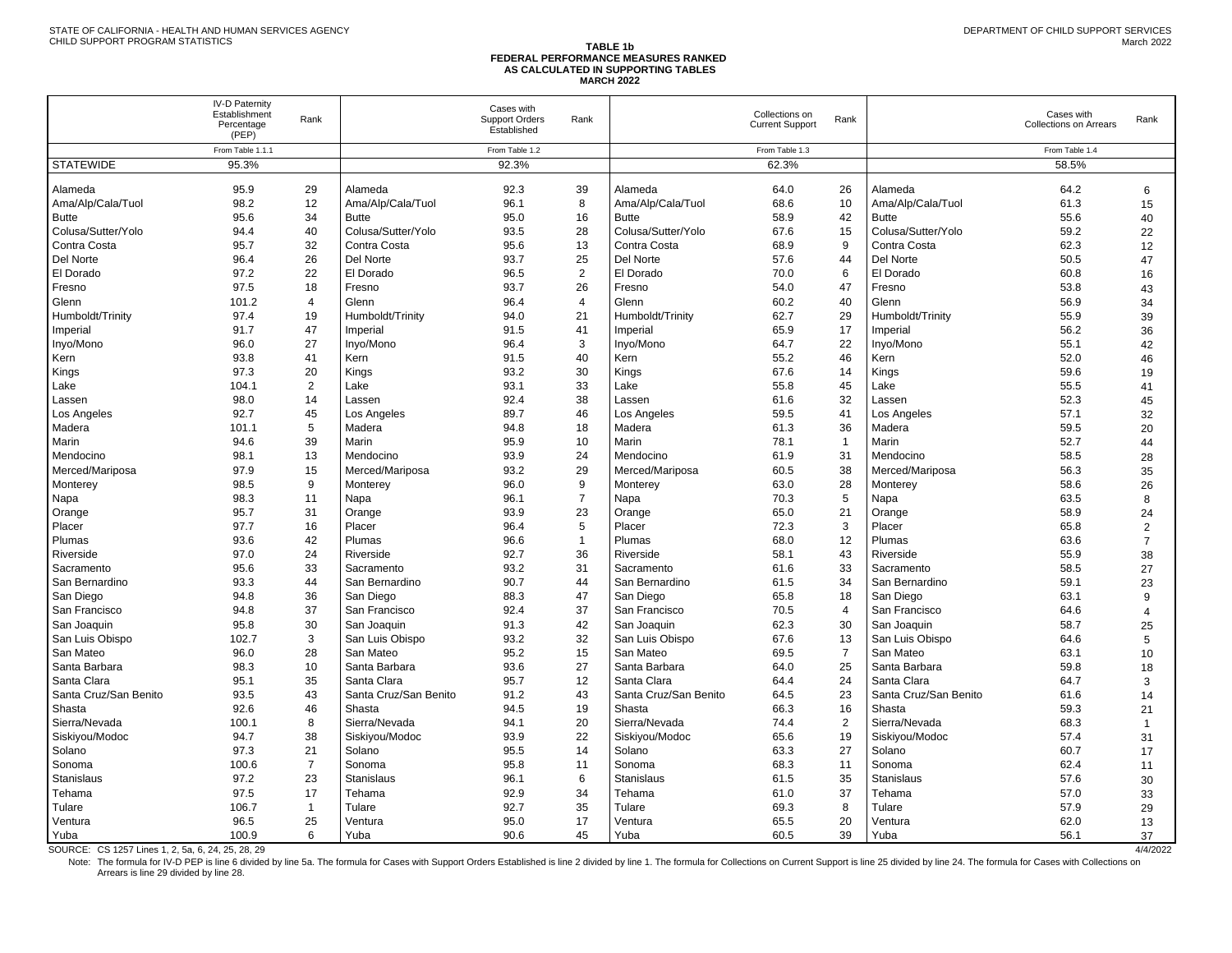#### TABLE 1.1 STATEWIDE PATERNITY ESTABLISHMENT PERCENTAGE USING UNDUPLICATED AGGREGATE COUNT DATA **MARCH** 2022

|                         |                                                                                                                                                                                                                                                                                                                                                                                                                                                                                          | Paternities in the<br><b>IV-D Program</b><br>Established<br>Judicially   | <b>Voluntary Paternity</b><br>Acknowledgments<br>(POP Declarations)            | Family Law<br>Judgments (FLJs)                                                                            | <b>Total Paternities</b><br><b>Established During</b><br>the Year              | <b>Births to</b><br>Unwed<br>Parents<br>(Mar 2021)                             | <b>Statewide Paternity</b><br>Establishment<br>Percentage (PEP)          |
|-------------------------|------------------------------------------------------------------------------------------------------------------------------------------------------------------------------------------------------------------------------------------------------------------------------------------------------------------------------------------------------------------------------------------------------------------------------------------------------------------------------------------|--------------------------------------------------------------------------|--------------------------------------------------------------------------------|-----------------------------------------------------------------------------------------------------------|--------------------------------------------------------------------------------|--------------------------------------------------------------------------------|--------------------------------------------------------------------------|
|                         | <b>STATEWIDE</b>                                                                                                                                                                                                                                                                                                                                                                                                                                                                         | (Line 16)<br>7,697                                                       | (Line 10)<br>70.045                                                            | <b>FLJs</b><br>99                                                                                         | (Line $10 +$ Line $16 +$ FLJs)<br>77,841                                       | (VR Data)<br>80,207                                                            | 97.1%                                                                    |
| Very Large (6)          | Los Angeles<br>San Bernardino<br>Riverside<br>Sacramento<br>San Diego<br>Orange                                                                                                                                                                                                                                                                                                                                                                                                          | 2,090<br>560<br>607<br>488<br>679<br>311                                 | 18,180<br>4,672<br>4,429<br>2,627<br>4,847<br>4,218                            | $\overline{12}$<br>4<br>33<br>$\pmb{0}$<br>6<br>5                                                         | 20,282<br>5,236<br>5,069<br>3,115<br>5,532<br>4,534                            | 22,031<br>5,864<br>5,097<br>2,910<br>5,633<br>4,632                            | 92.1<br>89.3<br>99.5<br>107.0<br>98.2<br>97.9                            |
|                         | <b>Total</b><br>Fresno                                                                                                                                                                                                                                                                                                                                                                                                                                                                   | 4,735<br>391                                                             | 38,973<br>3,197                                                                | 60<br>5                                                                                                   | 43,768<br>3,593                                                                | 46,167<br>3,875                                                                | 94.8<br>92.7                                                             |
| ම<br>Large              | Kern<br>San Joaquin<br>Alameda<br>Santa Clara<br>Contra Costa<br>Stanislaus<br>Tulare<br>Ventura<br><b>Total</b>                                                                                                                                                                                                                                                                                                                                                                         | 370<br>188<br>161<br>138<br>169<br>93<br>186<br>50<br>1.746              | 2,812<br>1,482<br>2,137<br>2,352<br>1,346<br>1,976<br>1,512<br>1,599<br>18,413 | $\mathbf{1}$<br>6<br>3<br>3<br>0<br>2<br>4<br>$\overline{2}$<br>26                                        | 3,183<br>1,676<br>2,301<br>2,493<br>1,515<br>2,071<br>1,702<br>1,651<br>20.185 | 3,383<br>1,854<br>2,475<br>2,700<br>1,470<br>1,990<br>1,600<br>1,460<br>20,807 | 94.1<br>90.4<br>93.0<br>92.3<br>103.1<br>104.1<br>106.4<br>113.1<br>97.0 |
|                         | Merced/Mariposa<br>Solano                                                                                                                                                                                                                                                                                                                                                                                                                                                                | 120<br>131                                                               | 694<br>873                                                                     | $\overline{2}$<br>$\mathbf{1}$                                                                            | 816<br>1,005                                                                   | 780<br>878                                                                     | 114.5                                                                    |
| Medium (14)             | Monterey<br>Santa Barbara<br>Colusa/Sutter/Yolo<br>Sonoma<br>Imperial<br>San Francisco<br>Shasta                                                                                                                                                                                                                                                                                                                                                                                         | 79<br>49<br>34<br>76<br>137<br>60<br>65                                  | 1,133<br>1,206<br>255<br>779<br>456<br>1,110<br>342                            | $\overline{2}$<br>$\pmb{0}$<br>0<br>0<br>0<br>0<br>$\overline{2}$                                         | 1,214<br>1,255<br>289<br>855<br>593<br>1,170<br>409                            | 1,177<br>1,251<br>276<br>757<br>585<br>1,163<br>432                            | 103.1<br>100.3<br>112.9<br>101.4<br>100.6<br>94.7                        |
|                         | <b>Butte</b><br>Kings                                                                                                                                                                                                                                                                                                                                                                                                                                                                    | 32<br>34                                                                 | 502<br>506                                                                     | 0<br>0                                                                                                    | 534<br>540                                                                     | 556<br>594                                                                     | 96.0<br>90.9                                                             |
|                         | San Mateo<br>Santa Cruz/San Benito<br>Placer<br><b>Total</b>                                                                                                                                                                                                                                                                                                                                                                                                                             | 47<br>17<br>29<br>910                                                    | 347<br>532<br>1,202<br>9,937                                                   | 1<br>$\pmb{0}$<br>$\mathbf{1}$<br>$\overline{9}$                                                          | 395<br>549<br>1,232<br>10,856                                                  | 306<br>611<br>995<br>10,361                                                    | 129.1<br>89.9<br>123.8<br>104.8                                          |
| Small $(10)$            | Madera<br>Humboldt/Trinity<br>El Dorado<br>Ama/Alp/Cala/Tuol<br>San Luis Obispo<br>Marin<br>Yuba<br>Tehama<br>Mendocino<br>Napa                                                                                                                                                                                                                                                                                                                                                          | 71<br>30<br>10<br>25<br>21<br>13<br>23<br>24<br>15<br>11                 | 219<br>330<br>122<br>136<br>373<br>197<br>362<br>131<br>195<br>144             | $\pmb{0}$<br>0<br>$\pmb{0}$<br>0<br>0<br>$\mathbf{1}$<br>$\overline{2}$<br>$\mathbf{1}$<br>$\pmb{0}$<br>0 | 290<br>360<br>132<br>161<br>394<br>211<br>387<br>156<br>210<br>155             | 225<br>361<br>147<br>177<br>346<br>177<br>414<br>122<br>233<br>137             | 128.9<br>89.8<br>113.9<br>119.2<br>93.5<br>127.9<br>90.1<br>113.1        |
|                         | Total<br>Siskiyou/Modoc                                                                                                                                                                                                                                                                                                                                                                                                                                                                  | 243<br>12                                                                | 2.209<br>64                                                                    | $\overline{4}$<br>$\pmb{0}$                                                                               | 2,456<br>76                                                                    | 2,339<br>88                                                                    | 105.0                                                                    |
| Small (8)<br>ş          | Sierra/Nevada<br>Lake<br>Del Norte<br>Glenn<br>Lassen<br>Inyo/Mono<br>Plumas<br><b>Total</b>                                                                                                                                                                                                                                                                                                                                                                                             | 11<br>18<br>8<br>9<br>6<br>4<br>1                                        | 156<br>120<br>74<br>0<br>52<br>40<br>7                                         | 0<br>$\pmb{0}$<br>0<br>0<br>$\mathbf 0$<br>0<br>0<br>$\overline{0}$                                       | 167<br>138<br>82<br>9<br>58<br>44<br>8                                         | 133<br>140<br>54<br>$\mathbf 0$<br>53<br>47<br>18                              | 98.6<br>151.9<br>109.4<br>93.6<br>44.4                                   |
|                         | Alpine                                                                                                                                                                                                                                                                                                                                                                                                                                                                                   | 69<br>$\mathbf 0$                                                        | 513<br>0                                                                       | 0                                                                                                         | 582<br>0                                                                       | 533<br>1                                                                       | 109.2                                                                    |
|                         | Amador<br>Calaveras<br>Colusa<br>Humboldt<br>Inyo<br>Mariposa                                                                                                                                                                                                                                                                                                                                                                                                                            | 5<br>12<br>5<br>25<br>$\overline{\mathbf{c}}$<br>$\overline{\mathbf{c}}$ | 51<br>0<br>3<br>329<br>33<br>1                                                 | 0<br>0<br>0<br>0<br>0<br>0                                                                                | 56<br>12<br>8<br>354<br>35<br>3                                                | 67<br>1<br>1<br>361<br>35<br>0                                                 | 83.6<br>98.1<br>100.0                                                    |
|                         | Merced<br>Modoc                                                                                                                                                                                                                                                                                                                                                                                                                                                                          | 118<br>3                                                                 | 693<br>0                                                                       | 2<br>0                                                                                                    | 813<br>3                                                                       | 780<br>1                                                                       | 104.2                                                                    |
| Regionalized LCSAs (19) | Mono<br>Nevada<br>San Benito<br>Santa Cruz<br>Sierra<br>Siskiyou<br>Sutter                                                                                                                                                                                                                                                                                                                                                                                                               | $\overline{2}$<br>10<br>8<br>9<br>1<br>9<br>6                            | $\overline{7}$<br>156<br>94<br>438<br>0<br>64<br>$\overline{\mathbf{c}}$       | 0<br>0<br>0<br>0<br>0<br>0<br>0                                                                           | 9<br>166<br>102<br>447<br>$\mathbf{1}$<br>73<br>8                              | 12<br>133<br>99<br>512<br>0<br>87<br>$\overline{\mathbf{c}}$                   | 75.0<br>124.8<br>103.0<br>87.3<br>83.9                                   |
|                         | Trinity<br>Tuolumne                                                                                                                                                                                                                                                                                                                                                                                                                                                                      | 5<br>8                                                                   | $\mathbf{1}$<br>85                                                             | 0<br>0                                                                                                    | 6<br>93                                                                        | 0<br>108                                                                       | 86.1                                                                     |
|                         | Yolo<br>SOURCE: CS 1257 Lines 10 (Unduplicated Aggregate Count - FFY), 16 (Unduplicated Aggregate Count - FFY), FLJs (Unduplicated Aggregate Count - FFY);                                                                                                                                                                                                                                                                                                                               | 23                                                                       | 250                                                                            | 0                                                                                                         | 273                                                                            | 273                                                                            | 100.0<br>4/4/2022                                                        |
|                         | and Vital Records (VR) (Unduplicated Aggregate Count - CY)<br>Total: Represents the total of the scores in the Caseload Grouping<br>Note: The formula for Statewide PEP is the sum of lines 10, 16 and FLJs divided by the previous year's data received from VR. Due to adjustments made to the CS 1257, line 16<br>statewide total count was reduced by 6. Therefore, the sum of the individual LCSA data for line 16 and line 10 + line 16 + FLJs will not equal the statewide total. |                                                                          |                                                                                |                                                                                                           |                                                                                |                                                                                |                                                                          |

\* No activity reported by VR or no birthing hospital for the LCSA or an individual county in a regionalized LCSA, therefore PEP cannot be calculated.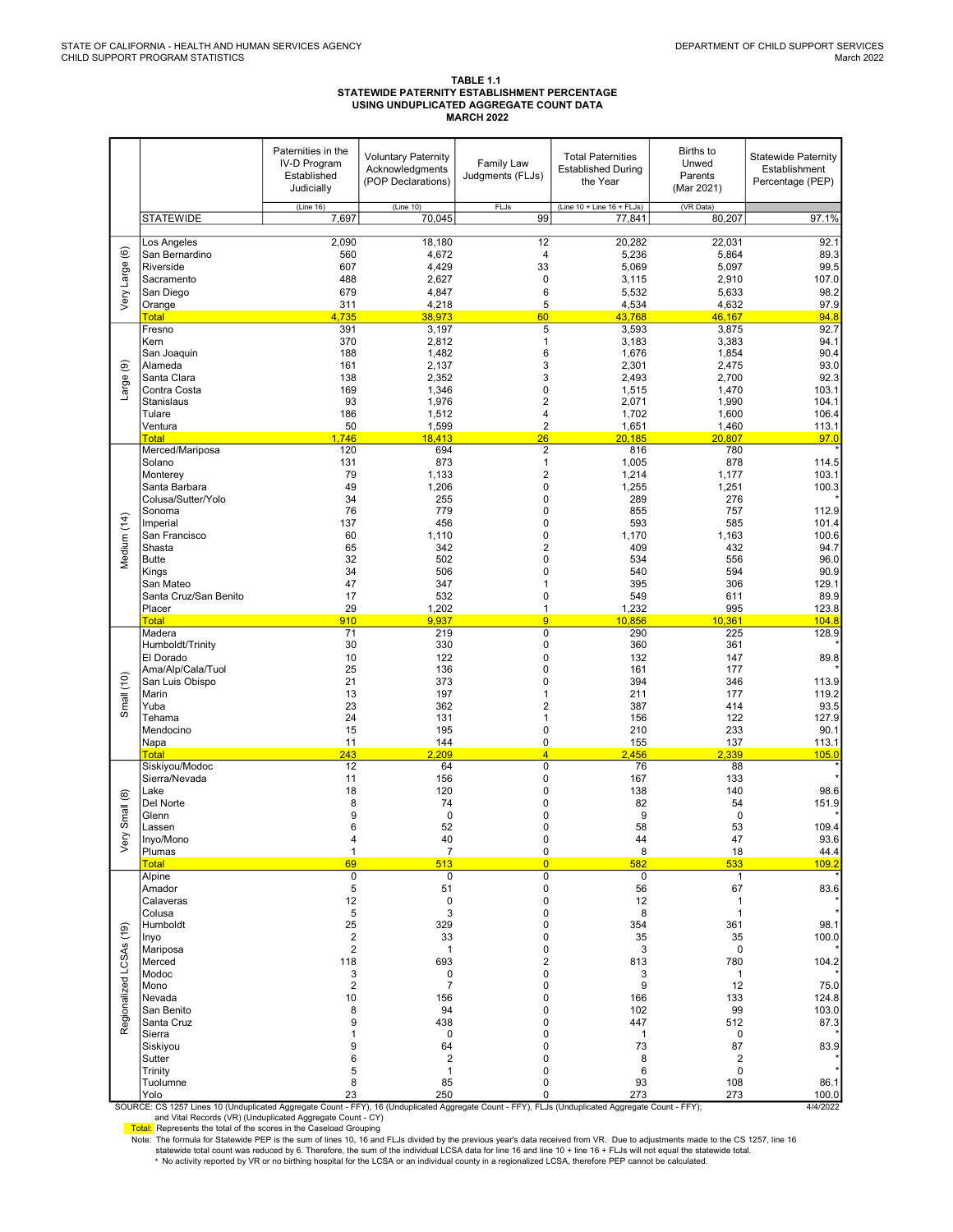#### **TABLE 1.1.1 IV-D PATERNITY ESTABLISHMENT PERCENTAGE USING POINT-IN-TIME AND UNDUPLICATED AGGREGATE COUNT DATA MARCH 2022**

|                         |                                 | Children in IV-D Cases with<br>Paternity Established<br>or Acknowledged<br>(Mar 2022) | Children in IV-D Cases Open<br>at the End of the Month Who<br>Were Born Out-of-Wedlock<br>(Mar 2021) | <b>IV-D Paternity</b><br>Establishment<br>Percentage (PEP) |
|-------------------------|---------------------------------|---------------------------------------------------------------------------------------|------------------------------------------------------------------------------------------------------|------------------------------------------------------------|
|                         | <b>STATEWIDE</b>                | (Line 6)<br>727,138                                                                   | (Line 5a)<br>763,145                                                                                 | 95.3%                                                      |
|                         | Los Angeles                     | 165,900                                                                               | 178,881                                                                                              | 92.7                                                       |
| Very Large (6)          | San Bernardino                  | 68,419                                                                                | 73,326                                                                                               | 93.3                                                       |
|                         | Riverside<br>Sacramento         | 54,093<br>44,295                                                                      | 55,767<br>46,332                                                                                     | 97.0<br>95.6                                               |
|                         | San Diego                       | 39,513                                                                                | 41,676                                                                                               | 94.8                                                       |
|                         | Orange<br><b>Total</b>          | 36,988<br>409,208                                                                     | 38,649<br>434,631                                                                                    | 95.7<br>94.2                                               |
|                         | Fresno                          | 41,416                                                                                | 42,468                                                                                               | 97.5                                                       |
|                         | Kern<br>San Joaquin             | 36,706<br>24,222                                                                      | 39,139<br>25,291                                                                                     | 93.8<br>95.8                                               |
| $\circledcirc$          | Alameda                         | 18,997                                                                                | 19,811                                                                                               | 95.9                                                       |
|                         | Santa Clara<br>Contra Costa     | 15,573                                                                                | 16,375                                                                                               | 95.1<br>95.7                                               |
| Large                   | Stanislaus                      | 16,725<br>15,549                                                                      | 17,484<br>16,001                                                                                     | 97.2                                                       |
|                         | Tulare                          | 16,460                                                                                | 15,423                                                                                               | 106.7                                                      |
|                         | Ventura<br><b>Total</b>         | 11,640<br>197,288                                                                     | 12,066<br>204,058                                                                                    | 96.5<br>96.7                                               |
|                         | Merced/Mariposa                 | 11,021                                                                                | 11,262                                                                                               | 97.9                                                       |
|                         | Solano<br>Monterey              | 8,758<br>9,616                                                                        | 9,004<br>9,763                                                                                       | 97.3<br>98.5                                               |
|                         | Santa Barbara                   | 7,459                                                                                 | 7,585                                                                                                | 98.3                                                       |
|                         | Colusa/Sutter/Yolo              | 6,176                                                                                 | 6,544                                                                                                | 94.4                                                       |
| Medium (14)             | Sonoma<br>Imperial              | 5,926<br>6,818                                                                        | 5,893<br>7,432                                                                                       | 100.6<br>91.7                                              |
|                         | San Francisco                   | 5,615                                                                                 | 5,925                                                                                                | 94.8                                                       |
|                         | Shasta<br><b>Butte</b>          | 4,848<br>4,805                                                                        | 5,236                                                                                                | 92.6<br>95.6                                               |
|                         | Kings                           | 5,942                                                                                 | 5,028<br>6,108                                                                                       | 97.3                                                       |
|                         | San Mateo                       | 4,720                                                                                 | 4,918                                                                                                | 96.0                                                       |
|                         | Santa Cruz/San Benito<br>Placer | 4,054<br>3,542                                                                        | 4,336<br>3,626                                                                                       | 93.5<br>97.7                                               |
|                         | <b>Total</b>                    | 89,300                                                                                | 92,660                                                                                               | 96.4                                                       |
|                         | Madera<br>Humboldt/Trinity      | 5,168<br>3,148                                                                        | 5,110<br>3,231                                                                                       | 101.1<br>97.4                                              |
|                         | El Dorado                       | 2,470                                                                                 | 2,540                                                                                                | 97.2                                                       |
|                         | Ama/Alp/Cala/Tuol               | 2,579                                                                                 | 2,627                                                                                                | 98.2                                                       |
| Small (10)              | San Luis Obispo<br>Marin        | 2,595<br>1,270                                                                        | 2,527<br>1,342                                                                                       | 102.7<br>94.6                                              |
|                         | Yuba                            | 2,352                                                                                 | 2,332                                                                                                | 100.9                                                      |
|                         | Tehama<br>Mendocino             | 1,859<br>1,867                                                                        | 1,906<br>1,903                                                                                       | 97.5<br>98.1                                               |
|                         | Napa                            | 1,687                                                                                 | 1,717                                                                                                | 98.3                                                       |
|                         | <b>Total</b>                    | 24,995                                                                                | 25,235                                                                                               | 99.0<br>94.7                                               |
|                         | Siskiyou/Modoc<br>Sierra/Nevada | 1,459<br>1,443                                                                        | 1,540<br>1,442                                                                                       | 100.1                                                      |
| Very Small (8)          | Lake                            | 1,723                                                                                 | 1,655                                                                                                | 104.1                                                      |
|                         | Del Norte<br>Glenn              | 1,036<br>1,036                                                                        | 1,075<br>1,024                                                                                       | 96.4<br>101.2                                              |
|                         | Lassen                          | 796                                                                                   | 812                                                                                                  | 98.0                                                       |
|                         | Inyo/Mono<br>Plumas             | 606<br>408                                                                            | 631<br>436                                                                                           | 96.0<br>93.6                                               |
|                         | <b>Total</b>                    | 8,507                                                                                 | 8,615                                                                                                | 98.7                                                       |
|                         | Alpine                          | 13                                                                                    | 13                                                                                                   | 100.0                                                      |
|                         | Amador<br>Calaveras             | 646<br>811                                                                            | 648<br>829                                                                                           | 99.7<br>97.8                                               |
|                         | Colusa                          | 431                                                                                   | 468                                                                                                  | 92.1                                                       |
|                         | Humboldt<br>Inyo                | 2,871<br>454                                                                          | 2,931<br>484                                                                                         | 98.0<br>93.8                                               |
|                         | Mariposa                        | 364                                                                                   | 356                                                                                                  | 102.2                                                      |
| Regionalized LCSAs (19) | Merced<br>Modoc                 | 10,657<br>171                                                                         | 10,906<br>187                                                                                        | 97.7<br>91.4                                               |
|                         | Mono                            | 152                                                                                   | 147                                                                                                  | 103.4                                                      |
|                         | Nevada                          | 1,399                                                                                 | 1,400                                                                                                | 99.9                                                       |
|                         | San Benito<br>Santa Cruz        | 1,232<br>2,822                                                                        | 1,289<br>3,047                                                                                       | 95.6<br>92.6                                               |
|                         | Sierra                          | 44                                                                                    | 42                                                                                                   | 104.8                                                      |
|                         | Siskiyou<br>Sutter              | 1,288                                                                                 | 1,353<br>2,493                                                                                       | 95.2<br>94.0                                               |
|                         | Trinity                         | 2,344<br>277                                                                          | 300                                                                                                  | 92.3                                                       |
|                         | Tuolumne                        | 1,109                                                                                 | 1,137                                                                                                | 97.5                                                       |
|                         | Yolo                            | 3,401                                                                                 | 3,583                                                                                                | 94.9                                                       |

SOURCE: CS 1257 Lines 5a (Point-in-Time), 6 (Unduplicated Aggregate Count - FFY)<br>Total: Represents the total of the scores in the Caseload Grouping<br>Note: The formula for IV-D PEP is line 6 divided by line 5a. Due to adjust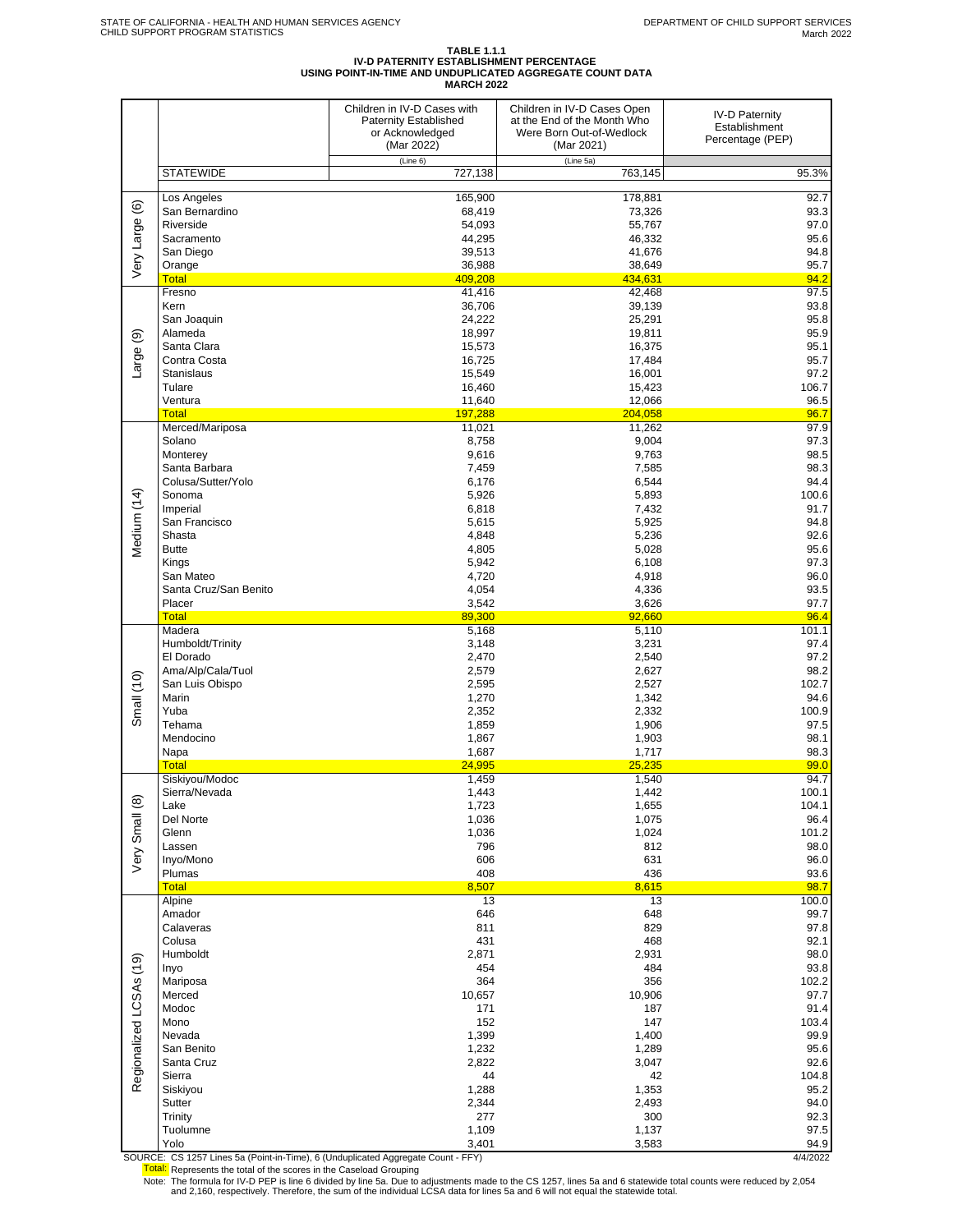# TABLE 1.2<br>CASES WITH SUPPORT ORDERS ESTABLISHED<br>MARCH 2022<br>MARCH 2022

|                         |                                 | Cases           | Cases with Support        | Percent of Cases<br>with Support |
|-------------------------|---------------------------------|-----------------|---------------------------|----------------------------------|
|                         |                                 |                 | <b>Orders Established</b> | <b>Orders Established</b>        |
|                         |                                 | (Line 1)        | (Line 2)                  |                                  |
|                         | <b>STATEWIDE</b>                | 1,035,871       | 955,664                   | 92.3%                            |
|                         |                                 |                 |                           |                                  |
|                         | Los Angeles                     | 215,191         | 193,111                   | 89.7                             |
| Very Large (6)          | San Bernardino                  | 88,874          | 80,650                    | 90.7                             |
|                         | Riverside                       | 73,916          | 68,555                    | 92.7                             |
|                         | Sacramento                      | 66,486          | 61,967                    | 93.2                             |
|                         | San Diego                       | 59,219          | 52,285                    | 88.3                             |
|                         | Orange                          | 56,840          | 53,365                    | 93.9                             |
|                         | <b>Total</b>                    | 560,526         | 509,933                   | 91.0                             |
|                         | Fresno                          | 56,100          | 52,555                    | 93.7                             |
|                         | Kern                            | 49,094          | 44,938                    | 91.5                             |
|                         | San Joaquin                     | 32,319          | 29,497                    | 91.3                             |
|                         | Alameda                         | 29,140          | 26,910                    | 92.3                             |
|                         | Santa Clara                     | 26,712          | 25,563                    | 95.7                             |
|                         | Contra Costa                    | 24,309          | 23,247                    | 95.6                             |
| Large (9)               | <b>Stanislaus</b>               | 23,633          | 22,723                    | 96.1                             |
|                         | Tulare                          | 22,118          | 20,514                    | 92.7                             |
|                         | Ventura                         |                 |                           | 95.0                             |
|                         |                                 | 17,667          | 16,776                    |                                  |
|                         | <b>Total</b><br>Merced/Mariposa | 281,092         | 262,723                   | 93.5                             |
|                         |                                 | 15,098          | 14,076                    | 93.2                             |
|                         | Solano                          | 13,655          | 13,046                    | 95.5                             |
|                         | Monterey                        | 13,033          | 12,508                    | 96.0                             |
|                         | Santa Barbara                   | 10,856          | 10,157                    | 93.6                             |
|                         | Colusa/Sutter/Yolo              | 10,548          | 9,859                     | 93.5                             |
| Medium (14)             | Sonoma                          | 9,927           | 9,510                     | 95.8                             |
|                         | Imperial                        | 9,201           | 8,418                     | 91.5                             |
|                         | San Francisco                   | 9,131           | 8,439                     | 92.4                             |
|                         | Shasta                          | 9,247           | 8,738                     | 94.5                             |
|                         | <b>Butte</b>                    | 8,962           | 8,513                     | 95.0                             |
|                         | Kings                           | 8,360           | 7,794                     | 93.2                             |
|                         | San Mateo                       | 7,821           | 7,444                     | 95.2                             |
|                         | Santa Cruz/San Benito           | 6,383           | 5,823                     | 91.2                             |
|                         | Placer                          | 6,282           | 6,054                     | 96.4                             |
|                         | <b>Total</b>                    | 138,504         | 130,379                   | 94.1                             |
|                         | Madera                          | 6,346           | 6,013                     | 94.8                             |
|                         | Humboldt/Trinity                | 5,596           | 5,260                     | 94.0                             |
|                         | El Dorado                       | 4,973           | 4,797                     | 96.5                             |
|                         | Ama/Alp/Cala/Tuol               | 4,532           | 4,354                     | 96.1                             |
| Small (10)              | San Luis Obispo                 | 3,925           | 3,658                     | 93.2                             |
|                         | Marin                           | 3,457           | 3,315                     | 95.9                             |
|                         | Yuba                            | 3,538           | 3,206                     | 90.6                             |
|                         | Tehama                          | 3,232           | 3,001                     | 92.9                             |
|                         | Mendocino                       | 3,009           | 2,824                     | 93.9                             |
|                         |                                 |                 | 2,738                     | 96.1                             |
|                         | Napa                            | 2,849           |                           | 94.5                             |
|                         | Total<br>Siskiyou/Modoc         | 41,457<br>2,506 | 39,166<br>2,353           | 93.9                             |
|                         |                                 |                 |                           |                                  |
|                         | Sierra/Nevada                   | 2,509           | 2,360                     | 94.1                             |
| Very Small (8)          | Lake                            | 2,542           | 2,366                     | 93.1                             |
|                         | Del Norte                       | 2,015           | 1,889                     | 93.7                             |
|                         | Glenn                           | 1,575           | 1,518                     | 96.4                             |
|                         | Lassen                          | 1,405           | 1,298                     | 92.4                             |
|                         | Inyo/Mono                       | 1,014           | 978                       | 96.4                             |
|                         | Plumas                          | 726             | 701                       | 96.6                             |
|                         | <b>Total</b>                    | 14,292          | 13,463                    | 94.2                             |
|                         | Alpine                          | 37              | 36                        | 97.3                             |
|                         | Amador                          | 1,044           | 999                       | 95.7                             |
|                         | Calaveras                       | 1,346           | 1,306                     | 97.0                             |
|                         | Colusa                          | 680             | 620                       | 91.2                             |
|                         | Humboldt                        | 4,946           | 4,629                     | 93.6                             |
|                         | Inyo                            | 811             | 784                       | 96.7                             |
|                         | Mariposa                        | 636             | 565                       | 88.8                             |
|                         | Merced                          | 14,462          | 13,511                    | 93.4                             |
|                         | Modoc                           | 270             | 240                       | 88.9                             |
|                         | Mono                            | 203             | 194                       | 95.6                             |
|                         | Nevada                          | 2,420           | 2,276                     | 94.0                             |
|                         | San Benito                      | 1,725           | 1,606                     | 93.1                             |
| Regionalized LCSAs (19) | Santa Cruz                      | 4,658           | 4,217                     | 90.5                             |
|                         | Sierra                          | 89              | 84                        | 94.4                             |
|                         | Siskiyou                        | 2,236           | 2,113                     | 94.5                             |
|                         | Sutter                          | 3,744           | 3,417                     | 91.3                             |
|                         | Trinity                         | 650             | 631                       | 97.1                             |
|                         | Tuolumne                        | 2,105           | 2,013                     | 95.6                             |
|                         | Yolo                            | 6,124           | 5,822                     | 95.1                             |

SOURCE: CS 1257 Lines 1 (Point-in-Time), 2 (Point-in-Time)<br>Total: Represents the total of the scores in the Caseload Grouping<br>Note: The formula for Cases with Support Orders Established is line 2 divided by line 1.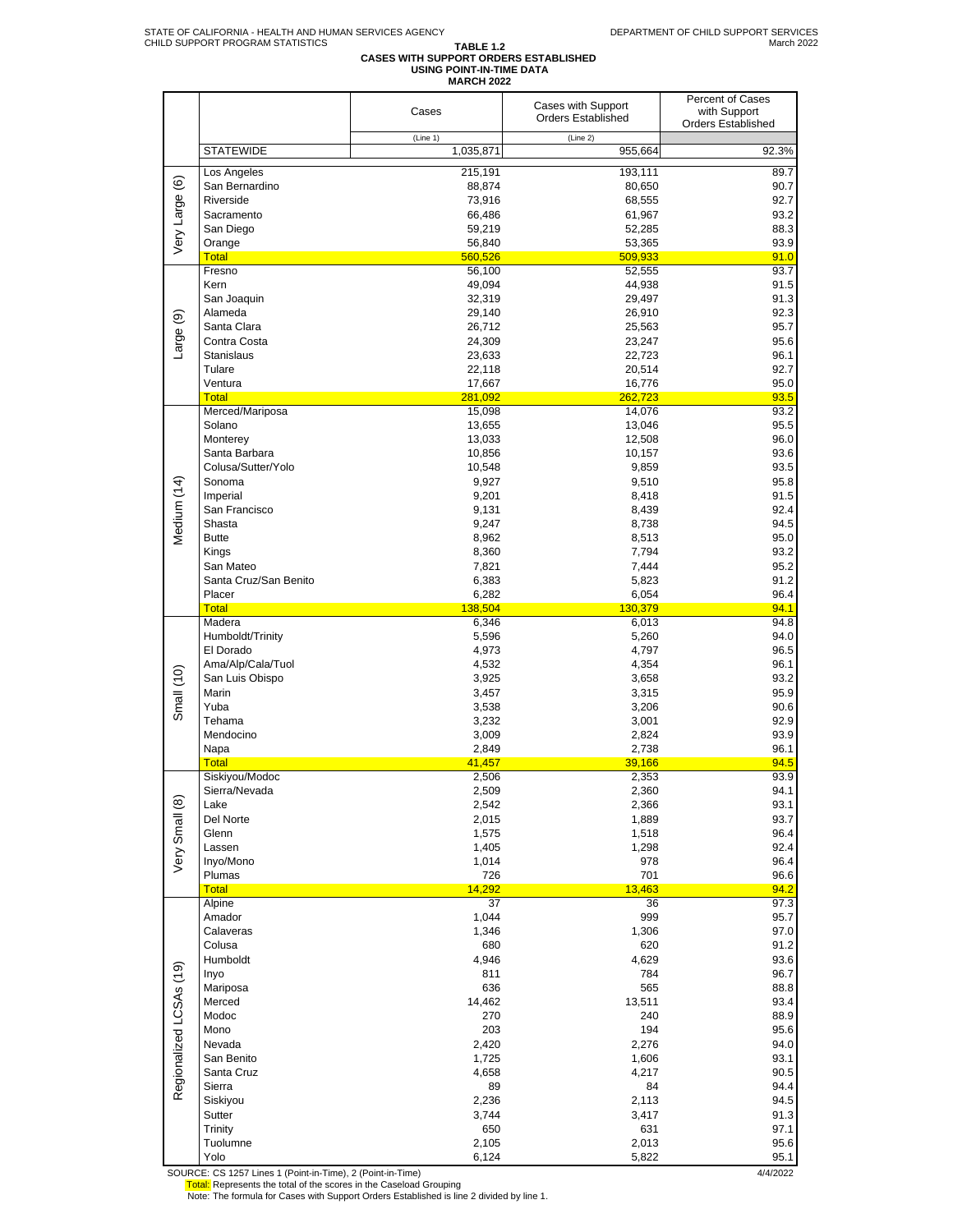# **TABLE 1.3 COLLECTIONS ON CURRENT SUPPORT USING CUMULATIVE DATA MARCH 2022**

|                         |                           | <b>Current Support Due</b>   | <b>Current Support Distributed</b> | Percent of Collections on<br><b>Current Support</b> |
|-------------------------|---------------------------|------------------------------|------------------------------------|-----------------------------------------------------|
|                         | <b>STATEWIDE</b>          | (Line 24)<br>\$1,258,991,265 | (Line 25)<br>\$784,469,363         | 62.3%                                               |
|                         | Los Angeles               | 248,519,533                  | 147,794,240                        | 59.5                                                |
|                         | San Bernardino            | 100,273,206                  | 61,706,808                         | 61.5                                                |
| Very Large (6)          | Riverside                 | 95,610,555                   | 55,552,548                         | 58.1                                                |
|                         | Sacramento                | 62,133,533                   | 38,284,759                         | 61.6<br>65.8                                        |
|                         | San Diego<br>Orange       | 90,285,768<br>89,920,458     | 59,446,467<br>58,425,500           | 65.0                                                |
|                         | <b>Total</b>              | 686,743,053                  | 421,210,322                        | 61.3                                                |
|                         | Fresno                    | 51,443,108                   | 27,789,219                         | 54.0                                                |
|                         | Kern                      | 49,961,729                   | 27,589,988                         | 55.2                                                |
|                         | San Joaquin<br>Alameda    | 32,882,113<br>39,748,388     | 20,487,620<br>25,424,158           | 62.3<br>64.0                                        |
| ම                       | Santa Clara               | 41,074,661                   | 26,467,380                         | 64.4                                                |
| Large                   | Contra Costa              | 36,082,611                   | 24,873,288                         | 68.9                                                |
|                         | <b>Stanislaus</b>         | 29,046,630                   | 17,858,185                         | 61.5                                                |
|                         | Tulare<br>Ventura         | 18,508,013<br>26,239,225     | 12,818,854<br>17,186,114           | 69.3<br>65.5                                        |
|                         | <b>Total</b>              | 324,986,479                  | 200.494.805                        | 61.7                                                |
|                         | Merced/Mariposa           | 14,999,298                   | 9,073,492                          | 60.5                                                |
|                         | Solano                    | 20,260,126                   | 12,823,082                         | 63.3                                                |
|                         | Monterey<br>Santa Barbara | 22,319,789<br>14,985,042     | 14,069,015<br>9,586,037            | 63.0<br>64.0                                        |
|                         | Colusa/Sutter/Yolo        | 11,267,763                   | 7,616,028                          | 67.6                                                |
|                         | Sonoma                    | 14,940,589                   | 10,200,887                         | 68.3                                                |
|                         | Imperial                  | 12,787,531                   | 8,431,622                          | 65.9                                                |
| Medium (14)             | San Francisco             | 10,827,507                   | 7,636,832                          | 70.5                                                |
|                         | Shasta<br><b>Butte</b>    | 7,985,185<br>7,979,847       | 5,296,714<br>4,701,971             | 66.3<br>58.9                                        |
|                         | Kings                     | 7,143,447                    | 4,828,425                          | 67.6                                                |
|                         | San Mateo                 | 14,948,649                   | 10,393,194                         | 69.5                                                |
|                         | Santa Cruz/San Benito     | 9,191,251                    | 5,931,222                          | 64.5                                                |
|                         | Placer                    | 13,363,229                   | 9,661,686                          | 72.3                                                |
|                         | <b>Total</b><br>Madera    | 182,999,253<br>6,352,864     | 120,250,207<br>3,895,176           | 65.7<br>61.3                                        |
|                         | Humboldt/Trinity          | 4,952,857                    | 3,104,327                          | 62.7                                                |
|                         | El Dorado                 | 6,183,481                    | 4,326,254                          | 70.0                                                |
|                         | Ama/Alp/Cala/Tuol         | 5,249,397                    | 3,602,678                          | 68.6                                                |
| Small (10)              | San Luis Obispo<br>Marin  | 7,968,521<br>4,965,623       | 5,389,473<br>3,878,343             | 67.6<br>78.1                                        |
|                         | Yuba                      | 3,422,556                    | 2,070,269                          | 60.5                                                |
|                         | Tehama                    | 3,243,667                    | 1,979,922                          | 61.0                                                |
|                         | Mendocino                 | 2,716,636                    | 1,680,959                          | 61.9                                                |
|                         | Napa<br><b>Total</b>      | 5,173,674<br>50,229,275      | 3,634,972<br>33,562,374            | 70.3<br>66.8                                        |
|                         | Siskiyou/Modoc            | 1,854,074                    | 1,215,852                          | 65.6                                                |
|                         | Sierra/Nevada             | 2,891,921                    | 2,152,295                          | 74.4                                                |
|                         | Lake                      | 2,566,902                    | 1,431,170                          | 55.8                                                |
|                         | Del Norte<br>Glenn        | 1,421,252<br>1,841,897       | 818,304<br>1,109,370               | 57.6<br>60.2                                        |
|                         | Lassen                    | 1,398,533                    | 861,926                            | 61.6                                                |
| Very Small (8)          | Inyo/Mono                 | 1,131,003                    | 731,853                            | 64.7                                                |
|                         | Plumas                    | 927,624                      | 630,884                            | 68.0                                                |
|                         | <b>Total</b><br>Alpine    | 14,033,205<br>20,646         | 8,951,655<br>6,348                 | 63.8<br>30.7                                        |
|                         | Amador                    | 1,441,547                    | 1,023,743                          | 71.0                                                |
|                         | Calaveras                 | 1,667,485                    | 1,115,553                          | 66.9                                                |
|                         | Colusa                    | 922,994                      | 601,375                            | 65.2                                                |
|                         | Humboldt<br>Inyo          | 4,445,725<br>810,155         | 2,776,900<br>515,545               | 62.5<br>63.6                                        |
|                         | Mariposa                  | 568,230                      | 371,204                            | 65.3                                                |
|                         | Merced                    | 14,431,068                   | 8,702,288                          | 60.3                                                |
|                         | Modoc                     | 214,725                      | 125,332                            | 58.4                                                |
|                         | Mono                      | 320,848                      | 216,309                            | 67.4                                                |
| Regionalized LCSAs (19) | Nevada<br>San Benito      | 2,836,168<br>2,907,804       | 2,117,309<br>1,982,404             | 74.7<br>68.2                                        |
|                         | Santa Cruz                | 6,283,448                    | 3,948,819                          | 62.8                                                |
|                         | Sierra                    | 55,753                       | 34,986                             | 62.8                                                |
|                         | Siskiyou                  | 1,639,349                    | 1,090,520                          | 66.5                                                |
|                         | Sutter<br>Trinity         | 3,702,456<br>507,132         | 2,458,931<br>327,428               | 66.4<br>64.6                                        |
|                         | Tuolumne                  | 2,119,718                    | 1,457,033                          | 68.7                                                |
|                         | Yolo<br>$FTV1$ or $IC$ .  | 6,642,313<br><b>CCV</b>      | 4,555,722                          | 68.6<br>14,0000                                     |

SOURCE: CS 1257 Lines 24 (Cumulative - FFY), 25 (Cumulative - FFY)<br><mark>Total:</mark> Represents the total of the scores in the Caseload Grouping<br>- Note: The formula for Collections on Current Support is line 25 divided by line 24.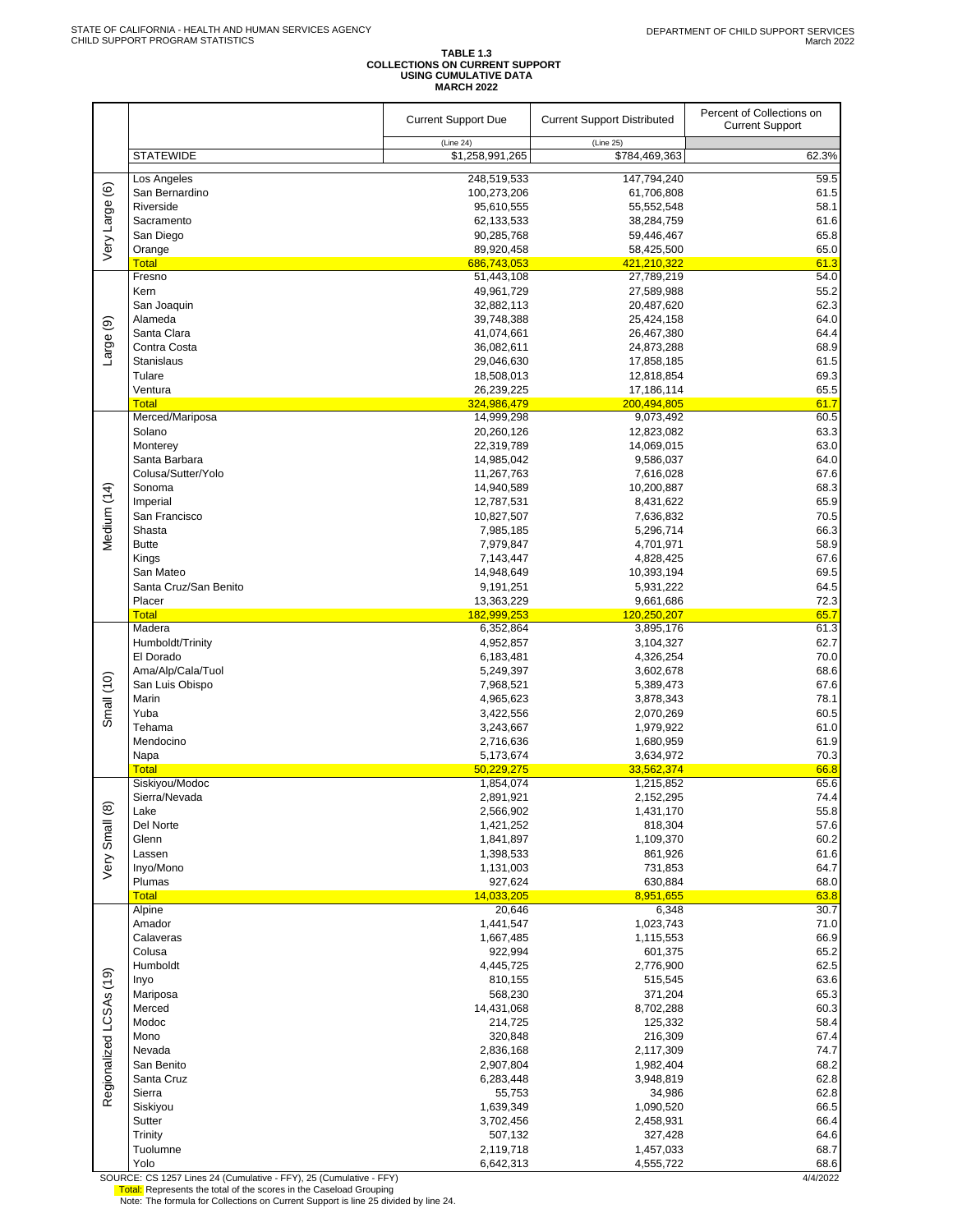# TABLE 1.4<br>CASES WITH COLLECTIONS ON ARREARS<br>USING UNDUPLICATED AGGREGATE COUNT DATA<br>MARCH 2022

|                         |                                                                                                                                                              | Cases with Arrears Due | <b>Cases Paying Toward</b><br>Arrears | Percent of Cases with<br>Collections<br>on Arrears |
|-------------------------|--------------------------------------------------------------------------------------------------------------------------------------------------------------|------------------------|---------------------------------------|----------------------------------------------------|
|                         | <b>STATEWIDE</b>                                                                                                                                             | (Line 28)<br>731,846   | (Line 29)<br>427,909                  | 58.5%                                              |
|                         | Los Angeles                                                                                                                                                  | 147,505                | 84,254                                | 57.1                                               |
|                         | San Bernardino                                                                                                                                               | 60,342                 | 35,688                                | 59.1                                               |
|                         | Riverside                                                                                                                                                    | 54,818                 | 30,651                                | 55.9                                               |
|                         | Sacramento                                                                                                                                                   | 43,125                 | 25,213                                | 58.5                                               |
| Very Large (6)          | San Diego                                                                                                                                                    | 40,882                 | 25,814                                | 63.1                                               |
|                         | Orange<br><b>Total</b>                                                                                                                                       | 42,909<br>389,581      | 25,282<br>226,902                     | 58.9<br>58.2                                       |
|                         | Fresno                                                                                                                                                       | 38,172                 | 20,551                                | 53.8                                               |
|                         | Kern                                                                                                                                                         | 34,057                 | 17,714                                | 52.0                                               |
|                         | San Joaquin                                                                                                                                                  | 19,550                 | 11,478                                | 58.7                                               |
|                         | Alameda                                                                                                                                                      | 18,892                 | 12,129                                | 64.2                                               |
| Large (9)               | Santa Clara<br>Contra Costa                                                                                                                                  | 22,142<br>17,051       | 14,324<br>10,631                      | 64.7                                               |
|                         | Stanislaus                                                                                                                                                   | 17,440                 | 10,048                                | 62.3<br>57.6                                       |
|                         | Tulare                                                                                                                                                       | 14,025                 | 8,125                                 | 57.9                                               |
|                         | Ventura                                                                                                                                                      | 13,800                 | 8,556                                 | 62.0                                               |
|                         | <b>Total</b>                                                                                                                                                 | 195,129                | 113,556                               | 58.2                                               |
|                         | Merced/Mariposa                                                                                                                                              | 11,213                 | 6,310                                 | 56.3                                               |
|                         | Solano<br>Monterey                                                                                                                                           | 10,922<br>11,094       | 6,635<br>6,505                        | 60.7<br>58.6                                       |
|                         | Santa Barbara                                                                                                                                                | 7,871                  | 4,705                                 | 59.8                                               |
|                         | Colusa/Sutter/Yolo                                                                                                                                           | 7,949                  | 4,705                                 | 59.2                                               |
|                         | Sonoma                                                                                                                                                       | 7,787                  | 4,859                                 | 62.4                                               |
| Medium (14)             | Imperial                                                                                                                                                     | 7,004                  | 3,935                                 | 56.2                                               |
|                         | San Francisco                                                                                                                                                | 6,352                  | 4,103                                 | 64.6                                               |
|                         | Shasta                                                                                                                                                       | 7,130                  | 4,229                                 | 59.3                                               |
|                         | <b>Butte</b><br>Kings                                                                                                                                        | 7,273<br>5,385         | 4,042<br>3,208                        | 55.6<br>59.6                                       |
|                         | San Mateo                                                                                                                                                    | 6,104                  | 3,850                                 | 63.1                                               |
|                         | Santa Cruz/San Benito                                                                                                                                        | 4,859                  | 2,992                                 | 61.6                                               |
|                         | Placer                                                                                                                                                       | 4,724                  | 3,107                                 | 65.8                                               |
|                         | <b>Total</b>                                                                                                                                                 | 105,667                | 63,185                                | 59.8                                               |
|                         | Madera<br>Humboldt/Trinity                                                                                                                                   | 4,159<br>4,000         | 2,475<br>2,235                        | 59.5<br>55.9                                       |
|                         | El Dorado                                                                                                                                                    | 3,846                  | 2,339                                 | 60.8                                               |
|                         | Ama/Alp/Cala/Tuol                                                                                                                                            | 3,313                  | 2,031                                 | 61.3                                               |
|                         | San Luis Obispo                                                                                                                                              | 2,728                  | 1,762                                 | 64.6                                               |
| Small (10)              | Marin                                                                                                                                                        | 2,885                  | 1,519                                 | 52.7                                               |
|                         | Yuba                                                                                                                                                         | 2,469                  | 1,384                                 | 56.1                                               |
|                         | Tehama                                                                                                                                                       | 2,612                  | 1,488                                 | 57.0                                               |
|                         | Mendocino<br>Napa                                                                                                                                            | 2,193<br>2,315         | 1,282<br>1,469                        | 58.5<br>63.5                                       |
|                         | <b>Total</b>                                                                                                                                                 | 30,520                 | 17,984                                | 58.9                                               |
|                         | Siskiyou/Modoc                                                                                                                                               | 1,905                  | 1,093                                 | 57.4                                               |
|                         | Sierra/Nevada                                                                                                                                                | 1,790                  | 1,223                                 | 68.3                                               |
|                         | Lake                                                                                                                                                         | 1,885                  | 1,046                                 | 55.5                                               |
|                         | Del Norte<br>Glenn                                                                                                                                           | 1,715<br>1,262         | 866<br>718                            | 50.5<br>56.9                                       |
|                         | Lassen                                                                                                                                                       | 1,063                  | 556                                   | 52.3                                               |
| Very Small (8)          | Inyo/Mono                                                                                                                                                    | 771                    | 425                                   | 55.1                                               |
|                         | Plumas                                                                                                                                                       | 558                    | 355                                   | 63.6                                               |
|                         | <b>Total</b>                                                                                                                                                 | 10,949                 | 6,282                                 | 57.4                                               |
|                         | Alpine                                                                                                                                                       | 31                     | 19                                    | 61.3                                               |
|                         | Amador<br>Calaveras                                                                                                                                          | 725<br>989             | 462<br>606                            | 63.7<br>61.3                                       |
|                         | Colusa                                                                                                                                                       | 471                    | 273                                   | 58.0                                               |
|                         | Humboldt                                                                                                                                                     | 3,448                  | 1,905                                 | 55.2                                               |
|                         | Inyo                                                                                                                                                         | 626                    | 333                                   | 53.2                                               |
|                         | Mariposa                                                                                                                                                     | 374                    | 212                                   | 56.7                                               |
|                         | Merced                                                                                                                                                       | 10,839                 | 6,098                                 | 56.3                                               |
|                         | Modoc<br>Mono                                                                                                                                                | 181<br>145             | 89<br>92                              | 49.2<br>63.4                                       |
|                         | Nevada                                                                                                                                                       | 1,723                  | 1,181                                 | 68.5                                               |
| Regionalized LCSAs (19) | San Benito                                                                                                                                                   | 1,367                  | 870                                   | 63.6                                               |
|                         | Santa Cruz                                                                                                                                                   | 3,492                  | 2,122                                 | 60.8                                               |
|                         | Sierra                                                                                                                                                       | 67                     | 42                                    | 62.7                                               |
|                         | Siskiyou                                                                                                                                                     | 1,724                  | 1,004                                 | 58.2                                               |
|                         | Sutter                                                                                                                                                       | 2,680<br>552           | 1,531<br>330                          | 57.1                                               |
|                         | Trinity<br>Tuolumne                                                                                                                                          | 1,568                  | 944                                   | 59.8<br>60.2                                       |
|                         | Yolo                                                                                                                                                         | 4,798                  | 2,901                                 | 60.5                                               |
|                         | SOURCE: CS 1257 Lines 28 (Unduplicated Aggregate Count - FFY), 29 (Unduplicated Aggregate Count - FFY)                                                       |                        |                                       | 4/4/2022                                           |
|                         | Total: Represents the total of the scores in the Caseload Grouping<br>Note: The formula for Cases with Collections on Arrears is line 29 divided by line 28. |                        |                                       |                                                    |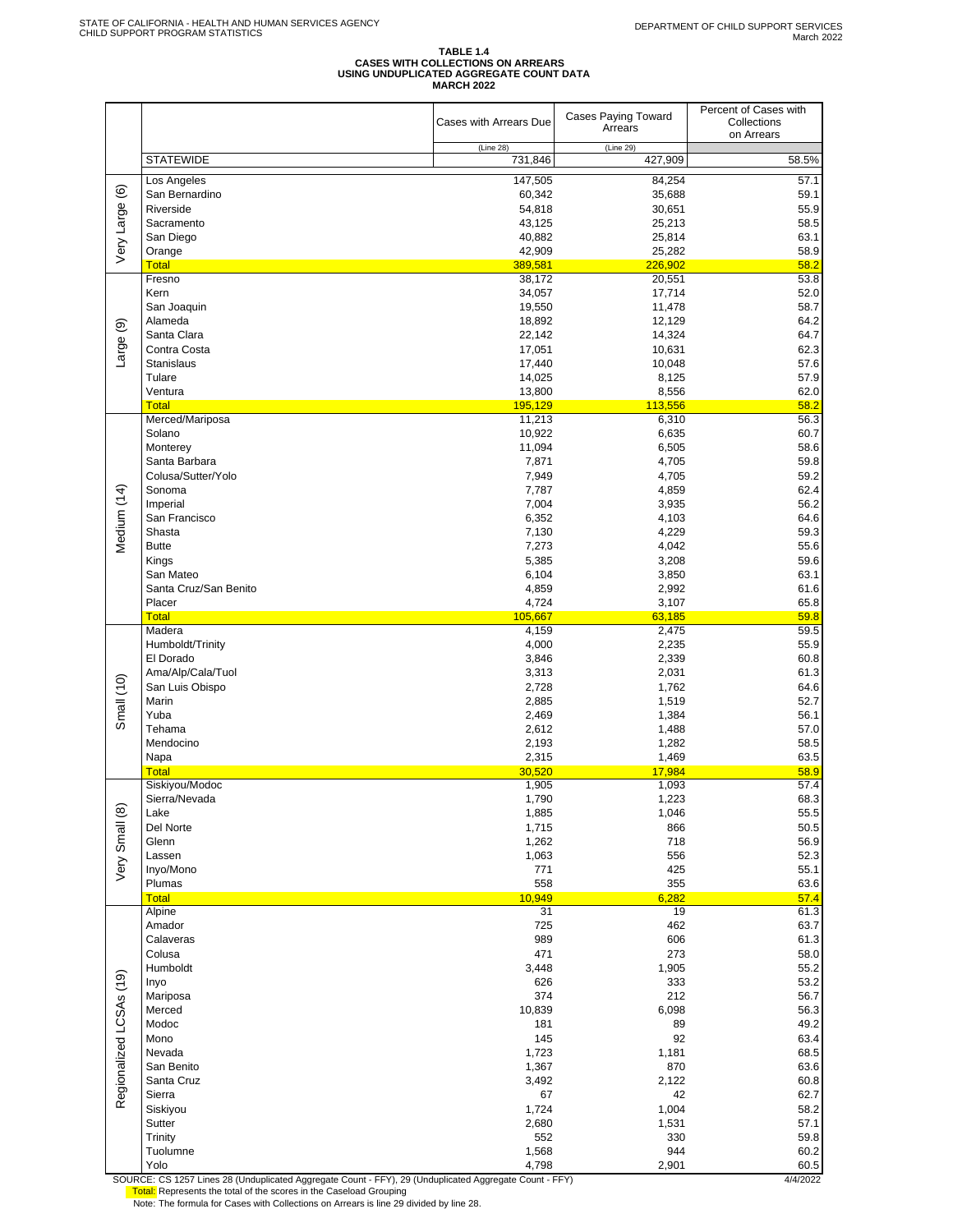|                         |                                                                                                         | Percent of Cases with<br><b>Collections of Current</b><br>Support<br>(SPM 1) | Average Amount<br>Distributed per Case<br>with a Collection<br>(SPM 2) | Percent of Cases with<br>a Support Order<br><b>Established During</b><br><b>Report Period</b><br>(SPM 3) | Percent of Cases<br>Requiring a Support<br>Order with Alleged<br>Fathers or Obligors<br>Served with a Summons<br>and Complaint<br>(SPM 5A) | Percent of Cases with<br><b>Support Orders</b><br>Established with<br><b>Medical Support</b><br>Ordered and Provided<br>(SPM 5B) | Complaints per<br>Ten Thousand Cases<br>(SPM 5C) |
|-------------------------|---------------------------------------------------------------------------------------------------------|------------------------------------------------------------------------------|------------------------------------------------------------------------|----------------------------------------------------------------------------------------------------------|--------------------------------------------------------------------------------------------------------------------------------------------|----------------------------------------------------------------------------------------------------------------------------------|--------------------------------------------------|
|                         | <b>STATEWIDE</b>                                                                                        | From Table 6.4<br>76.5%                                                      | From Table 4.3<br>\$2,217                                              | From Table 3.5<br>17.2%                                                                                  | From Table 3.3<br>16.4%                                                                                                                    | From Table 3.9.2<br>37.7%                                                                                                        | From Table 8.1                                   |
|                         |                                                                                                         | 74.0                                                                         |                                                                        | 13.2                                                                                                     | 13.8                                                                                                                                       | 29.6                                                                                                                             | 0.929                                            |
| $\circlede$             | Los Angeles<br>San Bernardino                                                                           | 78.2                                                                         | 2,304<br>2,060                                                         | 14.6                                                                                                     | 13.4                                                                                                                                       | 41.2                                                                                                                             | 0.450                                            |
|                         | Riverside                                                                                               | 73.6                                                                         | 2,256                                                                  | 19.1                                                                                                     | 18.1                                                                                                                                       | 34.7                                                                                                                             | 0.135                                            |
|                         | Sacramento                                                                                              | 76.7                                                                         | 1,985                                                                  | 17.9                                                                                                     | 15.7                                                                                                                                       | 27.1                                                                                                                             | 0.301                                            |
| Very Large              | San Diego<br>Orange                                                                                     | 80.8<br>77.4                                                                 | 2,468<br>2,563                                                         | 18.1<br>19.4                                                                                             | 13.4<br>17.6                                                                                                                               | 58.4<br>37.7                                                                                                                     | 0.169<br>0.880                                   |
|                         | <b>Total</b>                                                                                            | 76.1                                                                         | 2,275                                                                  | 15.6                                                                                                     | 14.6                                                                                                                                       | 35.7                                                                                                                             | 0.589                                            |
|                         | Fresno<br>Kern                                                                                          | 70.4<br>69.7                                                                 | 1,778<br>1,966                                                         | 19.6<br>15.0                                                                                             | 27.3<br>15.0                                                                                                                               | 41.1<br>39.1                                                                                                                     | 0.357<br>0.611                                   |
|                         | San Joaquin                                                                                             | 78.0                                                                         | 2,062                                                                  | 18.1                                                                                                     | 16.6                                                                                                                                       | 38.2                                                                                                                             | 0.619                                            |
| ම                       | Alameda                                                                                                 | 78.2                                                                         | 2,435                                                                  | 15.4                                                                                                     | 17.2                                                                                                                                       | 43.1                                                                                                                             | 0.000                                            |
|                         | Santa Clara                                                                                             | 78.7                                                                         | 2,427                                                                  | 23.8                                                                                                     | 21.9                                                                                                                                       | 44.6                                                                                                                             | 0.000                                            |
| Large                   | Contra Costa<br><b>Stanislaus</b>                                                                       | 79.3<br>77.1                                                                 | 2,579<br>2,207                                                         | 26.2<br>21.8                                                                                             | 19.8<br>18.5                                                                                                                               | 44.5<br>35.3                                                                                                                     | 0.411<br>0.846                                   |
|                         | Tulare                                                                                                  | 81.3                                                                         | 1,810                                                                  | 22.6                                                                                                     | 18.9                                                                                                                                       | 33.5                                                                                                                             | 0.452                                            |
|                         | Ventura                                                                                                 | 79.5                                                                         | 2,323                                                                  | 17.3                                                                                                     | 20.8                                                                                                                                       | 37.6                                                                                                                             | 5.094                                            |
|                         | <b>Total</b><br>Merced/Mariposa                                                                         | 75.6<br>75.1                                                                 | 2,146<br>1,701                                                         | 18.7<br>18.8                                                                                             | 19.4<br>24.4                                                                                                                               | 39.9<br>37.8                                                                                                                     | 0.712<br>0.000                                   |
|                         | Solano                                                                                                  | 78.4                                                                         | 2,217                                                                  | 31.9                                                                                                     | 28.4                                                                                                                                       | 43.1                                                                                                                             | 0.000                                            |
|                         | Monterey                                                                                                | 76.6                                                                         | 2,495                                                                  | 30.8                                                                                                     | 22.8                                                                                                                                       | 38.8                                                                                                                             | 0.000                                            |
|                         | Santa Barbara<br>Colusa/Sutter/Yolo                                                                     | 79.3<br>78.8                                                                 | 2,229<br>1,967                                                         | 16.9<br>10.3                                                                                             | 14.0<br>14.2                                                                                                                               | 37.4<br>37.6                                                                                                                     | 0.000<br>0.948                                   |
|                         | Sonoma                                                                                                  | 80.8                                                                         | 2,287                                                                  | 31.1                                                                                                     | 25.3                                                                                                                                       | 41.5                                                                                                                             | 1.007                                            |
| Medium (14)             | Imperial                                                                                                | 77.9                                                                         | 2,212                                                                  | 23.5                                                                                                     | 22.3                                                                                                                                       | 41.5                                                                                                                             | 0.000                                            |
|                         | San Francisco<br>Shasta                                                                                 | 82.4<br>77.6                                                                 | 2,111<br>1,667                                                         | 19.4<br>18.8                                                                                             | 19.8<br>15.3                                                                                                                               | 45.4<br>33.8                                                                                                                     | 0.000<br>0.000                                   |
|                         | <b>Butte</b>                                                                                            | 72.0                                                                         | 1,781                                                                  | 14.1                                                                                                     | 7.9                                                                                                                                        | 40.2                                                                                                                             | 1.116                                            |
|                         | Kings                                                                                                   | 82.0                                                                         | 1,789                                                                  | 19.1                                                                                                     | 11.6                                                                                                                                       | 47.0                                                                                                                             | 1.196                                            |
|                         | San Mateo                                                                                               | 82.6                                                                         | 2,934                                                                  | 24.6                                                                                                     | 27.0                                                                                                                                       | 39.0                                                                                                                             | 0.000                                            |
|                         | Santa Cruz/San Benito<br>Placer                                                                         | 78.3<br>83.1                                                                 | 2,326<br>3,195                                                         | 9.3<br>24.6                                                                                              | 6.3<br>18.0                                                                                                                                | 38.1<br>45.4                                                                                                                     | 0.000<br>0.000                                   |
|                         | <b>Total</b>                                                                                            | 78.6                                                                         | 2,194                                                                  | 20.8                                                                                                     | 19.0                                                                                                                                       | 40.3                                                                                                                             | 0.289                                            |
|                         | Madera                                                                                                  | 77.8                                                                         | 1,677                                                                  | 35.2                                                                                                     | 19.2                                                                                                                                       | 40.9                                                                                                                             | 0.000                                            |
|                         | Humboldt/Trinity<br>El Dorado                                                                           | 74.1<br>79.9                                                                 | 1,701<br>2,341                                                         | 23.0<br>25.5                                                                                             | 19.0<br>16.0                                                                                                                               | 41.3<br>38.5                                                                                                                     | 0.000<br>0.000                                   |
|                         | Ama/Alp/Cala/Tuol                                                                                       | 80.8                                                                         | 2,033                                                                  | 31.1                                                                                                     | 26.3                                                                                                                                       | 41.3                                                                                                                             | 2.207                                            |
| Small (10)              | San Luis Obispo                                                                                         | 82.7                                                                         | 2,831                                                                  | 21.8                                                                                                     | 20.5                                                                                                                                       | 46.7                                                                                                                             | 0.000                                            |
|                         | Marin<br>Yuba                                                                                           | 84.6<br>75.2                                                                 | 3,332<br>1,863                                                         | 23.4<br>17.4                                                                                             | 19.8<br>12.5                                                                                                                               | 43.0<br>42.4                                                                                                                     | 0.000<br>0.000                                   |
|                         | Tehama                                                                                                  | 73.9                                                                         | 1,722                                                                  | 16.5                                                                                                     | 22.9                                                                                                                                       | 39.7                                                                                                                             | 0.000                                            |
|                         | Mendocino                                                                                               | 77.5                                                                         | 1,661                                                                  | 20.1                                                                                                     | 17.5                                                                                                                                       | 31.7                                                                                                                             | 0.000                                            |
|                         | Napa<br><b>Total</b>                                                                                    | 82.6<br>78.9                                                                 | 2,509<br>2,153                                                         | 34.3<br>25.0                                                                                             | 23.0<br>19.1                                                                                                                               | 44.0<br>41.1                                                                                                                     | 3.510<br>0.482                                   |
|                         | Siskiyou/Modoc                                                                                          | 76.9                                                                         | 1,411                                                                  | 18.4                                                                                                     | 18.4                                                                                                                                       | 37.6                                                                                                                             | 0.000                                            |
|                         | Sierra/Nevada                                                                                           | 86.0                                                                         | 2,182                                                                  | 19.5                                                                                                     | 15.6                                                                                                                                       | 39.8                                                                                                                             | 0.000                                            |
|                         | Lake<br>Del Norte                                                                                       | 74.0<br>71.2                                                                 | 1,871<br>1,350                                                         | 19.6<br>17.7                                                                                             | 17.7<br>18.8                                                                                                                               | 37.7<br>41.1                                                                                                                     | 11.802<br>0.000                                  |
|                         | Glenn                                                                                                   | 76.0                                                                         | 1,854                                                                  | 30.2                                                                                                     | 31.9                                                                                                                                       | 39.2                                                                                                                             | 0.000                                            |
| Very Small (8)          | Lassen                                                                                                  | 74.8                                                                         | 1,892                                                                  | 22.7                                                                                                     | 34.0                                                                                                                                       | 43.1                                                                                                                             | 0.000                                            |
|                         | Inyo/Mono<br>Plumas                                                                                     | 78.4<br>82.1                                                                 | 1,904<br>2,110                                                         | 26.4<br>29.7                                                                                             | 24.5<br>16.2                                                                                                                               | 32.0<br>35.0                                                                                                                     | 0.000<br>0.000                                   |
|                         | <b>Total</b>                                                                                            | 77.2                                                                         | 1,799                                                                  | 21.0                                                                                                     | 21.2                                                                                                                                       | 38.7                                                                                                                             | 2.099                                            |
|                         | Alpine                                                                                                  | 75.0                                                                         | 1,253                                                                  | 0.0                                                                                                      | 0.0                                                                                                                                        | 42.9                                                                                                                             | 270.270                                          |
|                         | Amador<br>Calaveras                                                                                     | 85.8<br>80.2                                                                 | 2,208<br>2,071                                                         | 27.7<br>46.3                                                                                             | 29.2<br>30.0                                                                                                                               | 44.5<br>38.3                                                                                                                     | 0.000<br>0.000                                   |
|                         | Colusa                                                                                                  | 79.6                                                                         | 2,318                                                                  | 9.9                                                                                                      | 14.8                                                                                                                                       | 30.1                                                                                                                             | 0.000                                            |
|                         | Humboldt                                                                                                | 74.4                                                                         | 1,701                                                                  | 20.9                                                                                                     | 18.0                                                                                                                                       | 42.0                                                                                                                             | 0.000                                            |
|                         | Inyo<br>Mariposa                                                                                        | 75.8<br>80.0                                                                 | 1,858<br>1,860                                                         | 19.4<br>5.9                                                                                              | 22.2<br>4.7                                                                                                                                | 32.2<br>35.3                                                                                                                     | 0.000<br>0.000                                   |
|                         | Merced                                                                                                  | 74.9                                                                         | 1,695                                                                  | 19.5                                                                                                     | 25.5                                                                                                                                       | 37.9                                                                                                                             | 0.000                                            |
| Regionalized LCSAs (19) | Modoc                                                                                                   | 71.4                                                                         | 1,616                                                                  | 10.5                                                                                                     | 13.2                                                                                                                                       | 44.4                                                                                                                             | 0.000                                            |
|                         | Mono<br>Nevada                                                                                          | 85.7<br>86.5                                                                 | 2,052<br>2,205                                                         | 41.2<br>19.3                                                                                             | 29.4<br>15.7                                                                                                                               | 31.2<br>39.5                                                                                                                     | 0.000<br>0.000                                   |
|                         | San Benito                                                                                              | 80.6                                                                         | 2,449                                                                  | 14.6                                                                                                     | 9.6                                                                                                                                        | 41.8                                                                                                                             | 0.000                                            |
|                         | Santa Cruz                                                                                              | 77.4                                                                         | 2,276                                                                  | 7.7                                                                                                      | 5.3                                                                                                                                        | 36.5                                                                                                                             | 0.000                                            |
|                         | Sierra<br>Siskiyou                                                                                      | 69.0<br>77.5                                                                 | 1,373<br>1,393                                                         | 25.0<br>20.0                                                                                             | 12.5<br>19.5                                                                                                                               | 48.9<br>36.8                                                                                                                     | 0.000<br>0.000                                   |
|                         | Sutter                                                                                                  | 76.6                                                                         | 1,961                                                                  | 7.3                                                                                                      | 10.0                                                                                                                                       | 39.0                                                                                                                             | 2.671                                            |
|                         | Trinity                                                                                                 | 72.1                                                                         | 1,701                                                                  | 46.3                                                                                                     | 29.3                                                                                                                                       | 34.8                                                                                                                             | 0.000                                            |
|                         | Tuolumne<br>Yolo                                                                                        | 78.3<br>79.9                                                                 | 1,931<br>1,934                                                         | 24.5<br>13.5                                                                                             | 23.1<br>18.6                                                                                                                               | 41.6<br>37.6                                                                                                                     | 0.000<br>0.000                                   |
|                         | SOURCE: CS 1257 Lines 1, 2, 2e, 12, 17, 18, 21a, 25, 27, 43, 44, 45; and CRTS Complaint Activity Report |                                                                              |                                                                        |                                                                                                          |                                                                                                                                            |                                                                                                                                  | 4/4/2022                                         |

**Total:** Represents the total of the scores in the Caseload Grouping

21 Note: The formula for SPM 1 is line 45 divided by line 44. The formula for SPM 2 is the sum of lines 25 and 27 divided by line 18. The formula for SPM 3 is line 17 divided by the sum of lines 12<br>and 17. The formula for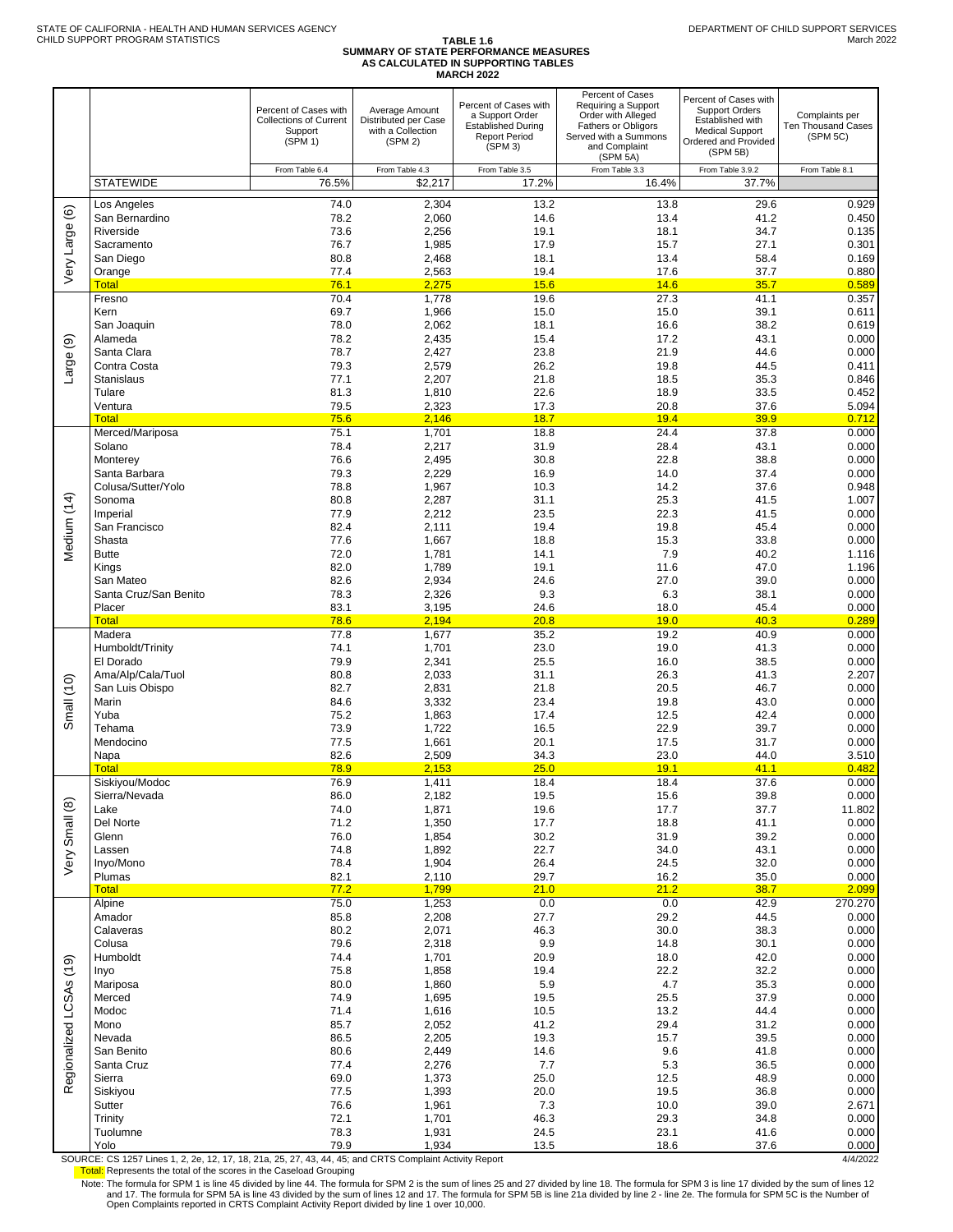# **TABLE 2.1 LOCAL AGENCY CASES BY CASE TYPE USING POINT-IN-TIME DATA MARCH 2022**

| (Line 1)<br>Cases<br>Cases<br>Cases<br>Percentage<br>Percentage<br>Percentage<br><b>STATEWIDE</b><br>1,035,871<br>183,376<br>17.7%<br>607,226<br>58.6%<br>245,269<br>47,050<br>21.9<br>55.6<br>48,503<br>Los Angeles<br>215,191<br>119,638<br>Very Large (6)<br>San Bernardino<br>88,874<br>20.5<br>54,820<br>61.7<br>15,868<br>18,186<br>Riverside<br>73,916<br>12,101<br>16.4<br>44,764<br>60.6<br>17,051<br>66,486<br>10,516<br>15.8<br>43,831<br>65.9<br>12,139<br>Sacramento<br>59,219<br>8,376<br>47.5<br>22,687<br>San Diego<br>14.1<br>28,156<br>56,840<br>7,014<br>12.3<br>28,279<br>49.8<br>21,547<br>Orange<br>57.0<br><b>Total</b><br>560,526<br>103,243<br>18.4<br>319,488<br>137.795<br>56,100<br>11,409<br>20.3<br>37,719<br>67.2<br>6,972<br>Fresno<br>49,094<br>11,764<br>24.0<br>29,575<br>60.2<br>7,755<br>Kern<br>32,319<br>5,859<br>18.1<br>20,406<br>63.1<br>6,054<br>San Joaquin<br>Alameda<br>29,140<br>4,696<br>16.1<br>16,191<br>55.6<br>8,253<br>ම<br>26,712<br>2,816<br>10.5<br>15,861<br>59.4<br>8,035<br>Santa Clara<br>Large<br>Contra Costa<br>24,309<br>12.8<br>13,674<br>56.3<br>7,524<br>3,111<br>23,633<br>3,673<br>15.5<br>15,688<br>66.4<br>4,272<br><b>Stanislaus</b><br>Tulare<br>22,118<br>3,871<br>17.5<br>14,426<br>65.2<br>3,821<br>9,776<br>Ventura<br>17,667<br>2,213<br>12.5<br>55.3<br>5,678<br>281,092<br>49,412<br>17.6<br>173,316<br>61.7<br>58,364<br><b>Total</b><br>Merced/Mariposa<br>15,098<br>21.0<br>9,813<br>65.0<br>2,117<br>3,168<br>Solano<br>13,655<br>1,979<br>14.5<br>8,086<br>59.2<br>3,590<br>13,033<br>1,700<br>13.0<br>7,596<br>58.3<br>3,737<br>Monterey<br>Santa Barbara<br>10,856<br>1,725<br>15.9<br>6,271<br>57.8<br>2,860<br>Colusa/Sutter/Yolo<br>10,548<br>1,482<br>14.1<br>6,626<br>62.8<br>2,440<br>52.8<br>Medium (14)<br>Sonoma<br>9,927<br>996<br>10.0<br>5,239<br>3,692<br>9,201<br>5,447<br>59.2<br>Imperial<br>1,796<br>19.5<br>1,958<br>9,131<br>1,586<br>5,014<br>54.9<br>2,531<br>San Francisco<br>17.4<br>9,247<br>65.6<br>1,695<br>Shasta<br>1,484<br>16.0<br>6,068<br><b>Butte</b><br>8,962<br>1,400<br>68.3<br>1,442<br>15.6<br>6,120<br>60.7<br>8,360<br>1,788<br>21.4<br>5,076<br>1,496<br>Kings<br>7,821<br>518<br>6.6<br>3,454<br>44.2<br>3,849<br>San Mateo<br>56.9<br>Santa Cruz/San Benito<br>6,383<br>942<br>14.8<br>3,633<br>1,808<br>9.2<br>Placer<br>6,282<br>581<br>3,199<br>50.9<br>2,502<br>58.9<br><b>Total</b><br>138,504<br>21,145<br>15.3<br>81,642<br>35,717<br>Madera<br>6,346<br>1,571<br>24.8<br>3,694<br>58.2<br>1,081<br>Humboldt/Trinity<br>5,596<br>1,071<br>57.5<br>19.1<br>3,218<br>1,307<br>59.8<br>El Dorado<br>4,973<br>678<br>13.6<br>2,974<br>1,321<br>4,532<br>633<br>14.0<br>2,780<br>61.3<br>Ama/Alp/Cala/Tuol<br>1,119<br>Small (10)<br>San Luis Obispo<br>3,925<br>678<br>17.3<br>48.8<br>1,331<br>1,916<br>3,457<br>354<br>10.2<br>1,978<br>57.2<br>1,125<br>Marin<br>Yuba<br>3,538<br>810<br>22.9<br>2,127<br>60.1<br>601<br>Tehama<br>3,232<br>20.1<br>2,039<br>63.1<br>650<br>543<br>Mendocino<br>3,009<br>468<br>15.6<br>1,942<br>64.5<br>599<br>2,849<br>267<br>9.4<br>1,424<br>50.0<br>Napa<br>1,158<br><b>Total</b><br>41,457<br>7,180<br>17.3<br>24,092<br>58.1<br>10,185<br>Siskiyou/Modoc<br>374<br>14.9<br>64.1<br>525<br>2,506<br>1,607<br>2,509<br>362<br>14.4<br>1,411<br>56.2<br>736<br>Sierra/Nevada<br>Very Small (8)<br>Lake<br>2,542<br>541<br>21.3<br>1,537<br>60.5<br>464<br>Del Norte<br>2,015<br>352<br>17.5<br>1,341<br>66.6<br>322<br>62.2<br>1,575<br>291<br>18.5<br>979<br>305<br>Glenn<br>832<br>1,405<br>304<br>21.6<br>59.2<br>269<br>Lassen<br>1,014<br>8.7<br>534<br>52.7<br>392<br>Inyo/Mono<br>88<br>726<br>84<br>11.6<br>447<br>61.6<br>195<br>Plumas<br><b>Total</b><br>14,292<br>2,396<br>16.8<br>8,688<br>60.8<br>3,208<br>37<br>$\overline{0}$<br>0.0<br>26<br>70.3<br>11<br>Alpine<br>1,044<br>147<br>14.1<br>589<br>56.4<br>308<br>Amador<br>1,346<br>188<br>14.0<br>848<br>63.0<br>310<br>Calaveras<br>680<br>12.1<br>351<br>51.6<br>247<br>Colusa<br>82<br>4,946<br>979<br>19.8<br>2,785<br>56.3<br>1,182<br>Humboldt<br>Regionalized LCSAs (19)<br>811<br>9.4<br>454<br>56.0<br>281<br>Inyo<br>76<br>636<br>119<br>18.7<br>377<br>59.3<br>140<br>Mariposa<br>14,462<br>3,049<br>65.2<br>1,977<br>Merced<br>21.1<br>9,436<br>Modoc<br>270<br>25.2<br>154<br>57.0<br>48<br>68<br>203<br>5.9<br>80<br>39.4<br>Mono<br>12<br>111<br>2,420<br>343<br>14.2<br>1,366<br>56.4<br>711<br>Nevada<br>1,725<br>236<br>13.7<br>59.9<br>456<br>San Benito<br>1,033<br>706<br>15.2<br>55.8<br>1,352<br>Santa Cruz<br>4,658<br>2,600<br>89<br>21.3<br>45<br>50.6<br>Sierra<br>19<br>25<br>1,453<br>65.0<br>Siskiyou<br>2,236<br>306<br>13.7<br>477<br>2,307<br>61.6<br>713<br>Sutter<br>3,744<br>724<br>19.3 |         | Cases | <b>Current Assistance</b> |      | <b>Former Assistance</b> |      | Never Assistance |                |
|-----------------------------------------------------------------------------------------------------------------------------------------------------------------------------------------------------------------------------------------------------------------------------------------------------------------------------------------------------------------------------------------------------------------------------------------------------------------------------------------------------------------------------------------------------------------------------------------------------------------------------------------------------------------------------------------------------------------------------------------------------------------------------------------------------------------------------------------------------------------------------------------------------------------------------------------------------------------------------------------------------------------------------------------------------------------------------------------------------------------------------------------------------------------------------------------------------------------------------------------------------------------------------------------------------------------------------------------------------------------------------------------------------------------------------------------------------------------------------------------------------------------------------------------------------------------------------------------------------------------------------------------------------------------------------------------------------------------------------------------------------------------------------------------------------------------------------------------------------------------------------------------------------------------------------------------------------------------------------------------------------------------------------------------------------------------------------------------------------------------------------------------------------------------------------------------------------------------------------------------------------------------------------------------------------------------------------------------------------------------------------------------------------------------------------------------------------------------------------------------------------------------------------------------------------------------------------------------------------------------------------------------------------------------------------------------------------------------------------------------------------------------------------------------------------------------------------------------------------------------------------------------------------------------------------------------------------------------------------------------------------------------------------------------------------------------------------------------------------------------------------------------------------------------------------------------------------------------------------------------------------------------------------------------------------------------------------------------------------------------------------------------------------------------------------------------------------------------------------------------------------------------------------------------------------------------------------------------------------------------------------------------------------------------------------------------------------------------------------------------------------------------------------------------------------------------------------------------------------------------------------------------------------------------------------------------------------------------------------------------------------------------------------------------------------------------------------------------------------------------------------------------------------------------------------------------------------------------------------------------------------------------------------------------------------------------------------------------------------------------------------------------------------------------------------------------------------------------------------------------------------------------------------------------------------------------------------------------------------------------------------------------------------------------------------------------------------------------------------------------------------------------------------|---------|-------|---------------------------|------|--------------------------|------|------------------|----------------|
|                                                                                                                                                                                                                                                                                                                                                                                                                                                                                                                                                                                                                                                                                                                                                                                                                                                                                                                                                                                                                                                                                                                                                                                                                                                                                                                                                                                                                                                                                                                                                                                                                                                                                                                                                                                                                                                                                                                                                                                                                                                                                                                                                                                                                                                                                                                                                                                                                                                                                                                                                                                                                                                                                                                                                                                                                                                                                                                                                                                                                                                                                                                                                                                                                                                                                                                                                                                                                                                                                                                                                                                                                                                                                                                                                                                                                                                                                                                                                                                                                                                                                                                                                                                                                                                                                                                                                                                                                                                                                                                                                                                                                                                                                                                                                                             |         |       |                           |      |                          |      |                  |                |
|                                                                                                                                                                                                                                                                                                                                                                                                                                                                                                                                                                                                                                                                                                                                                                                                                                                                                                                                                                                                                                                                                                                                                                                                                                                                                                                                                                                                                                                                                                                                                                                                                                                                                                                                                                                                                                                                                                                                                                                                                                                                                                                                                                                                                                                                                                                                                                                                                                                                                                                                                                                                                                                                                                                                                                                                                                                                                                                                                                                                                                                                                                                                                                                                                                                                                                                                                                                                                                                                                                                                                                                                                                                                                                                                                                                                                                                                                                                                                                                                                                                                                                                                                                                                                                                                                                                                                                                                                                                                                                                                                                                                                                                                                                                                                                             |         |       |                           |      |                          |      |                  | 23.7%          |
|                                                                                                                                                                                                                                                                                                                                                                                                                                                                                                                                                                                                                                                                                                                                                                                                                                                                                                                                                                                                                                                                                                                                                                                                                                                                                                                                                                                                                                                                                                                                                                                                                                                                                                                                                                                                                                                                                                                                                                                                                                                                                                                                                                                                                                                                                                                                                                                                                                                                                                                                                                                                                                                                                                                                                                                                                                                                                                                                                                                                                                                                                                                                                                                                                                                                                                                                                                                                                                                                                                                                                                                                                                                                                                                                                                                                                                                                                                                                                                                                                                                                                                                                                                                                                                                                                                                                                                                                                                                                                                                                                                                                                                                                                                                                                                             |         |       |                           |      |                          |      |                  | 22.5           |
|                                                                                                                                                                                                                                                                                                                                                                                                                                                                                                                                                                                                                                                                                                                                                                                                                                                                                                                                                                                                                                                                                                                                                                                                                                                                                                                                                                                                                                                                                                                                                                                                                                                                                                                                                                                                                                                                                                                                                                                                                                                                                                                                                                                                                                                                                                                                                                                                                                                                                                                                                                                                                                                                                                                                                                                                                                                                                                                                                                                                                                                                                                                                                                                                                                                                                                                                                                                                                                                                                                                                                                                                                                                                                                                                                                                                                                                                                                                                                                                                                                                                                                                                                                                                                                                                                                                                                                                                                                                                                                                                                                                                                                                                                                                                                                             |         |       |                           |      |                          |      |                  | 17.9<br>23.1   |
|                                                                                                                                                                                                                                                                                                                                                                                                                                                                                                                                                                                                                                                                                                                                                                                                                                                                                                                                                                                                                                                                                                                                                                                                                                                                                                                                                                                                                                                                                                                                                                                                                                                                                                                                                                                                                                                                                                                                                                                                                                                                                                                                                                                                                                                                                                                                                                                                                                                                                                                                                                                                                                                                                                                                                                                                                                                                                                                                                                                                                                                                                                                                                                                                                                                                                                                                                                                                                                                                                                                                                                                                                                                                                                                                                                                                                                                                                                                                                                                                                                                                                                                                                                                                                                                                                                                                                                                                                                                                                                                                                                                                                                                                                                                                                                             |         |       |                           |      |                          |      |                  | 18.3           |
|                                                                                                                                                                                                                                                                                                                                                                                                                                                                                                                                                                                                                                                                                                                                                                                                                                                                                                                                                                                                                                                                                                                                                                                                                                                                                                                                                                                                                                                                                                                                                                                                                                                                                                                                                                                                                                                                                                                                                                                                                                                                                                                                                                                                                                                                                                                                                                                                                                                                                                                                                                                                                                                                                                                                                                                                                                                                                                                                                                                                                                                                                                                                                                                                                                                                                                                                                                                                                                                                                                                                                                                                                                                                                                                                                                                                                                                                                                                                                                                                                                                                                                                                                                                                                                                                                                                                                                                                                                                                                                                                                                                                                                                                                                                                                                             |         |       |                           |      |                          |      |                  | 38.3           |
|                                                                                                                                                                                                                                                                                                                                                                                                                                                                                                                                                                                                                                                                                                                                                                                                                                                                                                                                                                                                                                                                                                                                                                                                                                                                                                                                                                                                                                                                                                                                                                                                                                                                                                                                                                                                                                                                                                                                                                                                                                                                                                                                                                                                                                                                                                                                                                                                                                                                                                                                                                                                                                                                                                                                                                                                                                                                                                                                                                                                                                                                                                                                                                                                                                                                                                                                                                                                                                                                                                                                                                                                                                                                                                                                                                                                                                                                                                                                                                                                                                                                                                                                                                                                                                                                                                                                                                                                                                                                                                                                                                                                                                                                                                                                                                             |         |       |                           |      |                          |      |                  | 37.9           |
|                                                                                                                                                                                                                                                                                                                                                                                                                                                                                                                                                                                                                                                                                                                                                                                                                                                                                                                                                                                                                                                                                                                                                                                                                                                                                                                                                                                                                                                                                                                                                                                                                                                                                                                                                                                                                                                                                                                                                                                                                                                                                                                                                                                                                                                                                                                                                                                                                                                                                                                                                                                                                                                                                                                                                                                                                                                                                                                                                                                                                                                                                                                                                                                                                                                                                                                                                                                                                                                                                                                                                                                                                                                                                                                                                                                                                                                                                                                                                                                                                                                                                                                                                                                                                                                                                                                                                                                                                                                                                                                                                                                                                                                                                                                                                                             |         |       |                           |      |                          |      |                  | 24.6           |
|                                                                                                                                                                                                                                                                                                                                                                                                                                                                                                                                                                                                                                                                                                                                                                                                                                                                                                                                                                                                                                                                                                                                                                                                                                                                                                                                                                                                                                                                                                                                                                                                                                                                                                                                                                                                                                                                                                                                                                                                                                                                                                                                                                                                                                                                                                                                                                                                                                                                                                                                                                                                                                                                                                                                                                                                                                                                                                                                                                                                                                                                                                                                                                                                                                                                                                                                                                                                                                                                                                                                                                                                                                                                                                                                                                                                                                                                                                                                                                                                                                                                                                                                                                                                                                                                                                                                                                                                                                                                                                                                                                                                                                                                                                                                                                             |         |       |                           |      |                          |      |                  | 12.4<br>15.8   |
|                                                                                                                                                                                                                                                                                                                                                                                                                                                                                                                                                                                                                                                                                                                                                                                                                                                                                                                                                                                                                                                                                                                                                                                                                                                                                                                                                                                                                                                                                                                                                                                                                                                                                                                                                                                                                                                                                                                                                                                                                                                                                                                                                                                                                                                                                                                                                                                                                                                                                                                                                                                                                                                                                                                                                                                                                                                                                                                                                                                                                                                                                                                                                                                                                                                                                                                                                                                                                                                                                                                                                                                                                                                                                                                                                                                                                                                                                                                                                                                                                                                                                                                                                                                                                                                                                                                                                                                                                                                                                                                                                                                                                                                                                                                                                                             |         |       |                           |      |                          |      |                  | 18.7           |
|                                                                                                                                                                                                                                                                                                                                                                                                                                                                                                                                                                                                                                                                                                                                                                                                                                                                                                                                                                                                                                                                                                                                                                                                                                                                                                                                                                                                                                                                                                                                                                                                                                                                                                                                                                                                                                                                                                                                                                                                                                                                                                                                                                                                                                                                                                                                                                                                                                                                                                                                                                                                                                                                                                                                                                                                                                                                                                                                                                                                                                                                                                                                                                                                                                                                                                                                                                                                                                                                                                                                                                                                                                                                                                                                                                                                                                                                                                                                                                                                                                                                                                                                                                                                                                                                                                                                                                                                                                                                                                                                                                                                                                                                                                                                                                             |         |       |                           |      |                          |      |                  | 28.3           |
|                                                                                                                                                                                                                                                                                                                                                                                                                                                                                                                                                                                                                                                                                                                                                                                                                                                                                                                                                                                                                                                                                                                                                                                                                                                                                                                                                                                                                                                                                                                                                                                                                                                                                                                                                                                                                                                                                                                                                                                                                                                                                                                                                                                                                                                                                                                                                                                                                                                                                                                                                                                                                                                                                                                                                                                                                                                                                                                                                                                                                                                                                                                                                                                                                                                                                                                                                                                                                                                                                                                                                                                                                                                                                                                                                                                                                                                                                                                                                                                                                                                                                                                                                                                                                                                                                                                                                                                                                                                                                                                                                                                                                                                                                                                                                                             |         |       |                           |      |                          |      |                  | 30.1           |
|                                                                                                                                                                                                                                                                                                                                                                                                                                                                                                                                                                                                                                                                                                                                                                                                                                                                                                                                                                                                                                                                                                                                                                                                                                                                                                                                                                                                                                                                                                                                                                                                                                                                                                                                                                                                                                                                                                                                                                                                                                                                                                                                                                                                                                                                                                                                                                                                                                                                                                                                                                                                                                                                                                                                                                                                                                                                                                                                                                                                                                                                                                                                                                                                                                                                                                                                                                                                                                                                                                                                                                                                                                                                                                                                                                                                                                                                                                                                                                                                                                                                                                                                                                                                                                                                                                                                                                                                                                                                                                                                                                                                                                                                                                                                                                             |         |       |                           |      |                          |      |                  | 31.0<br>18.1   |
|                                                                                                                                                                                                                                                                                                                                                                                                                                                                                                                                                                                                                                                                                                                                                                                                                                                                                                                                                                                                                                                                                                                                                                                                                                                                                                                                                                                                                                                                                                                                                                                                                                                                                                                                                                                                                                                                                                                                                                                                                                                                                                                                                                                                                                                                                                                                                                                                                                                                                                                                                                                                                                                                                                                                                                                                                                                                                                                                                                                                                                                                                                                                                                                                                                                                                                                                                                                                                                                                                                                                                                                                                                                                                                                                                                                                                                                                                                                                                                                                                                                                                                                                                                                                                                                                                                                                                                                                                                                                                                                                                                                                                                                                                                                                                                             |         |       |                           |      |                          |      |                  | 17.3           |
|                                                                                                                                                                                                                                                                                                                                                                                                                                                                                                                                                                                                                                                                                                                                                                                                                                                                                                                                                                                                                                                                                                                                                                                                                                                                                                                                                                                                                                                                                                                                                                                                                                                                                                                                                                                                                                                                                                                                                                                                                                                                                                                                                                                                                                                                                                                                                                                                                                                                                                                                                                                                                                                                                                                                                                                                                                                                                                                                                                                                                                                                                                                                                                                                                                                                                                                                                                                                                                                                                                                                                                                                                                                                                                                                                                                                                                                                                                                                                                                                                                                                                                                                                                                                                                                                                                                                                                                                                                                                                                                                                                                                                                                                                                                                                                             |         |       |                           |      |                          |      |                  | 32.1           |
|                                                                                                                                                                                                                                                                                                                                                                                                                                                                                                                                                                                                                                                                                                                                                                                                                                                                                                                                                                                                                                                                                                                                                                                                                                                                                                                                                                                                                                                                                                                                                                                                                                                                                                                                                                                                                                                                                                                                                                                                                                                                                                                                                                                                                                                                                                                                                                                                                                                                                                                                                                                                                                                                                                                                                                                                                                                                                                                                                                                                                                                                                                                                                                                                                                                                                                                                                                                                                                                                                                                                                                                                                                                                                                                                                                                                                                                                                                                                                                                                                                                                                                                                                                                                                                                                                                                                                                                                                                                                                                                                                                                                                                                                                                                                                                             |         |       |                           |      |                          |      |                  | 20.8           |
|                                                                                                                                                                                                                                                                                                                                                                                                                                                                                                                                                                                                                                                                                                                                                                                                                                                                                                                                                                                                                                                                                                                                                                                                                                                                                                                                                                                                                                                                                                                                                                                                                                                                                                                                                                                                                                                                                                                                                                                                                                                                                                                                                                                                                                                                                                                                                                                                                                                                                                                                                                                                                                                                                                                                                                                                                                                                                                                                                                                                                                                                                                                                                                                                                                                                                                                                                                                                                                                                                                                                                                                                                                                                                                                                                                                                                                                                                                                                                                                                                                                                                                                                                                                                                                                                                                                                                                                                                                                                                                                                                                                                                                                                                                                                                                             |         |       |                           |      |                          |      |                  | 14.0<br>26.3   |
|                                                                                                                                                                                                                                                                                                                                                                                                                                                                                                                                                                                                                                                                                                                                                                                                                                                                                                                                                                                                                                                                                                                                                                                                                                                                                                                                                                                                                                                                                                                                                                                                                                                                                                                                                                                                                                                                                                                                                                                                                                                                                                                                                                                                                                                                                                                                                                                                                                                                                                                                                                                                                                                                                                                                                                                                                                                                                                                                                                                                                                                                                                                                                                                                                                                                                                                                                                                                                                                                                                                                                                                                                                                                                                                                                                                                                                                                                                                                                                                                                                                                                                                                                                                                                                                                                                                                                                                                                                                                                                                                                                                                                                                                                                                                                                             |         |       |                           |      |                          |      |                  | 28.7           |
|                                                                                                                                                                                                                                                                                                                                                                                                                                                                                                                                                                                                                                                                                                                                                                                                                                                                                                                                                                                                                                                                                                                                                                                                                                                                                                                                                                                                                                                                                                                                                                                                                                                                                                                                                                                                                                                                                                                                                                                                                                                                                                                                                                                                                                                                                                                                                                                                                                                                                                                                                                                                                                                                                                                                                                                                                                                                                                                                                                                                                                                                                                                                                                                                                                                                                                                                                                                                                                                                                                                                                                                                                                                                                                                                                                                                                                                                                                                                                                                                                                                                                                                                                                                                                                                                                                                                                                                                                                                                                                                                                                                                                                                                                                                                                                             |         |       |                           |      |                          |      |                  | 26.3           |
|                                                                                                                                                                                                                                                                                                                                                                                                                                                                                                                                                                                                                                                                                                                                                                                                                                                                                                                                                                                                                                                                                                                                                                                                                                                                                                                                                                                                                                                                                                                                                                                                                                                                                                                                                                                                                                                                                                                                                                                                                                                                                                                                                                                                                                                                                                                                                                                                                                                                                                                                                                                                                                                                                                                                                                                                                                                                                                                                                                                                                                                                                                                                                                                                                                                                                                                                                                                                                                                                                                                                                                                                                                                                                                                                                                                                                                                                                                                                                                                                                                                                                                                                                                                                                                                                                                                                                                                                                                                                                                                                                                                                                                                                                                                                                                             |         |       |                           |      |                          |      |                  | 23.1           |
|                                                                                                                                                                                                                                                                                                                                                                                                                                                                                                                                                                                                                                                                                                                                                                                                                                                                                                                                                                                                                                                                                                                                                                                                                                                                                                                                                                                                                                                                                                                                                                                                                                                                                                                                                                                                                                                                                                                                                                                                                                                                                                                                                                                                                                                                                                                                                                                                                                                                                                                                                                                                                                                                                                                                                                                                                                                                                                                                                                                                                                                                                                                                                                                                                                                                                                                                                                                                                                                                                                                                                                                                                                                                                                                                                                                                                                                                                                                                                                                                                                                                                                                                                                                                                                                                                                                                                                                                                                                                                                                                                                                                                                                                                                                                                                             |         |       |                           |      |                          |      |                  | 37.2           |
|                                                                                                                                                                                                                                                                                                                                                                                                                                                                                                                                                                                                                                                                                                                                                                                                                                                                                                                                                                                                                                                                                                                                                                                                                                                                                                                                                                                                                                                                                                                                                                                                                                                                                                                                                                                                                                                                                                                                                                                                                                                                                                                                                                                                                                                                                                                                                                                                                                                                                                                                                                                                                                                                                                                                                                                                                                                                                                                                                                                                                                                                                                                                                                                                                                                                                                                                                                                                                                                                                                                                                                                                                                                                                                                                                                                                                                                                                                                                                                                                                                                                                                                                                                                                                                                                                                                                                                                                                                                                                                                                                                                                                                                                                                                                                                             |         |       |                           |      |                          |      |                  | 21.3<br>27.7   |
|                                                                                                                                                                                                                                                                                                                                                                                                                                                                                                                                                                                                                                                                                                                                                                                                                                                                                                                                                                                                                                                                                                                                                                                                                                                                                                                                                                                                                                                                                                                                                                                                                                                                                                                                                                                                                                                                                                                                                                                                                                                                                                                                                                                                                                                                                                                                                                                                                                                                                                                                                                                                                                                                                                                                                                                                                                                                                                                                                                                                                                                                                                                                                                                                                                                                                                                                                                                                                                                                                                                                                                                                                                                                                                                                                                                                                                                                                                                                                                                                                                                                                                                                                                                                                                                                                                                                                                                                                                                                                                                                                                                                                                                                                                                                                                             |         |       |                           |      |                          |      |                  | 18.3           |
|                                                                                                                                                                                                                                                                                                                                                                                                                                                                                                                                                                                                                                                                                                                                                                                                                                                                                                                                                                                                                                                                                                                                                                                                                                                                                                                                                                                                                                                                                                                                                                                                                                                                                                                                                                                                                                                                                                                                                                                                                                                                                                                                                                                                                                                                                                                                                                                                                                                                                                                                                                                                                                                                                                                                                                                                                                                                                                                                                                                                                                                                                                                                                                                                                                                                                                                                                                                                                                                                                                                                                                                                                                                                                                                                                                                                                                                                                                                                                                                                                                                                                                                                                                                                                                                                                                                                                                                                                                                                                                                                                                                                                                                                                                                                                                             |         |       |                           |      |                          |      |                  | 16.1           |
|                                                                                                                                                                                                                                                                                                                                                                                                                                                                                                                                                                                                                                                                                                                                                                                                                                                                                                                                                                                                                                                                                                                                                                                                                                                                                                                                                                                                                                                                                                                                                                                                                                                                                                                                                                                                                                                                                                                                                                                                                                                                                                                                                                                                                                                                                                                                                                                                                                                                                                                                                                                                                                                                                                                                                                                                                                                                                                                                                                                                                                                                                                                                                                                                                                                                                                                                                                                                                                                                                                                                                                                                                                                                                                                                                                                                                                                                                                                                                                                                                                                                                                                                                                                                                                                                                                                                                                                                                                                                                                                                                                                                                                                                                                                                                                             |         |       |                           |      |                          |      |                  | 17.9           |
|                                                                                                                                                                                                                                                                                                                                                                                                                                                                                                                                                                                                                                                                                                                                                                                                                                                                                                                                                                                                                                                                                                                                                                                                                                                                                                                                                                                                                                                                                                                                                                                                                                                                                                                                                                                                                                                                                                                                                                                                                                                                                                                                                                                                                                                                                                                                                                                                                                                                                                                                                                                                                                                                                                                                                                                                                                                                                                                                                                                                                                                                                                                                                                                                                                                                                                                                                                                                                                                                                                                                                                                                                                                                                                                                                                                                                                                                                                                                                                                                                                                                                                                                                                                                                                                                                                                                                                                                                                                                                                                                                                                                                                                                                                                                                                             |         |       |                           |      |                          |      |                  | 49.2           |
|                                                                                                                                                                                                                                                                                                                                                                                                                                                                                                                                                                                                                                                                                                                                                                                                                                                                                                                                                                                                                                                                                                                                                                                                                                                                                                                                                                                                                                                                                                                                                                                                                                                                                                                                                                                                                                                                                                                                                                                                                                                                                                                                                                                                                                                                                                                                                                                                                                                                                                                                                                                                                                                                                                                                                                                                                                                                                                                                                                                                                                                                                                                                                                                                                                                                                                                                                                                                                                                                                                                                                                                                                                                                                                                                                                                                                                                                                                                                                                                                                                                                                                                                                                                                                                                                                                                                                                                                                                                                                                                                                                                                                                                                                                                                                                             |         |       |                           |      |                          |      |                  | 28.3<br>39.8   |
|                                                                                                                                                                                                                                                                                                                                                                                                                                                                                                                                                                                                                                                                                                                                                                                                                                                                                                                                                                                                                                                                                                                                                                                                                                                                                                                                                                                                                                                                                                                                                                                                                                                                                                                                                                                                                                                                                                                                                                                                                                                                                                                                                                                                                                                                                                                                                                                                                                                                                                                                                                                                                                                                                                                                                                                                                                                                                                                                                                                                                                                                                                                                                                                                                                                                                                                                                                                                                                                                                                                                                                                                                                                                                                                                                                                                                                                                                                                                                                                                                                                                                                                                                                                                                                                                                                                                                                                                                                                                                                                                                                                                                                                                                                                                                                             |         |       |                           |      |                          |      |                  | 25.8           |
|                                                                                                                                                                                                                                                                                                                                                                                                                                                                                                                                                                                                                                                                                                                                                                                                                                                                                                                                                                                                                                                                                                                                                                                                                                                                                                                                                                                                                                                                                                                                                                                                                                                                                                                                                                                                                                                                                                                                                                                                                                                                                                                                                                                                                                                                                                                                                                                                                                                                                                                                                                                                                                                                                                                                                                                                                                                                                                                                                                                                                                                                                                                                                                                                                                                                                                                                                                                                                                                                                                                                                                                                                                                                                                                                                                                                                                                                                                                                                                                                                                                                                                                                                                                                                                                                                                                                                                                                                                                                                                                                                                                                                                                                                                                                                                             |         |       |                           |      |                          |      |                  | 17.0           |
|                                                                                                                                                                                                                                                                                                                                                                                                                                                                                                                                                                                                                                                                                                                                                                                                                                                                                                                                                                                                                                                                                                                                                                                                                                                                                                                                                                                                                                                                                                                                                                                                                                                                                                                                                                                                                                                                                                                                                                                                                                                                                                                                                                                                                                                                                                                                                                                                                                                                                                                                                                                                                                                                                                                                                                                                                                                                                                                                                                                                                                                                                                                                                                                                                                                                                                                                                                                                                                                                                                                                                                                                                                                                                                                                                                                                                                                                                                                                                                                                                                                                                                                                                                                                                                                                                                                                                                                                                                                                                                                                                                                                                                                                                                                                                                             |         |       |                           |      |                          |      |                  | 23.4           |
|                                                                                                                                                                                                                                                                                                                                                                                                                                                                                                                                                                                                                                                                                                                                                                                                                                                                                                                                                                                                                                                                                                                                                                                                                                                                                                                                                                                                                                                                                                                                                                                                                                                                                                                                                                                                                                                                                                                                                                                                                                                                                                                                                                                                                                                                                                                                                                                                                                                                                                                                                                                                                                                                                                                                                                                                                                                                                                                                                                                                                                                                                                                                                                                                                                                                                                                                                                                                                                                                                                                                                                                                                                                                                                                                                                                                                                                                                                                                                                                                                                                                                                                                                                                                                                                                                                                                                                                                                                                                                                                                                                                                                                                                                                                                                                             |         |       |                           |      |                          |      |                  | 26.6<br>24.7   |
|                                                                                                                                                                                                                                                                                                                                                                                                                                                                                                                                                                                                                                                                                                                                                                                                                                                                                                                                                                                                                                                                                                                                                                                                                                                                                                                                                                                                                                                                                                                                                                                                                                                                                                                                                                                                                                                                                                                                                                                                                                                                                                                                                                                                                                                                                                                                                                                                                                                                                                                                                                                                                                                                                                                                                                                                                                                                                                                                                                                                                                                                                                                                                                                                                                                                                                                                                                                                                                                                                                                                                                                                                                                                                                                                                                                                                                                                                                                                                                                                                                                                                                                                                                                                                                                                                                                                                                                                                                                                                                                                                                                                                                                                                                                                                                             |         |       |                           |      |                          |      |                  | 33.9           |
|                                                                                                                                                                                                                                                                                                                                                                                                                                                                                                                                                                                                                                                                                                                                                                                                                                                                                                                                                                                                                                                                                                                                                                                                                                                                                                                                                                                                                                                                                                                                                                                                                                                                                                                                                                                                                                                                                                                                                                                                                                                                                                                                                                                                                                                                                                                                                                                                                                                                                                                                                                                                                                                                                                                                                                                                                                                                                                                                                                                                                                                                                                                                                                                                                                                                                                                                                                                                                                                                                                                                                                                                                                                                                                                                                                                                                                                                                                                                                                                                                                                                                                                                                                                                                                                                                                                                                                                                                                                                                                                                                                                                                                                                                                                                                                             |         |       |                           |      |                          |      |                  | 32.5           |
|                                                                                                                                                                                                                                                                                                                                                                                                                                                                                                                                                                                                                                                                                                                                                                                                                                                                                                                                                                                                                                                                                                                                                                                                                                                                                                                                                                                                                                                                                                                                                                                                                                                                                                                                                                                                                                                                                                                                                                                                                                                                                                                                                                                                                                                                                                                                                                                                                                                                                                                                                                                                                                                                                                                                                                                                                                                                                                                                                                                                                                                                                                                                                                                                                                                                                                                                                                                                                                                                                                                                                                                                                                                                                                                                                                                                                                                                                                                                                                                                                                                                                                                                                                                                                                                                                                                                                                                                                                                                                                                                                                                                                                                                                                                                                                             |         |       |                           |      |                          |      |                  | 17.0           |
|                                                                                                                                                                                                                                                                                                                                                                                                                                                                                                                                                                                                                                                                                                                                                                                                                                                                                                                                                                                                                                                                                                                                                                                                                                                                                                                                                                                                                                                                                                                                                                                                                                                                                                                                                                                                                                                                                                                                                                                                                                                                                                                                                                                                                                                                                                                                                                                                                                                                                                                                                                                                                                                                                                                                                                                                                                                                                                                                                                                                                                                                                                                                                                                                                                                                                                                                                                                                                                                                                                                                                                                                                                                                                                                                                                                                                                                                                                                                                                                                                                                                                                                                                                                                                                                                                                                                                                                                                                                                                                                                                                                                                                                                                                                                                                             |         |       |                           |      |                          |      |                  | 16.8<br>19.9   |
|                                                                                                                                                                                                                                                                                                                                                                                                                                                                                                                                                                                                                                                                                                                                                                                                                                                                                                                                                                                                                                                                                                                                                                                                                                                                                                                                                                                                                                                                                                                                                                                                                                                                                                                                                                                                                                                                                                                                                                                                                                                                                                                                                                                                                                                                                                                                                                                                                                                                                                                                                                                                                                                                                                                                                                                                                                                                                                                                                                                                                                                                                                                                                                                                                                                                                                                                                                                                                                                                                                                                                                                                                                                                                                                                                                                                                                                                                                                                                                                                                                                                                                                                                                                                                                                                                                                                                                                                                                                                                                                                                                                                                                                                                                                                                                             |         |       |                           |      |                          |      |                  | 40.6           |
|                                                                                                                                                                                                                                                                                                                                                                                                                                                                                                                                                                                                                                                                                                                                                                                                                                                                                                                                                                                                                                                                                                                                                                                                                                                                                                                                                                                                                                                                                                                                                                                                                                                                                                                                                                                                                                                                                                                                                                                                                                                                                                                                                                                                                                                                                                                                                                                                                                                                                                                                                                                                                                                                                                                                                                                                                                                                                                                                                                                                                                                                                                                                                                                                                                                                                                                                                                                                                                                                                                                                                                                                                                                                                                                                                                                                                                                                                                                                                                                                                                                                                                                                                                                                                                                                                                                                                                                                                                                                                                                                                                                                                                                                                                                                                                             |         |       |                           |      |                          |      |                  | 24.6           |
|                                                                                                                                                                                                                                                                                                                                                                                                                                                                                                                                                                                                                                                                                                                                                                                                                                                                                                                                                                                                                                                                                                                                                                                                                                                                                                                                                                                                                                                                                                                                                                                                                                                                                                                                                                                                                                                                                                                                                                                                                                                                                                                                                                                                                                                                                                                                                                                                                                                                                                                                                                                                                                                                                                                                                                                                                                                                                                                                                                                                                                                                                                                                                                                                                                                                                                                                                                                                                                                                                                                                                                                                                                                                                                                                                                                                                                                                                                                                                                                                                                                                                                                                                                                                                                                                                                                                                                                                                                                                                                                                                                                                                                                                                                                                                                             |         |       |                           |      |                          |      |                  | 20.9           |
|                                                                                                                                                                                                                                                                                                                                                                                                                                                                                                                                                                                                                                                                                                                                                                                                                                                                                                                                                                                                                                                                                                                                                                                                                                                                                                                                                                                                                                                                                                                                                                                                                                                                                                                                                                                                                                                                                                                                                                                                                                                                                                                                                                                                                                                                                                                                                                                                                                                                                                                                                                                                                                                                                                                                                                                                                                                                                                                                                                                                                                                                                                                                                                                                                                                                                                                                                                                                                                                                                                                                                                                                                                                                                                                                                                                                                                                                                                                                                                                                                                                                                                                                                                                                                                                                                                                                                                                                                                                                                                                                                                                                                                                                                                                                                                             |         |       |                           |      |                          |      |                  | 29.3           |
|                                                                                                                                                                                                                                                                                                                                                                                                                                                                                                                                                                                                                                                                                                                                                                                                                                                                                                                                                                                                                                                                                                                                                                                                                                                                                                                                                                                                                                                                                                                                                                                                                                                                                                                                                                                                                                                                                                                                                                                                                                                                                                                                                                                                                                                                                                                                                                                                                                                                                                                                                                                                                                                                                                                                                                                                                                                                                                                                                                                                                                                                                                                                                                                                                                                                                                                                                                                                                                                                                                                                                                                                                                                                                                                                                                                                                                                                                                                                                                                                                                                                                                                                                                                                                                                                                                                                                                                                                                                                                                                                                                                                                                                                                                                                                                             |         |       |                           |      |                          |      |                  | 18.3<br>16.0   |
|                                                                                                                                                                                                                                                                                                                                                                                                                                                                                                                                                                                                                                                                                                                                                                                                                                                                                                                                                                                                                                                                                                                                                                                                                                                                                                                                                                                                                                                                                                                                                                                                                                                                                                                                                                                                                                                                                                                                                                                                                                                                                                                                                                                                                                                                                                                                                                                                                                                                                                                                                                                                                                                                                                                                                                                                                                                                                                                                                                                                                                                                                                                                                                                                                                                                                                                                                                                                                                                                                                                                                                                                                                                                                                                                                                                                                                                                                                                                                                                                                                                                                                                                                                                                                                                                                                                                                                                                                                                                                                                                                                                                                                                                                                                                                                             |         |       |                           |      |                          |      |                  | 19.4           |
|                                                                                                                                                                                                                                                                                                                                                                                                                                                                                                                                                                                                                                                                                                                                                                                                                                                                                                                                                                                                                                                                                                                                                                                                                                                                                                                                                                                                                                                                                                                                                                                                                                                                                                                                                                                                                                                                                                                                                                                                                                                                                                                                                                                                                                                                                                                                                                                                                                                                                                                                                                                                                                                                                                                                                                                                                                                                                                                                                                                                                                                                                                                                                                                                                                                                                                                                                                                                                                                                                                                                                                                                                                                                                                                                                                                                                                                                                                                                                                                                                                                                                                                                                                                                                                                                                                                                                                                                                                                                                                                                                                                                                                                                                                                                                                             |         |       |                           |      |                          |      |                  | 19.1           |
|                                                                                                                                                                                                                                                                                                                                                                                                                                                                                                                                                                                                                                                                                                                                                                                                                                                                                                                                                                                                                                                                                                                                                                                                                                                                                                                                                                                                                                                                                                                                                                                                                                                                                                                                                                                                                                                                                                                                                                                                                                                                                                                                                                                                                                                                                                                                                                                                                                                                                                                                                                                                                                                                                                                                                                                                                                                                                                                                                                                                                                                                                                                                                                                                                                                                                                                                                                                                                                                                                                                                                                                                                                                                                                                                                                                                                                                                                                                                                                                                                                                                                                                                                                                                                                                                                                                                                                                                                                                                                                                                                                                                                                                                                                                                                                             |         |       |                           |      |                          |      |                  | 38.7           |
|                                                                                                                                                                                                                                                                                                                                                                                                                                                                                                                                                                                                                                                                                                                                                                                                                                                                                                                                                                                                                                                                                                                                                                                                                                                                                                                                                                                                                                                                                                                                                                                                                                                                                                                                                                                                                                                                                                                                                                                                                                                                                                                                                                                                                                                                                                                                                                                                                                                                                                                                                                                                                                                                                                                                                                                                                                                                                                                                                                                                                                                                                                                                                                                                                                                                                                                                                                                                                                                                                                                                                                                                                                                                                                                                                                                                                                                                                                                                                                                                                                                                                                                                                                                                                                                                                                                                                                                                                                                                                                                                                                                                                                                                                                                                                                             |         |       |                           |      |                          |      |                  | 26.9<br>22.4   |
|                                                                                                                                                                                                                                                                                                                                                                                                                                                                                                                                                                                                                                                                                                                                                                                                                                                                                                                                                                                                                                                                                                                                                                                                                                                                                                                                                                                                                                                                                                                                                                                                                                                                                                                                                                                                                                                                                                                                                                                                                                                                                                                                                                                                                                                                                                                                                                                                                                                                                                                                                                                                                                                                                                                                                                                                                                                                                                                                                                                                                                                                                                                                                                                                                                                                                                                                                                                                                                                                                                                                                                                                                                                                                                                                                                                                                                                                                                                                                                                                                                                                                                                                                                                                                                                                                                                                                                                                                                                                                                                                                                                                                                                                                                                                                                             |         |       |                           |      |                          |      |                  | 29.7           |
|                                                                                                                                                                                                                                                                                                                                                                                                                                                                                                                                                                                                                                                                                                                                                                                                                                                                                                                                                                                                                                                                                                                                                                                                                                                                                                                                                                                                                                                                                                                                                                                                                                                                                                                                                                                                                                                                                                                                                                                                                                                                                                                                                                                                                                                                                                                                                                                                                                                                                                                                                                                                                                                                                                                                                                                                                                                                                                                                                                                                                                                                                                                                                                                                                                                                                                                                                                                                                                                                                                                                                                                                                                                                                                                                                                                                                                                                                                                                                                                                                                                                                                                                                                                                                                                                                                                                                                                                                                                                                                                                                                                                                                                                                                                                                                             |         |       |                           |      |                          |      |                  | 29.5           |
|                                                                                                                                                                                                                                                                                                                                                                                                                                                                                                                                                                                                                                                                                                                                                                                                                                                                                                                                                                                                                                                                                                                                                                                                                                                                                                                                                                                                                                                                                                                                                                                                                                                                                                                                                                                                                                                                                                                                                                                                                                                                                                                                                                                                                                                                                                                                                                                                                                                                                                                                                                                                                                                                                                                                                                                                                                                                                                                                                                                                                                                                                                                                                                                                                                                                                                                                                                                                                                                                                                                                                                                                                                                                                                                                                                                                                                                                                                                                                                                                                                                                                                                                                                                                                                                                                                                                                                                                                                                                                                                                                                                                                                                                                                                                                                             |         |       |                           |      |                          |      |                  | 23.0           |
|                                                                                                                                                                                                                                                                                                                                                                                                                                                                                                                                                                                                                                                                                                                                                                                                                                                                                                                                                                                                                                                                                                                                                                                                                                                                                                                                                                                                                                                                                                                                                                                                                                                                                                                                                                                                                                                                                                                                                                                                                                                                                                                                                                                                                                                                                                                                                                                                                                                                                                                                                                                                                                                                                                                                                                                                                                                                                                                                                                                                                                                                                                                                                                                                                                                                                                                                                                                                                                                                                                                                                                                                                                                                                                                                                                                                                                                                                                                                                                                                                                                                                                                                                                                                                                                                                                                                                                                                                                                                                                                                                                                                                                                                                                                                                                             |         |       |                           |      |                          |      |                  | 36.3<br>23.9   |
|                                                                                                                                                                                                                                                                                                                                                                                                                                                                                                                                                                                                                                                                                                                                                                                                                                                                                                                                                                                                                                                                                                                                                                                                                                                                                                                                                                                                                                                                                                                                                                                                                                                                                                                                                                                                                                                                                                                                                                                                                                                                                                                                                                                                                                                                                                                                                                                                                                                                                                                                                                                                                                                                                                                                                                                                                                                                                                                                                                                                                                                                                                                                                                                                                                                                                                                                                                                                                                                                                                                                                                                                                                                                                                                                                                                                                                                                                                                                                                                                                                                                                                                                                                                                                                                                                                                                                                                                                                                                                                                                                                                                                                                                                                                                                                             |         |       |                           |      |                          |      |                  | 34.6           |
|                                                                                                                                                                                                                                                                                                                                                                                                                                                                                                                                                                                                                                                                                                                                                                                                                                                                                                                                                                                                                                                                                                                                                                                                                                                                                                                                                                                                                                                                                                                                                                                                                                                                                                                                                                                                                                                                                                                                                                                                                                                                                                                                                                                                                                                                                                                                                                                                                                                                                                                                                                                                                                                                                                                                                                                                                                                                                                                                                                                                                                                                                                                                                                                                                                                                                                                                                                                                                                                                                                                                                                                                                                                                                                                                                                                                                                                                                                                                                                                                                                                                                                                                                                                                                                                                                                                                                                                                                                                                                                                                                                                                                                                                                                                                                                             |         |       |                           |      |                          |      |                  | 22.0           |
|                                                                                                                                                                                                                                                                                                                                                                                                                                                                                                                                                                                                                                                                                                                                                                                                                                                                                                                                                                                                                                                                                                                                                                                                                                                                                                                                                                                                                                                                                                                                                                                                                                                                                                                                                                                                                                                                                                                                                                                                                                                                                                                                                                                                                                                                                                                                                                                                                                                                                                                                                                                                                                                                                                                                                                                                                                                                                                                                                                                                                                                                                                                                                                                                                                                                                                                                                                                                                                                                                                                                                                                                                                                                                                                                                                                                                                                                                                                                                                                                                                                                                                                                                                                                                                                                                                                                                                                                                                                                                                                                                                                                                                                                                                                                                                             |         |       |                           |      |                          |      |                  | 13.7           |
|                                                                                                                                                                                                                                                                                                                                                                                                                                                                                                                                                                                                                                                                                                                                                                                                                                                                                                                                                                                                                                                                                                                                                                                                                                                                                                                                                                                                                                                                                                                                                                                                                                                                                                                                                                                                                                                                                                                                                                                                                                                                                                                                                                                                                                                                                                                                                                                                                                                                                                                                                                                                                                                                                                                                                                                                                                                                                                                                                                                                                                                                                                                                                                                                                                                                                                                                                                                                                                                                                                                                                                                                                                                                                                                                                                                                                                                                                                                                                                                                                                                                                                                                                                                                                                                                                                                                                                                                                                                                                                                                                                                                                                                                                                                                                                             |         |       |                           |      |                          |      |                  | 17.8           |
|                                                                                                                                                                                                                                                                                                                                                                                                                                                                                                                                                                                                                                                                                                                                                                                                                                                                                                                                                                                                                                                                                                                                                                                                                                                                                                                                                                                                                                                                                                                                                                                                                                                                                                                                                                                                                                                                                                                                                                                                                                                                                                                                                                                                                                                                                                                                                                                                                                                                                                                                                                                                                                                                                                                                                                                                                                                                                                                                                                                                                                                                                                                                                                                                                                                                                                                                                                                                                                                                                                                                                                                                                                                                                                                                                                                                                                                                                                                                                                                                                                                                                                                                                                                                                                                                                                                                                                                                                                                                                                                                                                                                                                                                                                                                                                             |         |       |                           |      |                          |      |                  | 54.7<br>29.4   |
|                                                                                                                                                                                                                                                                                                                                                                                                                                                                                                                                                                                                                                                                                                                                                                                                                                                                                                                                                                                                                                                                                                                                                                                                                                                                                                                                                                                                                                                                                                                                                                                                                                                                                                                                                                                                                                                                                                                                                                                                                                                                                                                                                                                                                                                                                                                                                                                                                                                                                                                                                                                                                                                                                                                                                                                                                                                                                                                                                                                                                                                                                                                                                                                                                                                                                                                                                                                                                                                                                                                                                                                                                                                                                                                                                                                                                                                                                                                                                                                                                                                                                                                                                                                                                                                                                                                                                                                                                                                                                                                                                                                                                                                                                                                                                                             |         |       |                           |      |                          |      |                  | 26.4           |
|                                                                                                                                                                                                                                                                                                                                                                                                                                                                                                                                                                                                                                                                                                                                                                                                                                                                                                                                                                                                                                                                                                                                                                                                                                                                                                                                                                                                                                                                                                                                                                                                                                                                                                                                                                                                                                                                                                                                                                                                                                                                                                                                                                                                                                                                                                                                                                                                                                                                                                                                                                                                                                                                                                                                                                                                                                                                                                                                                                                                                                                                                                                                                                                                                                                                                                                                                                                                                                                                                                                                                                                                                                                                                                                                                                                                                                                                                                                                                                                                                                                                                                                                                                                                                                                                                                                                                                                                                                                                                                                                                                                                                                                                                                                                                                             |         |       |                           |      |                          |      |                  | 29.0           |
|                                                                                                                                                                                                                                                                                                                                                                                                                                                                                                                                                                                                                                                                                                                                                                                                                                                                                                                                                                                                                                                                                                                                                                                                                                                                                                                                                                                                                                                                                                                                                                                                                                                                                                                                                                                                                                                                                                                                                                                                                                                                                                                                                                                                                                                                                                                                                                                                                                                                                                                                                                                                                                                                                                                                                                                                                                                                                                                                                                                                                                                                                                                                                                                                                                                                                                                                                                                                                                                                                                                                                                                                                                                                                                                                                                                                                                                                                                                                                                                                                                                                                                                                                                                                                                                                                                                                                                                                                                                                                                                                                                                                                                                                                                                                                                             |         |       |                           |      |                          |      |                  | 28.1           |
|                                                                                                                                                                                                                                                                                                                                                                                                                                                                                                                                                                                                                                                                                                                                                                                                                                                                                                                                                                                                                                                                                                                                                                                                                                                                                                                                                                                                                                                                                                                                                                                                                                                                                                                                                                                                                                                                                                                                                                                                                                                                                                                                                                                                                                                                                                                                                                                                                                                                                                                                                                                                                                                                                                                                                                                                                                                                                                                                                                                                                                                                                                                                                                                                                                                                                                                                                                                                                                                                                                                                                                                                                                                                                                                                                                                                                                                                                                                                                                                                                                                                                                                                                                                                                                                                                                                                                                                                                                                                                                                                                                                                                                                                                                                                                                             |         |       |                           |      |                          |      |                  | 21.3           |
|                                                                                                                                                                                                                                                                                                                                                                                                                                                                                                                                                                                                                                                                                                                                                                                                                                                                                                                                                                                                                                                                                                                                                                                                                                                                                                                                                                                                                                                                                                                                                                                                                                                                                                                                                                                                                                                                                                                                                                                                                                                                                                                                                                                                                                                                                                                                                                                                                                                                                                                                                                                                                                                                                                                                                                                                                                                                                                                                                                                                                                                                                                                                                                                                                                                                                                                                                                                                                                                                                                                                                                                                                                                                                                                                                                                                                                                                                                                                                                                                                                                                                                                                                                                                                                                                                                                                                                                                                                                                                                                                                                                                                                                                                                                                                                             | Trinity | 650   | 92                        | 14.2 | 433                      | 66.6 | 125              | 19.0<br>19.2   |
| 2,105<br>298<br>14.2<br>1,317<br>62.6<br>490<br>Tuolumne                                                                                                                                                                                                                                                                                                                                                                                                                                                                                                                                                                                                                                                                                                                                                                                                                                                                                                                                                                                                                                                                                                                                                                                                                                                                                                                                                                                                                                                                                                                                                                                                                                                                                                                                                                                                                                                                                                                                                                                                                                                                                                                                                                                                                                                                                                                                                                                                                                                                                                                                                                                                                                                                                                                                                                                                                                                                                                                                                                                                                                                                                                                                                                                                                                                                                                                                                                                                                                                                                                                                                                                                                                                                                                                                                                                                                                                                                                                                                                                                                                                                                                                                                                                                                                                                                                                                                                                                                                                                                                                                                                                                                                                                                                                    |         |       |                           |      |                          |      |                  | 23.3           |
| Yolo<br>6,124<br>676<br>3,968<br>64.8<br>11.0<br>1,480<br>COUDCE: CO 1257 Line 1 (Doint in Time                                                                                                                                                                                                                                                                                                                                                                                                                                                                                                                                                                                                                                                                                                                                                                                                                                                                                                                                                                                                                                                                                                                                                                                                                                                                                                                                                                                                                                                                                                                                                                                                                                                                                                                                                                                                                                                                                                                                                                                                                                                                                                                                                                                                                                                                                                                                                                                                                                                                                                                                                                                                                                                                                                                                                                                                                                                                                                                                                                                                                                                                                                                                                                                                                                                                                                                                                                                                                                                                                                                                                                                                                                                                                                                                                                                                                                                                                                                                                                                                                                                                                                                                                                                                                                                                                                                                                                                                                                                                                                                                                                                                                                                                             |         |       |                           |      |                          |      |                  | 24.2<br>110000 |

4/4/2022 - SOURCE: CS 1257 Line 1 (Point-in-Time)<br>Total: Represents the total of the scores in the Caseload Grouping<br>Note: The Percentage of Cases in each assistance category is calculated by dividing the number of Cases i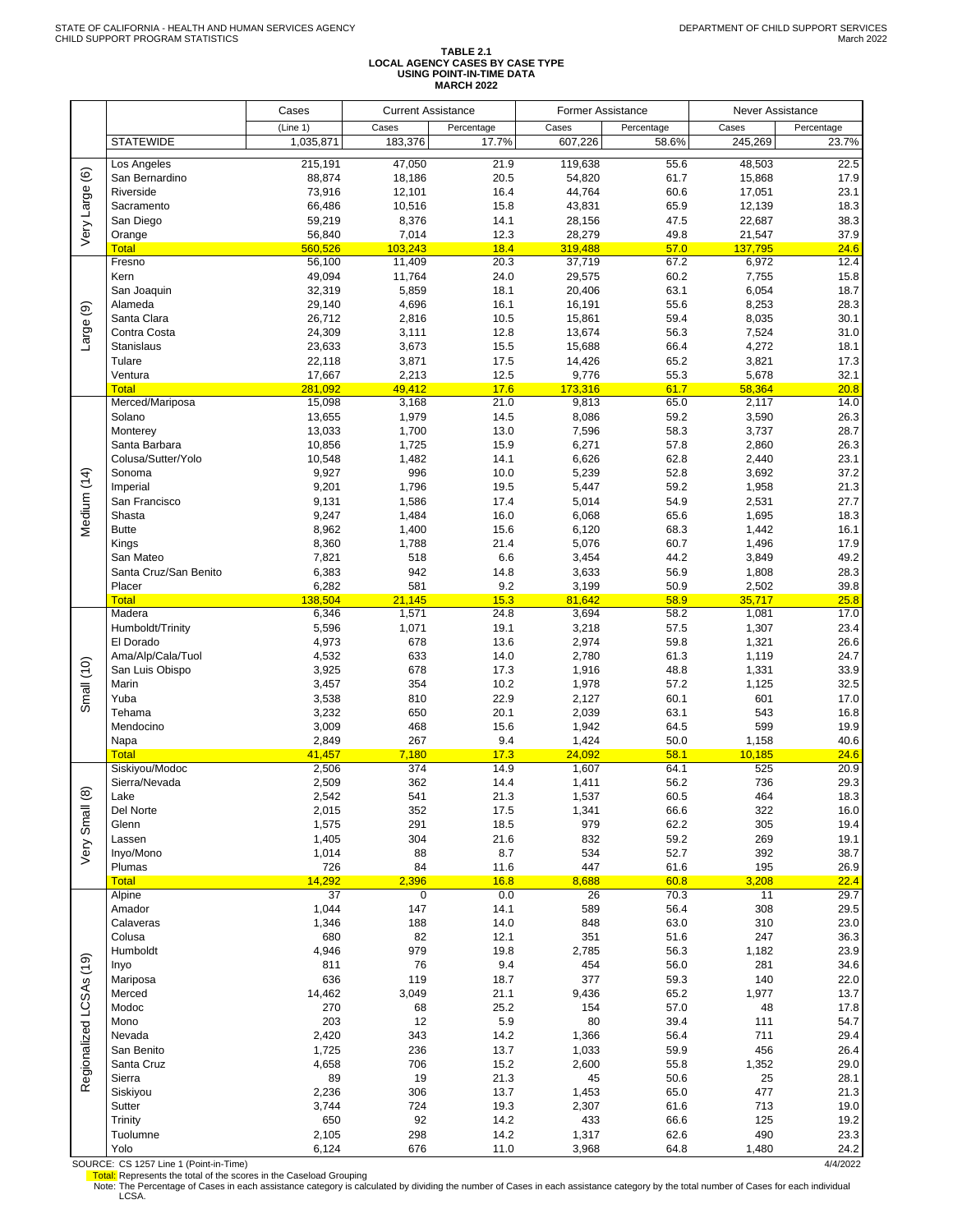# **TABLE 2.7 CHILDREN IN IV-D CASES USING POINT-IN-TIME DATA MARCH 2022**

|                         |                                    | Cases                 | Children in IV-D Cases |
|-------------------------|------------------------------------|-----------------------|------------------------|
|                         | <b>STATEWIDE</b>                   | (Line 1)<br>1,035,871 | (Line 4)<br>1,006,726  |
|                         |                                    |                       |                        |
|                         | Los Angeles<br>San Bernardino      | 215,191<br>88,874     | 214,700<br>93,509      |
|                         | Riverside                          | 73,916                | 76,335                 |
|                         | Sacramento                         | 66,486                | 61,195                 |
|                         | San Diego                          | 59,219                | 60,377                 |
| Very Large (6)          | Orange                             | 56,840                | 55,563                 |
|                         | <b>Total</b><br>Fresno             | 560,526<br>56,100     | 561,679<br>56,519      |
|                         | Kern                               | 49,094                | 51,163                 |
|                         | San Joaquin                        | 32,319                | 33,104                 |
|                         | Alameda                            | 29,140                | 26,610                 |
|                         | Santa Clara<br>Contra Costa        | 26,712<br>24,309      | 21,491<br>22,751       |
| Large (9)               | Stanislaus                         | 23,633                | 21,660                 |
|                         | Tulare                             | 22,118                | 22,919                 |
|                         | Ventura                            | 17,667                | 16,689                 |
|                         | <b>Total</b>                       | 281,092               | 272,906                |
|                         | Merced/Mariposa<br>Solano          | 15,098<br>13,655      | 15,156<br>11,727       |
|                         | Monterey                           | 13,033                | 12,724                 |
|                         | Santa Barbara                      | 10,856                | 10,930                 |
|                         | Colusa/Sutter/Yolo                 | 10,548                | 9,163                  |
|                         | Sonoma<br>Imperial                 | 9,927<br>9,201        | 8,863                  |
| Medium (14)             | San Francisco                      | 9,131                 | 9,873<br>7,450         |
|                         | Shasta                             | 9,247                 | 7,395                  |
|                         | <b>Butte</b>                       | 8,962                 | 7,068                  |
|                         | Kings                              | 8,360                 | 8,207                  |
|                         | San Mateo<br>Santa Cruz/San Benito | 7,821<br>6,383        | 6,866<br>5,928         |
|                         | Placer                             | 6,282                 | 6,188                  |
|                         | <b>Total</b>                       | 138,504               | 127,538                |
|                         | Madera                             | 6,346                 | 7,133                  |
|                         | Humboldt/Trinity<br>El Dorado      | 5,596<br>4,973        | 4,712<br>4,111         |
|                         | Ama/Alp/Cala/Tuol                  | 4,532                 | 3,871                  |
| Small (10)              | San Luis Obispo                    | 3,925                 | 4,351                  |
|                         | Marin                              | 3,457                 | 2,034                  |
|                         | Yuba<br>Tehama                     | 3,538<br>3,232        | 3,449<br>2,816         |
|                         | Mendocino                          | 3,009                 | 2,672                  |
|                         | Napa                               | 2,849                 | 2,628                  |
|                         | <b>Total</b>                       | 41,457                | 37,777                 |
|                         | Siskiyou/Modoc<br>Sierra/Nevada    | 2,506<br>2,509        | 2,205<br>2,112         |
| @                       | Lake                               | 2,542                 | 2,423                  |
|                         | Del Norte                          | 2,015                 | 1,534                  |
| Very Smal               | Glenn                              | 1,575                 | 1,497                  |
|                         | Lassen<br>Inyo/Mono                | 1,405<br>1,014        | 1,225<br>865           |
|                         | Plumas                             | 726                   | 647                    |
|                         | <b>Total</b>                       | 14,292                | 12,508                 |
|                         | Alpine                             | 37                    | 20                     |
|                         | Amador<br>Calaveras                | 1,044<br>1,346        | 973<br>1,234           |
|                         | Colusa                             | 680                   | 702                    |
|                         | Humboldt                           | 4,946                 | 4,294                  |
|                         | Inyo                               | 811                   | 651                    |
|                         | Mariposa<br>Merced                 | 636<br>14,462         | 616<br>14,540          |
|                         | Modoc                              | 270                   | 284                    |
|                         | Mono                               | 203                   | 214                    |
|                         | Nevada                             | 2,420                 | 2,046                  |
| Regionalized LCSAs (19) | San Benito                         | 1,725                 | 1,712                  |
|                         | Santa Cruz<br>Sierra               | 4,658<br>89           | 4,216<br>66            |
|                         | Siskiyou                           | 2,236                 | 1,921                  |
|                         | Sutter                             | 3,744                 | 3,584                  |
|                         | Trinity                            | 650                   | 418                    |
|                         | Tuolumne<br>Yolo                   | 2,105<br>6,124        | 1,644<br>4,877         |
|                         |                                    |                       |                        |

SOURCE: CS 1257 Lines 1 (Point-in-Time), 4 (Point-in-Time)<br>Total: Represents the total of the scores in the Caseload Grouping<br>Note: There is no calculation in this table, only data. Due to adjustments made to the CS 1257,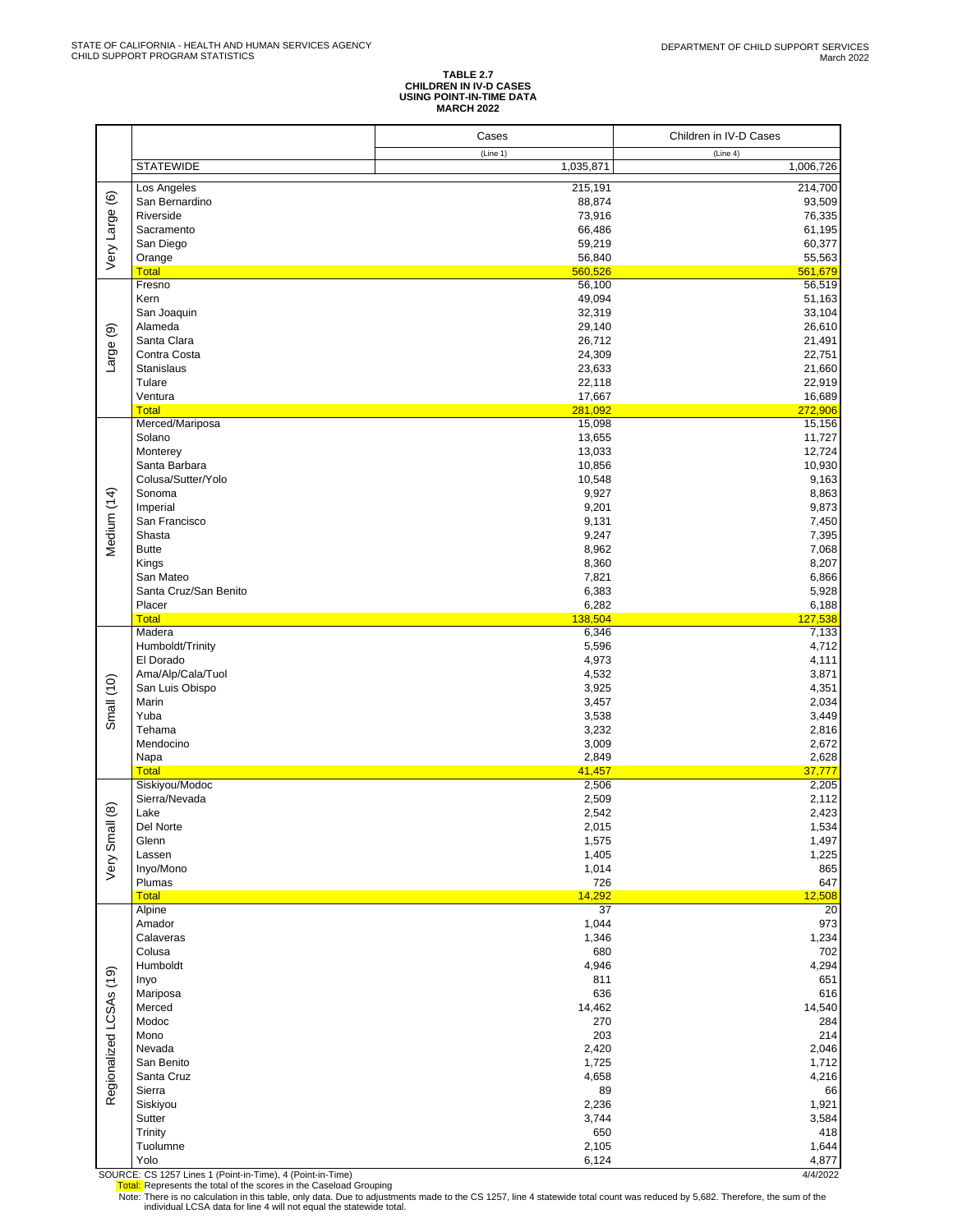#### **TABLE 3.3 SERVICE OF SUMMONS AND COMPLAINT USING POINT-IN-TIME AND UNDUPLICATED AGGREGATE COUNT DATA MARCH 2022**

|                         |                                      | <b>Cases Requiring</b><br>a Support Order | Cases with Alleged Fathers or<br><b>Obligors Successfully</b><br>Served with a Summons and<br>Complaint | Percent of Cases Requiring a Support<br>Order with Alleged Fathers or Obligors<br>Served with a Summons and Complaint<br>(SPM 5A) |
|-------------------------|--------------------------------------|-------------------------------------------|---------------------------------------------------------------------------------------------------------|-----------------------------------------------------------------------------------------------------------------------------------|
|                         | <b>STATEWIDE</b>                     | (Line 12 + Line 17)<br>124,824            | (Line 43)<br>20,489                                                                                     | 16.4%                                                                                                                             |
|                         |                                      |                                           |                                                                                                         |                                                                                                                                   |
| $\circlede$             | Los Angeles<br>San Bernardino        | 33,364<br>12,533                          | 4,592<br>1,682                                                                                          | 13.8<br>13.4                                                                                                                      |
|                         | Riverside                            | 9,116                                     | 1,650                                                                                                   | 18.1                                                                                                                              |
|                         | Sacramento                           | 7,439                                     | 1,169                                                                                                   | 15.7                                                                                                                              |
| Very Large              | San Diego<br>Orange                  | 9,636<br>5,114                            | 1,292<br>899                                                                                            | 13.4<br>17.6                                                                                                                      |
|                         | <b>Total</b>                         | 77,202                                    | 11,284                                                                                                  | 14.6                                                                                                                              |
|                         | Fresno                               | 6,202                                     | 1,692                                                                                                   | 27.3                                                                                                                              |
|                         | Kern<br>San Joaquin                  | 7,708<br>4,258                            | 1,159<br>706                                                                                            | 15.0<br>16.6                                                                                                                      |
| ම                       | Alameda                              | 3,245                                     | 557                                                                                                     | 17.2                                                                                                                              |
|                         | Santa Clara                          | 1,924                                     | 422                                                                                                     | 21.9                                                                                                                              |
| Large                   | Contra Costa<br>Stanislaus           | 1,656<br>1,566                            | 328<br>289                                                                                              | 19.8<br>18.5                                                                                                                      |
|                         | Tulare                               | 2,528                                     | 478                                                                                                     | 18.9                                                                                                                              |
|                         | Ventura                              | 1,227                                     | 255                                                                                                     | 20.8                                                                                                                              |
|                         | <b>Total</b><br>Merced/Mariposa      | 30,314<br>1,608                           | 5,886<br>393                                                                                            | 19.4<br>24.4                                                                                                                      |
|                         | Solano                               | 1,056                                     | 300                                                                                                     | 28.4                                                                                                                              |
|                         | Monterey<br>Santa Barbara            | 946                                       | 216                                                                                                     | 22.8                                                                                                                              |
|                         | Colusa/Sutter/Yolo                   | 1,068<br>963                              | 150<br>137                                                                                              | 14.0<br>14.2                                                                                                                      |
|                         | Sonoma                               | 644                                       | 163                                                                                                     | 25.3                                                                                                                              |
|                         | Imperial                             | 1,189                                     | 265                                                                                                     | 22.3                                                                                                                              |
| Medium (14)             | San Francisco<br>Shasta              | 950<br>786                                | 188<br>120                                                                                              | 19.8<br>15.3                                                                                                                      |
|                         | <b>Butte</b>                         | 680                                       | 54                                                                                                      | 7.9                                                                                                                               |
|                         | Kings<br>San Mateo                   | 867<br>585                                | 101<br>158                                                                                              | 11.6<br>27.0                                                                                                                      |
|                         | Santa Cruz/San Benito                | 688                                       | 43                                                                                                      | 6.3                                                                                                                               |
|                         | Placer                               | 345                                       | 62                                                                                                      | 18.0                                                                                                                              |
|                         | <b>Total</b><br>Madera               | 12,375<br>681                             | 2,350<br>131                                                                                            | 19.0<br>19.2                                                                                                                      |
|                         | Humboldt/Trinity                     | 496                                       | 94                                                                                                      | 19.0                                                                                                                              |
|                         | El Dorado                            | 282                                       | 45                                                                                                      | 16.0                                                                                                                              |
|                         | Ama/Alp/Cala/Tuol<br>San Luis Obispo | 293<br>390                                | 77<br>80                                                                                                | 26.3<br>20.5                                                                                                                      |
| Small (10)              | Marin                                | 197                                       | 39                                                                                                      | 19.8                                                                                                                              |
|                         | Yuba                                 | 530                                       | 66                                                                                                      | 12.5                                                                                                                              |
|                         | Tehama<br>Mendocino                  | 345<br>274                                | 79<br>48                                                                                                | 22.9<br>17.5                                                                                                                      |
|                         | Napa                                 | 204                                       | 47                                                                                                      | 23.0                                                                                                                              |
|                         | <b>Total</b><br>Siskiyou/Modoc       | 3,692<br>223                              | 706<br>41                                                                                               | 19.1<br>18.4                                                                                                                      |
|                         | Sierra/Nevada                        | 205                                       | 32                                                                                                      | 15.6                                                                                                                              |
| Very Small (8)          | Lake                                 | 265                                       | 47                                                                                                      | 17.7                                                                                                                              |
|                         | Del Norte<br>Glenn                   | 192<br>116                                | 36<br>37                                                                                                | 18.8<br>31.9                                                                                                                      |
|                         | Lassen                               | 150                                       | 51                                                                                                      | 34.0                                                                                                                              |
|                         | Inyo/Mono<br>Plumas                  | 53<br>37                                  | 13<br>6                                                                                                 | 24.5                                                                                                                              |
|                         | <b>Total</b>                         | 1,241                                     | 263                                                                                                     | 16.2<br>21.2                                                                                                                      |
|                         | Alpine                               | $\mathbf{1}$                              | 0                                                                                                       | 0.0                                                                                                                               |
|                         | Amador<br>Calaveras                  | 65<br>80                                  | 19<br>24                                                                                                | 29.2<br>30.0                                                                                                                      |
|                         | Colusa                               | 81                                        | 12                                                                                                      | 14.8                                                                                                                              |
|                         | Humboldt                             | 455                                       | 82                                                                                                      | 18.0                                                                                                                              |
|                         | Inyo<br>Mariposa                     | 36<br>85                                  | 8<br>4                                                                                                  | 22.2<br>4.7                                                                                                                       |
|                         | Merced                               | 1,523                                     | 389                                                                                                     | 25.5                                                                                                                              |
| Regionalized LCSAs (19) | Modoc<br>Mono                        | 38<br>17                                  | 5<br>5                                                                                                  | 13.2<br>29.4                                                                                                                      |
|                         | Nevada                               | 197                                       | 31                                                                                                      | 15.7                                                                                                                              |
|                         | San Benito                           | 157                                       | 15                                                                                                      | 9.6                                                                                                                               |
|                         | Santa Cruz<br>Sierra                 | 531<br>8                                  | 28<br>$\mathbf{1}$                                                                                      | $5.3\,$<br>12.5                                                                                                                   |
|                         | Siskiyou                             | 185                                       | 36                                                                                                      | 19.5                                                                                                                              |
|                         | Sutter                               | 451                                       | 45                                                                                                      | 10.0                                                                                                                              |
|                         | Trinity<br>Tuolumne                  | 41<br>147                                 | 12<br>34                                                                                                | 29.3<br>23.1                                                                                                                      |
|                         | Yolo                                 | 431                                       | 80                                                                                                      | 18.6                                                                                                                              |

SOURCE: CS 1257 Lines 12 (Point-in-Time), 17 (Unduplicated Aggregate Count - FFY), 43 (Unduplicated Aggregate Count - FFY)<br>Total: Represents the total of the scores in the Caseload Grouping

Note: The formula for SPM 5A is line 43 divided by the sum of lines 12 and 17.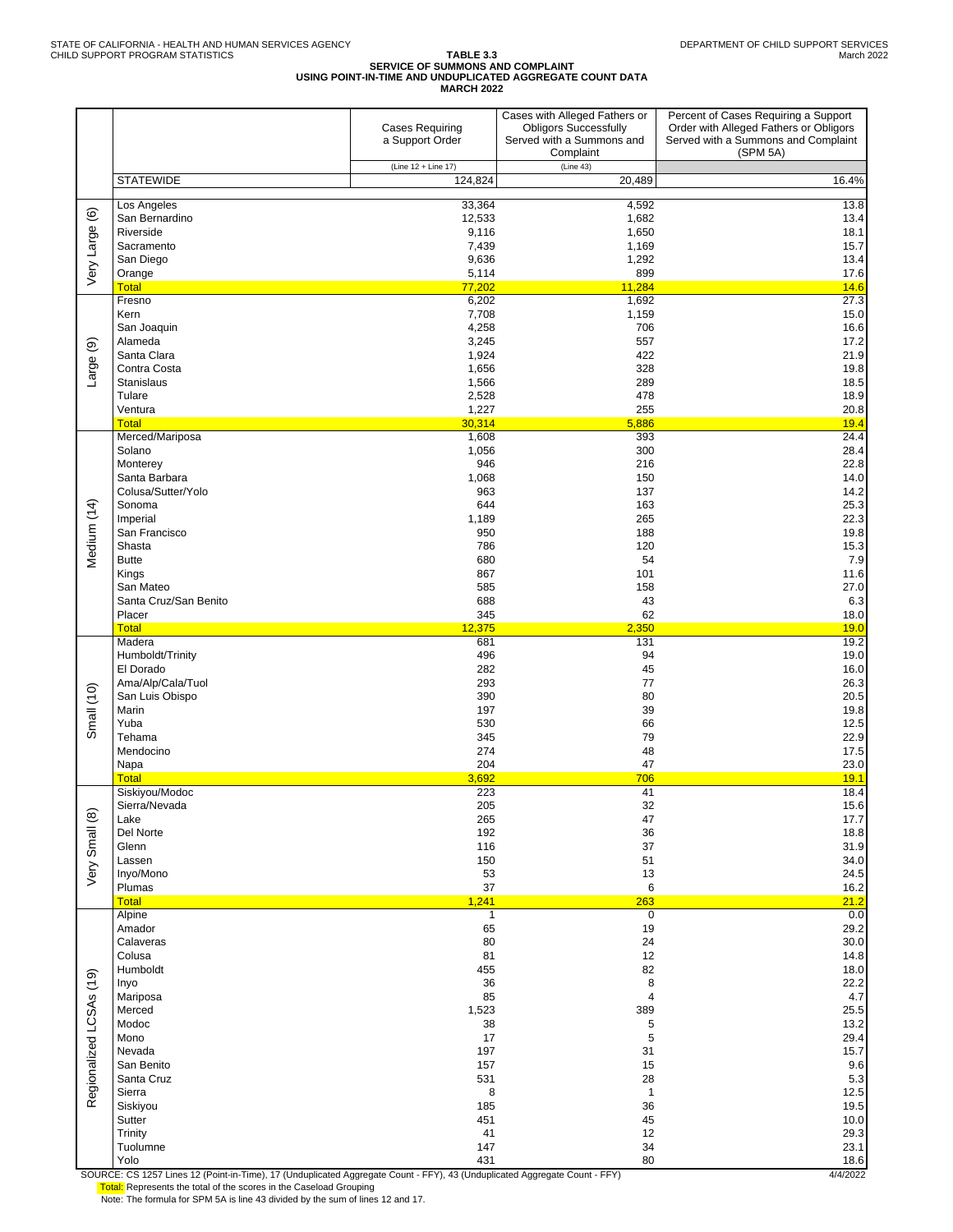#### TABLE 3.4<br>STATEWIDE COMPARISON OF SUPPORT ORDERS ESTABLISHED<br>USING POINT-IN-TIME DATA **MARCH 2022**

|                         |                                                                    | Cases                 | Percent of Cases | Cases with<br><b>Support Orders</b><br>Established | Percent of Cases<br>with Support<br>Orders<br>Established | Support Order to<br><b>Cases Differential</b> |
|-------------------------|--------------------------------------------------------------------|-----------------------|------------------|----------------------------------------------------|-----------------------------------------------------------|-----------------------------------------------|
|                         | <b>STATEWIDE</b>                                                   | (Line 1)<br>1,035,871 |                  | (Line 2)<br>955,664                                |                                                           |                                               |
|                         | Los Angeles                                                        | 215,191               | 20.8             | 193,111                                            | 20.2                                                      | $-0.6$                                        |
|                         | San Bernardino                                                     | 88,874                | 8.6              | 80,650                                             | 8.4                                                       | $-0.2$                                        |
|                         | Riverside                                                          | 73,916                | 7.1              | 68,555                                             | 7.2                                                       | 0.1                                           |
|                         | Sacramento                                                         | 66,486                | 6.4              | 61,967                                             | 6.5                                                       | 0.1                                           |
| Very Large (6)          | San Diego<br>Orange                                                | 59,219<br>56,840      | 5.7<br>5.5       | 52,285<br>53,365                                   | 5.5<br>5.6                                                | $-0.2$<br>0.1                                 |
|                         | <b>Total</b>                                                       | 560,526               | 54.1             | 509,933                                            | 53.4                                                      | $-0.7$                                        |
|                         | Fresno                                                             | 56,100                | 5.4              | 52,555                                             | 5.5                                                       | 0.1                                           |
|                         | Kern                                                               | 49,094                | 4.7              | 44,938                                             | 4.7                                                       | 0.0                                           |
|                         | San Joaquin                                                        | 32,319                | 3.1              | 29,497                                             | 3.1                                                       | 0.0                                           |
| ම                       | Alameda<br>Santa Clara                                             | 29,140<br>26,712      | 2.8<br>2.6       | 26,910<br>25,563                                   | 2.8<br>2.7                                                | 0.0<br>0.1                                    |
| Large                   | Contra Costa                                                       | 24,309                | 2.3              | 23,247                                             | 2.4                                                       | 0.1                                           |
|                         | <b>Stanislaus</b>                                                  | 23,633                | 2.3              | 22,723                                             | 2.4                                                       | 0.1                                           |
|                         | Tulare                                                             | 22,118                | 2.1              | 20,514                                             | 2.1                                                       | 0.0                                           |
|                         | Ventura<br><b>Total</b>                                            | 17,667<br>281,092     | 1.7<br>27.1      | 16,776<br>262,723                                  | 1.8<br>27.5                                               | 0.1<br>0.4                                    |
|                         | Merced/Mariposa                                                    | 15,098                | 1.5              | 14,076                                             | 1.5                                                       | 0.0                                           |
|                         | Solano                                                             | 13,655                | 1.3              | 13,046                                             | 1.4                                                       | 0.1                                           |
|                         | Monterey                                                           | 13,033                | 1.3              | 12,508                                             | 1.3                                                       | 0.0                                           |
|                         | Santa Barbara<br>Colusa/Sutter/Yolo                                | 10,856                | 1.0              | 10,157                                             | 1.1                                                       | 0.1                                           |
|                         | Sonoma                                                             | 10,548<br>9,927       | 1.0<br>1.0       | 9,859<br>9,510                                     | 1.0<br>1.0                                                | 0.0<br>0.0                                    |
| Medium (14)             | Imperial                                                           | 9,201                 | 0.9              | 8,418                                              | 0.9                                                       | 0.0                                           |
|                         | San Francisco                                                      | 9,131                 | 0.9              | 8,439                                              | 0.9                                                       | 0.0                                           |
|                         | Shasta                                                             | 9,247                 | 0.9              | 8,738                                              | 0.9                                                       | 0.0                                           |
|                         | <b>Butte</b><br>Kings                                              | 8,962<br>8,360        | 0.9<br>0.8       | 8,513<br>7,794                                     | 0.9<br>0.8                                                | 0.0<br>0.0                                    |
|                         | San Mateo                                                          | 7,821                 | 0.8              | 7,444                                              | 0.8                                                       | 0.0                                           |
|                         | Santa Cruz/San Benito                                              | 6,383                 | 0.6              | 5,823                                              | 0.6                                                       | 0.0                                           |
|                         | Placer                                                             | 6,282                 | 0.6              | 6,054                                              | 0.6                                                       | 0.0                                           |
|                         | <b>Total</b><br>Madera                                             | 138,504<br>6,346      | 13.4<br>0.6      | 130,379<br>6,013                                   | 13.6<br>0.6                                               | 0.2<br>0.0                                    |
|                         | Humboldt/Trinity                                                   | 5,596                 | 0.5              | 5,260                                              | 0.6                                                       | 0.1                                           |
|                         | El Dorado                                                          | 4,973                 | 0.5              | 4,797                                              | 0.5                                                       | 0.0                                           |
| (10)                    | Ama/Alp/Cala/Tuol                                                  | 4,532                 | 0.4              | 4,354                                              | 0.5                                                       | 0.1                                           |
|                         | San Luis Obispo<br>Marin                                           | 3,925<br>3,457        | 0.4<br>0.3       | 3,658<br>3,315                                     | 0.4<br>0.3                                                | 0.0<br>0.0                                    |
| Small                   | Yuba                                                               | 3,538                 | 0.3              | 3,206                                              | 0.3                                                       | 0.0                                           |
|                         | Tehama                                                             | 3,232                 | 0.3              | 3,001                                              | 0.3                                                       | 0.0                                           |
|                         | Mendocino                                                          | 3,009                 | 0.3              | 2,824                                              | 0.3                                                       | 0.0                                           |
|                         | Napa<br><b>Total</b>                                               | 2,849<br>41,457       | 0.3<br>4.0       | 2,738<br>39,166                                    | 0.3<br>4.1                                                | 0.0<br>0.1                                    |
|                         | Siskiyou/Modoc                                                     | 2,506                 | 0.2              | 2,353                                              | 0.2                                                       | 0.0                                           |
|                         | Sierra/Nevada                                                      | 2,509                 | 0.2              | 2,360                                              | 0.2                                                       | 0.0                                           |
|                         | Lake                                                               | 2,542                 | 0.2              | 2,366                                              | 0.2                                                       | $0.0\,$                                       |
|                         | Del Norte<br>Glenn                                                 | 2,015<br>1,575        | 0.2<br>0.2       | 1,889<br>1,518                                     | 0.2<br>0.2                                                | $0.0\,$<br>0.0                                |
|                         | Lassen                                                             | 1,405                 | 0.1              | 1,298                                              | 0.1                                                       | $0.0\,$                                       |
| Very Small (8)          | Inyo/Mono                                                          | 1,014                 | 0.1              | 978                                                | 0.1                                                       | $0.0\,$                                       |
|                         | Plumas                                                             | 726                   | 0.1              | 701                                                | 0.1                                                       | 0.0                                           |
|                         | <b>Total</b><br>Alpine                                             | 14,292<br>37          | 1.4<br>0.0       | 13,463<br>36                                       | 1.4<br>0.0                                                | 0.0<br>0.0                                    |
|                         | Amador                                                             | 1,044                 | 0.1              | 999                                                | 0.1                                                       | $0.0\,$                                       |
|                         | Calaveras                                                          | 1,346                 | 0.1              | 1,306                                              | 0.1                                                       | $0.0\,$                                       |
|                         | Colusa                                                             | 680                   | 0.1              | 620                                                | 0.1                                                       | $0.0\,$                                       |
|                         | Humboldt<br>Inyo                                                   | 4,946<br>811          | 0.5<br>0.1       | 4,629<br>784                                       | 0.5<br>0.1                                                | $0.0\,$<br>0.0                                |
|                         | Mariposa                                                           | 636                   | 0.1              | 565                                                | 0.1                                                       | $0.0\,$                                       |
|                         | Merced                                                             | 14,462                | 1.4              | 13,511                                             | 1.4                                                       | $0.0\,$                                       |
| Regionalized LCSAs (19) | Modoc                                                              | 270                   | 0.0              | 240                                                | 0.0                                                       | $0.0\,$                                       |
|                         | Mono<br>Nevada                                                     | 203<br>2,420          | 0.0<br>0.2       | 194<br>2,276                                       | 0.0<br>0.2                                                | 0.0<br>$0.0\,$                                |
|                         | San Benito                                                         | 1,725                 | 0.2              | 1,606                                              | 0.2                                                       | $0.0\,$                                       |
|                         | Santa Cruz                                                         | 4,658                 | 0.4              | 4,217                                              | 0.4                                                       | $0.0\,$                                       |
|                         | Sierra                                                             | 89                    | 0.0              | 84                                                 | 0.0                                                       | $0.0\,$                                       |
|                         | Siskiyou<br>Sutter                                                 | 2,236<br>3,744        | 0.2<br>0.4       | 2,113<br>3,417                                     | 0.2<br>0.4                                                | $0.0\,$<br>$0.0\,$                            |
|                         | Trinity                                                            | 650                   | 0.1              | 631                                                | 0.1                                                       | $0.0\,$                                       |
|                         | Tuolumne                                                           | 2,105                 | 0.2              | 2,013                                              | 0.2                                                       | $0.0\,$                                       |
|                         | Yolo<br>SOLIBCE: CS 1257 Lines 1 (Boint in Time) 2 (Boint in Time) | 6,124                 | 0.6              | 5,822                                              | 0.6                                                       | 0.0<br>AIA/2022                               |

SOURCE: CS 1257 Lines 1 (Point-in-Time), 2 (Point-in-Time)<br>Total: Represents the total of the scores in the Caseload Grouping<br>Note: The formula for Percent of Cases and Percent of Cases and Percent of Cases in Percent of C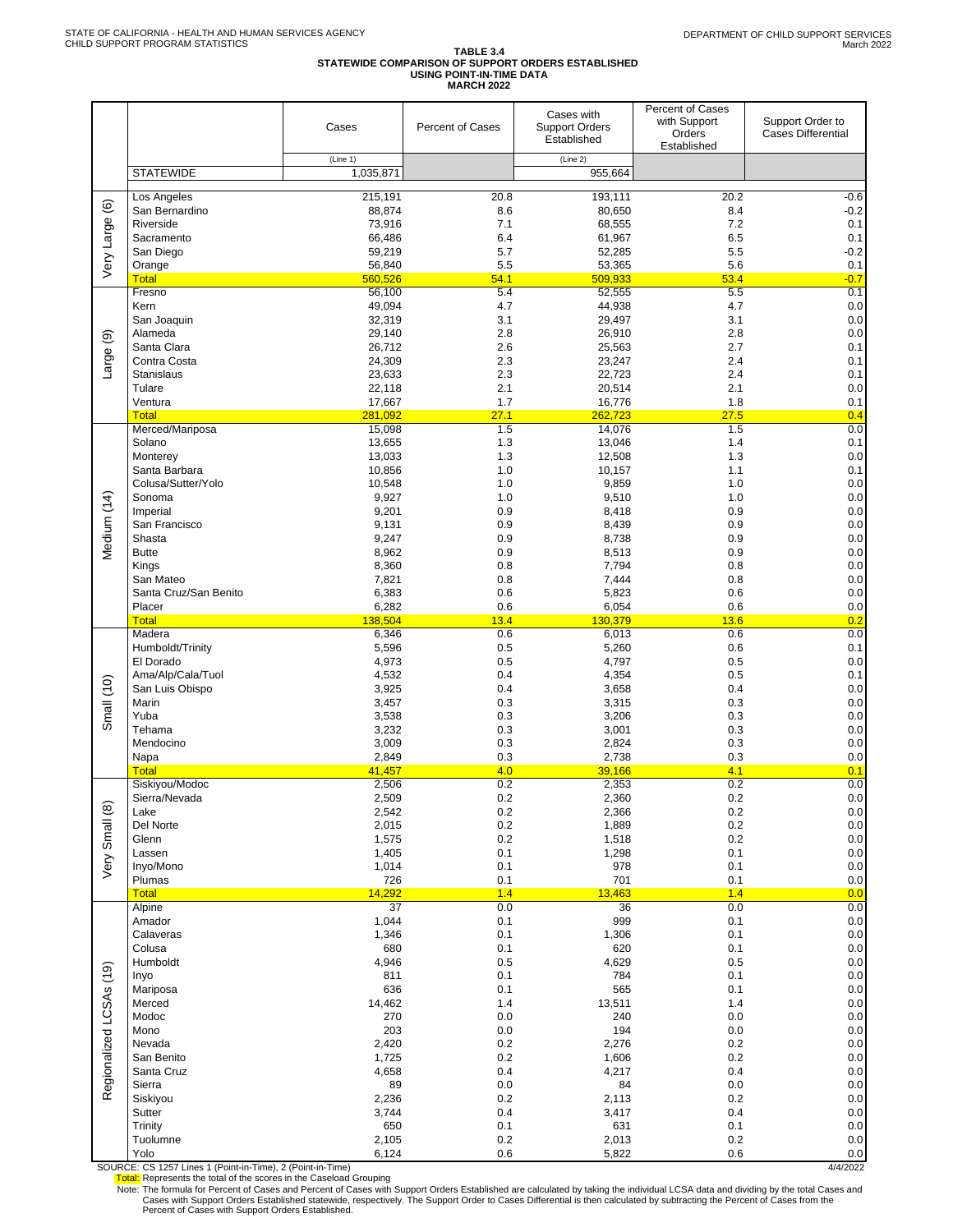# TABLE 3.5<br>SUPPORT ORDERS ESTABLISHED DURING REPORT PERIOD<br>USING POINT-IN-TIME AND UNDUPLICATED AGGREGATE COUNT DATA<br>MARCH 2022

|                         |                                                                        | Cases Requiring a<br><b>Support Order</b> | Cases with Support Orders<br><b>Established During</b><br>the Report Period | <b>Cases Requiring Services</b><br>to Establish a<br><b>Support Order</b> | Percent of Cases with<br>a Support Order<br><b>Established During</b><br>Report Period (SPM 3) |
|-------------------------|------------------------------------------------------------------------|-------------------------------------------|-----------------------------------------------------------------------------|---------------------------------------------------------------------------|------------------------------------------------------------------------------------------------|
|                         | <b>STATEWIDE</b>                                                       | (Line 12 + Line 17)<br>124,824            | (Line 17)<br>21,456                                                         | (Line 12)<br>103,368                                                      | 17.2%                                                                                          |
|                         |                                                                        |                                           |                                                                             |                                                                           |                                                                                                |
|                         | Los Angeles<br>San Bernardino                                          | 33,364<br>12,533                          | 4,402<br>1,825                                                              | 28,962<br>10,708                                                          | 13.2<br>14.6                                                                                   |
| Very Large (6)          | Riverside                                                              | 9,116                                     | 1,741                                                                       | 7,375                                                                     | 19.1                                                                                           |
|                         | Sacramento                                                             | 7,439                                     | 1,335                                                                       | 6,104                                                                     | 17.9                                                                                           |
|                         | San Diego                                                              | 9,636                                     | 1,745                                                                       | 7,891                                                                     | 18.1                                                                                           |
|                         | Orange<br><b>Total</b>                                                 | 5,114<br>77,202                           | 992<br>12,040                                                               | 4,122<br>65,162                                                           | 19.4<br>15.6                                                                                   |
|                         | Fresno                                                                 | 6,202                                     | 1,213                                                                       | 4,989                                                                     | 19.6                                                                                           |
|                         | Kern                                                                   | 7,708                                     | 1,158                                                                       | 6,550                                                                     | 15.0                                                                                           |
|                         | San Joaquin                                                            | 4,258                                     | 771                                                                         | 3,487                                                                     | 18.1                                                                                           |
| ම                       | Alameda<br>Santa Clara                                                 | 3,245<br>1,924                            | 499<br>457                                                                  | 2,746<br>1,467                                                            | 15.4<br>23.8                                                                                   |
| Large                   | Contra Costa                                                           | 1,656                                     | 434                                                                         | 1,222                                                                     | 26.2                                                                                           |
|                         | <b>Stanislaus</b>                                                      | 1,566                                     | 341                                                                         | 1,225                                                                     | 21.8                                                                                           |
|                         | Tulare                                                                 | 2,528                                     | 572                                                                         | 1,956                                                                     | 22.6                                                                                           |
|                         | Ventura<br><b>Total</b>                                                | 1,227<br>30,314                           | 212<br>5,657                                                                | 1,015<br>24,657                                                           | 17.3<br>18.7                                                                                   |
|                         | Merced/Mariposa                                                        | 1,608                                     | 302                                                                         | 1,306                                                                     | 18.8                                                                                           |
|                         | Solano                                                                 | 1,056                                     | 337                                                                         | 719                                                                       | 31.9                                                                                           |
|                         | Monterey                                                               | 946                                       | 291                                                                         | 655                                                                       | 30.8                                                                                           |
|                         | Santa Barbara<br>Colusa/Sutter/Yolo                                    | 1,068<br>963                              | 180<br>99                                                                   | 888<br>864                                                                | 16.9<br>10.3                                                                                   |
|                         | Sonoma                                                                 | 644                                       | 200                                                                         | 444                                                                       | 31.1                                                                                           |
| Medium (14)             | Imperial                                                               | 1,189                                     | 280                                                                         | 909                                                                       | 23.5                                                                                           |
|                         | San Francisco                                                          | 950                                       | 184                                                                         | 766                                                                       | 19.4                                                                                           |
|                         | Shasta<br><b>Butte</b>                                                 | 786<br>680                                | 148<br>96                                                                   | 638<br>584                                                                | 18.8<br>14.1                                                                                   |
|                         | Kings                                                                  | 867                                       | 166                                                                         | 701                                                                       | 19.1                                                                                           |
|                         | San Mateo                                                              | 585                                       | 144                                                                         | 441                                                                       | 24.6                                                                                           |
|                         | Santa Cruz/San Benito                                                  | 688                                       | 64                                                                          | 624                                                                       | 9.3                                                                                            |
|                         | Placer<br><b>Total</b>                                                 | 345<br>12,375                             | 85<br>2,576                                                                 | 260<br>9,799                                                              | 24.6<br>20.8                                                                                   |
|                         | Madera                                                                 | 681                                       | 240                                                                         | 441                                                                       | 35.2                                                                                           |
|                         | Humboldt/Trinity                                                       | 496                                       | 114                                                                         | 382                                                                       | 23.0                                                                                           |
|                         | El Dorado                                                              | 282                                       | 72                                                                          | 210                                                                       | 25.5                                                                                           |
|                         | Ama/Alp/Cala/Tuol<br>San Luis Obispo                                   | 293<br>390                                | 91<br>85                                                                    | 202<br>305                                                                | 31.1<br>21.8                                                                                   |
| Small (10)              | Marin                                                                  | 197                                       | 46                                                                          | 151                                                                       | 23.4                                                                                           |
|                         | Yuba                                                                   | 530                                       | 92                                                                          | 438                                                                       | 17.4                                                                                           |
|                         | Tehama                                                                 | 345                                       | 57                                                                          | 288                                                                       | 16.5                                                                                           |
|                         | Mendocino<br>Napa                                                      | 274<br>204                                | 55<br>70                                                                    | 219<br>134                                                                | 20.1<br>34.3                                                                                   |
|                         | <b>Total</b>                                                           | 3,692                                     | 922                                                                         | 2,770                                                                     | 25.0                                                                                           |
|                         | Siskiyou/Modoc                                                         | 223                                       | 41                                                                          | 182                                                                       | 18.4                                                                                           |
|                         | Sierra/Nevada                                                          | 205                                       | 40                                                                          | 165                                                                       | 19.5                                                                                           |
|                         | Lake<br>Del Norte                                                      | 265<br>192                                | 52<br>34                                                                    | 213<br>158                                                                | 19.6<br>17.7                                                                                   |
|                         | Glenn                                                                  | 116                                       | 35                                                                          | 81                                                                        | 30.2                                                                                           |
| Very Small (8)          | Lassen                                                                 | 150                                       | 34                                                                          | 116                                                                       | 22.7                                                                                           |
|                         | Inyo/Mono                                                              | 53                                        | 14                                                                          | 39                                                                        | 26.4                                                                                           |
|                         | Plumas<br><b>Total</b>                                                 | 37<br>1,241                               | 11<br>261                                                                   | 26<br>980                                                                 | 29.7<br>21.0                                                                                   |
|                         | Alpine                                                                 | 1                                         | $\overline{0}$                                                              | 1                                                                         | 0.0                                                                                            |
|                         | Amador                                                                 | 65                                        | 18                                                                          | 47                                                                        | 27.7                                                                                           |
|                         | Calaveras                                                              | 80                                        | 37                                                                          | 43                                                                        | 46.3                                                                                           |
|                         | Colusa<br>Humboldt                                                     | 81<br>455                                 | 8<br>95                                                                     | 73<br>360                                                                 | 9.9<br>20.9                                                                                    |
|                         | Inyo                                                                   | 36                                        | 7                                                                           | 29                                                                        | 19.4                                                                                           |
|                         | Mariposa                                                               | 85                                        | 5                                                                           | 80                                                                        | 5.9                                                                                            |
| Regionalized LCSAs (19) | Merced                                                                 | 1,523                                     | 297                                                                         | 1,226                                                                     | 19.5                                                                                           |
|                         | Modoc<br>Mono                                                          | 38<br>17                                  | 4<br>$\overline{7}$                                                         | 34<br>10                                                                  | 10.5<br>41.2                                                                                   |
|                         | Nevada                                                                 | 197                                       | 38                                                                          | 159                                                                       | 19.3                                                                                           |
|                         | San Benito                                                             | 157                                       | 23                                                                          | 134                                                                       | 14.6                                                                                           |
|                         | Santa Cruz                                                             | 531                                       | 41                                                                          | 490                                                                       | 7.7                                                                                            |
|                         | Sierra<br>Siskiyou                                                     | 8<br>185                                  | $\sqrt{2}$<br>37                                                            | 6<br>148                                                                  | 25.0<br>20.0                                                                                   |
|                         | Sutter                                                                 | 451                                       | 33                                                                          | 418                                                                       | 7.3                                                                                            |
|                         | Trinity                                                                | 41                                        | 19                                                                          | 22                                                                        | 46.3                                                                                           |
|                         | Tuolumne                                                               | 147                                       | 36                                                                          | 111                                                                       | 24.5                                                                                           |
|                         | Yolo<br>COUDCE: CC 4257 Lines 42 (Doint in Time), 47 (Unduralizated Am | 431                                       | 58<br><b>CCV</b>                                                            | 373                                                                       | 13.5<br>110000                                                                                 |

SOURCE: CS 1257 Lines 12 (Point-in-Time), 17 (Unduplicated Aggregate Count - FFY)<br>Total: Represents the total of the scores in the Caseload Grouping<br>Note: The formula for SPM 3 is line 17 divided by the sum of lines 12 and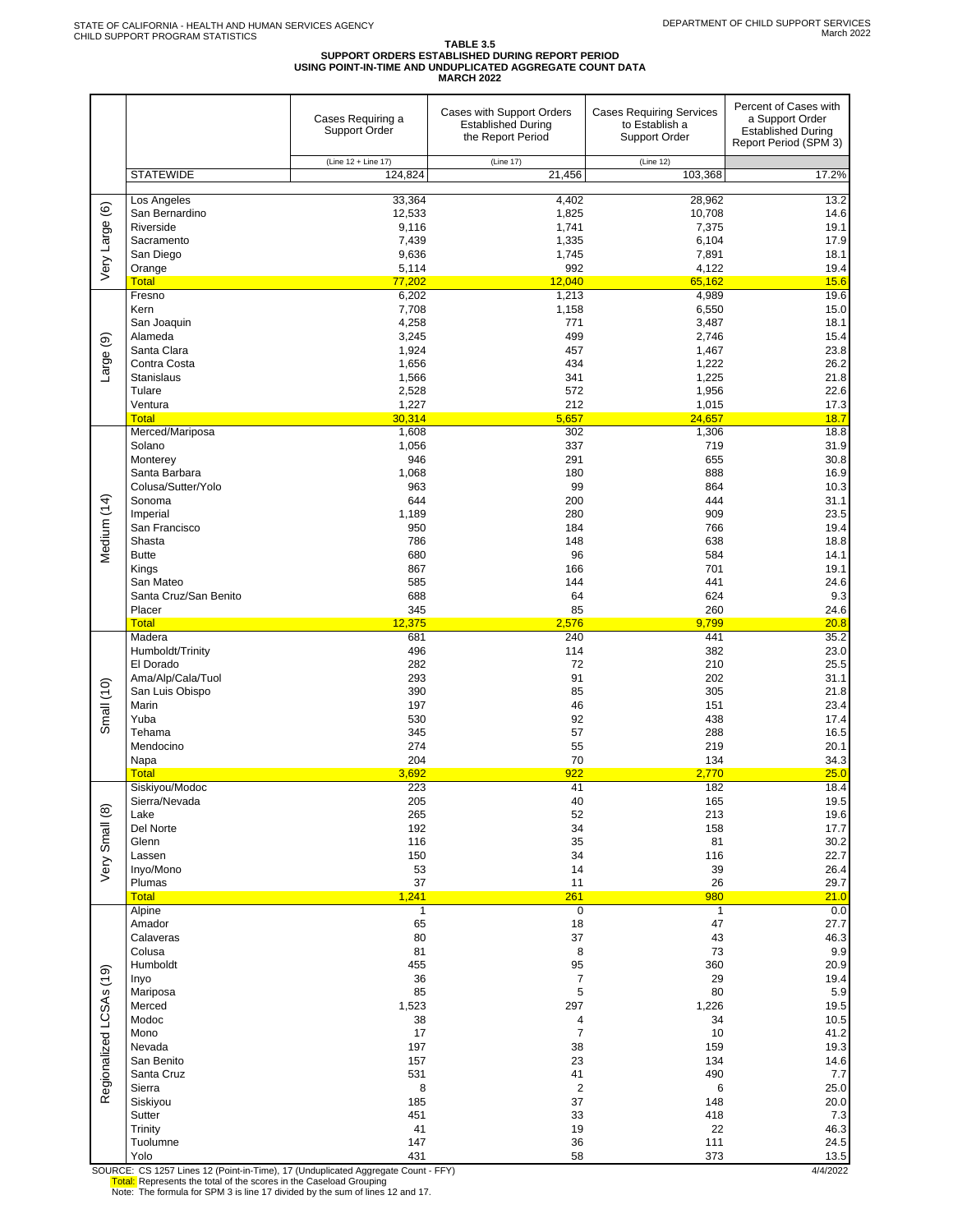# TABLE 3.7<br>SUPPORT ORDERS ESTABLISHED BY DEFAULT USING PRESUMED INCOME<br>USING UNDUPLICATED AGGREGATE COUNT DATA<br>MARCH 2022

|                         |                                                                                                        | Cases with Support Orders<br>Established During the<br><b>Report Period</b> | Cases with Support Orders<br><b>Established by Default</b><br>Using Presumed Income | Percent of Support Orders<br><b>Established By Default</b><br>Using Presumed Income |
|-------------------------|--------------------------------------------------------------------------------------------------------|-----------------------------------------------------------------------------|-------------------------------------------------------------------------------------|-------------------------------------------------------------------------------------|
|                         | <b>STATEWIDE</b>                                                                                       | (Line 17)<br>21,456                                                         | (Line 49)<br>2,003                                                                  | 9.3%                                                                                |
|                         |                                                                                                        |                                                                             |                                                                                     |                                                                                     |
|                         | Los Angeles<br>San Bernardino                                                                          | 4,402<br>1,825                                                              | 392<br>162                                                                          | 8.9<br>8.9                                                                          |
|                         | Riverside                                                                                              | 1,741                                                                       | 171                                                                                 | 9.8                                                                                 |
|                         | Sacramento                                                                                             | 1,335                                                                       | 36                                                                                  | 2.7                                                                                 |
| Very Large (6)          | San Diego<br>Orange                                                                                    | 1,745<br>992                                                                | 188<br>44                                                                           | 10.8<br>4.4                                                                         |
|                         | <b>Total</b>                                                                                           | 12,040                                                                      | 993                                                                                 | 8.2                                                                                 |
|                         | Fresno                                                                                                 | 1,213                                                                       | 362                                                                                 | 29.8                                                                                |
|                         | Kern<br>San Joaquin                                                                                    | 1,158<br>771                                                                | 172<br>60                                                                           | 14.9<br>7.8                                                                         |
|                         | Alameda                                                                                                | 499                                                                         | 107                                                                                 | 21.4                                                                                |
| Large (9)               | Santa Clara<br>Contra Costa                                                                            | 457<br>434                                                                  | 20<br>50                                                                            | 4.4<br>11.5                                                                         |
|                         | Stanislaus                                                                                             | 341                                                                         | 29                                                                                  | 8.5                                                                                 |
|                         | Tulare                                                                                                 | 572                                                                         | $\mathbf 0$                                                                         | 0.0                                                                                 |
|                         | Ventura<br><b>Total</b>                                                                                | 212<br>5.657                                                                | 10<br>810                                                                           | 4.7<br>14.3                                                                         |
|                         | Merced/Mariposa                                                                                        | 302                                                                         | 21                                                                                  | 7.0                                                                                 |
|                         | Solano                                                                                                 | 337                                                                         | 36                                                                                  | 10.7                                                                                |
|                         | Monterey<br>Santa Barbara                                                                              | 291<br>180                                                                  | 34<br>5                                                                             | 11.7<br>2.8                                                                         |
|                         | Colusa/Sutter/Yolo                                                                                     | 99                                                                          | $\overline{2}$                                                                      | 2.0                                                                                 |
|                         | Sonoma                                                                                                 | 200                                                                         | 11                                                                                  | 5.5                                                                                 |
| Medium (14)             | Imperial<br>San Francisco                                                                              | 280<br>184                                                                  | 15<br>0                                                                             | 5.4<br>0.0                                                                          |
|                         | Shasta                                                                                                 | 148                                                                         | 4                                                                                   | 2.7                                                                                 |
|                         | <b>Butte</b>                                                                                           | 96                                                                          | 8                                                                                   | 8.3                                                                                 |
|                         | Kings<br>San Mateo                                                                                     | 166<br>144                                                                  | 0<br>8                                                                              | 0.0<br>5.6                                                                          |
|                         | Santa Cruz/San Benito                                                                                  | 64                                                                          | 6                                                                                   | 9.4                                                                                 |
|                         | Placer                                                                                                 | 85                                                                          | 3                                                                                   | 3.5                                                                                 |
|                         | <b>Total</b><br>Madera                                                                                 | 2,576<br>240                                                                | 153<br>10                                                                           | 5.9<br>4.2                                                                          |
|                         | Humboldt/Trinity                                                                                       | 114                                                                         | 3                                                                                   | 2.6                                                                                 |
|                         | El Dorado<br>Ama/Alp/Cala/Tuol                                                                         | 72<br>91                                                                    | $\overline{c}$<br>1                                                                 | 2.8<br>1.1                                                                          |
| Small (10)              | San Luis Obispo                                                                                        | 85                                                                          | 7                                                                                   | 8.2                                                                                 |
|                         | Marin                                                                                                  | 46                                                                          | 3                                                                                   | 6.5                                                                                 |
|                         | Yuba<br>Tehama                                                                                         | 92<br>57                                                                    | 7<br>3                                                                              | 7.6<br>5.3                                                                          |
|                         | Mendocino                                                                                              | 55                                                                          | 1                                                                                   | 1.8                                                                                 |
|                         | Napa                                                                                                   | 70                                                                          | $\mathbf 0$                                                                         | 0.0                                                                                 |
|                         | <b>Total</b><br>Siskiyou/Modoc                                                                         | 922<br>41                                                                   | 37<br>$\pmb{0}$                                                                     | 4.0<br>0.0                                                                          |
|                         | Sierra/Nevada                                                                                          | 40                                                                          | $\mathbf{1}$                                                                        | 2.5                                                                                 |
|                         | Lake                                                                                                   | 52                                                                          | 3                                                                                   | 5.8                                                                                 |
| Very Small (8)          | Del Norte<br>Glenn                                                                                     | 34<br>35                                                                    | 0<br>3                                                                              | 0.0<br>8.6                                                                          |
|                         | Lassen                                                                                                 | 34                                                                          | 1                                                                                   | 2.9                                                                                 |
|                         | Inyo/Mono<br>Plumas                                                                                    | 14<br>11                                                                    | 1<br>1                                                                              | 7.1<br>9.1                                                                          |
|                         | <b>Total</b>                                                                                           | 261                                                                         | 10                                                                                  | 3.8                                                                                 |
|                         | Alpine                                                                                                 | $\pmb{0}$                                                                   | 0                                                                                   |                                                                                     |
|                         | Amador<br>Calaveras                                                                                    | 18<br>37                                                                    | 0<br>1                                                                              | 0.0<br>2.7                                                                          |
|                         | Colusa                                                                                                 | 8                                                                           | 0                                                                                   | 0.0                                                                                 |
|                         | Humboldt                                                                                               | 95                                                                          | 3                                                                                   | 3.2                                                                                 |
|                         | Inyo<br>Mariposa                                                                                       | 7<br>5                                                                      | 1<br>0                                                                              | 14.3<br>0.0                                                                         |
| Regionalized LCSAs (19) | Merced                                                                                                 | 297                                                                         | 21                                                                                  | 7.1                                                                                 |
|                         | Modoc<br>Mono                                                                                          | 4<br>7                                                                      | $\pmb{0}$<br>0                                                                      | 0.0<br>$0.0\,$                                                                      |
|                         | Nevada                                                                                                 | 38                                                                          | 1                                                                                   | 2.6                                                                                 |
|                         | San Benito                                                                                             | 23                                                                          | 2                                                                                   | 8.7                                                                                 |
|                         | Santa Cruz<br>Sierra                                                                                   | 41<br>$\overline{c}$                                                        | 4<br>0                                                                              | 9.8<br>0.0                                                                          |
|                         | Siskiyou                                                                                               | 37                                                                          | 0                                                                                   | 0.0                                                                                 |
|                         | Sutter                                                                                                 | 33                                                                          | 2                                                                                   | 6.1                                                                                 |
|                         | Trinity<br>Tuolumne                                                                                    | 19<br>36                                                                    | 0<br>0                                                                              | 0.0<br>0.0                                                                          |
|                         | Yolo                                                                                                   | 58                                                                          | 0                                                                                   | 0.0                                                                                 |
|                         | SOURCE: CS 1257 Lines 17 (Unduplicated Aggregate Count - FFY), 49 (Unduplicated Aggregate Count - FFY) |                                                                             |                                                                                     | 4/4/2022                                                                            |

<mark>Total:</mark> Represents the total of the scores in the Caseload Grouping<br>Note: The formula for Percent of Support Orders Established By Default Using Presumed Income is calculated by dividing line 49 by line 17.<br>\* There were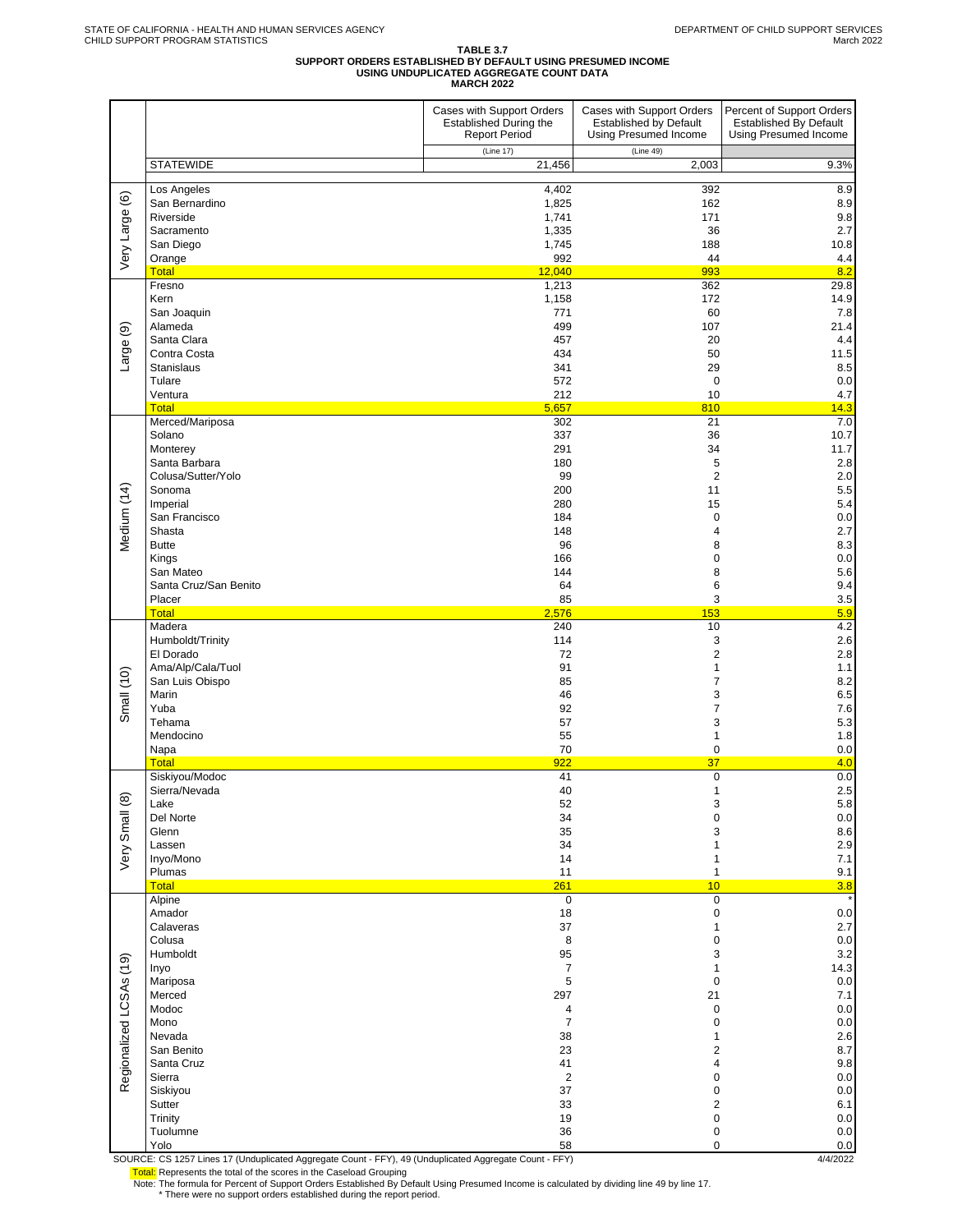# TABLE 3.9.1<br>CASES WITH SUPPORT ORDERS ESTABLISHED WITH MEDICAL SUPPORT ORDERED<br>USING POINT-IN-TIME DATA<br>MARCH 2022

|                         |                                    | <b>Cases with Support</b><br><b>Orders Established</b> | Arrears-Only IV-D<br>Cases with Orders<br>Established | Cases with Support<br><b>Orders Established</b><br>(minus Arrears-Only) | Cases in Which<br><b>Medical Support is</b><br>Ordered | Percent of Cases<br>with Support Orders<br>Established with<br><b>Medical Support</b><br>Ordered |
|-------------------------|------------------------------------|--------------------------------------------------------|-------------------------------------------------------|-------------------------------------------------------------------------|--------------------------------------------------------|--------------------------------------------------------------------------------------------------|
|                         | <b>STATEWIDE</b>                   | (Line 2)<br>955,664                                    | (Line 2e)<br>251,223                                  | (Line 2 - Line 2e)<br>704,441                                           | (Line 21)<br>643,684                                   | 91.4%                                                                                            |
|                         |                                    |                                                        |                                                       |                                                                         |                                                        |                                                                                                  |
|                         | Los Angeles<br>San Bernardino      | 193,111<br>80,650                                      | 50,407<br>19,174                                      | 142,704<br>61,476                                                       | 125,089<br>59,472                                      | 87.7<br>96.7                                                                                     |
|                         | Riverside                          | 68,555                                                 | 16,227                                                | 52,328                                                                  | 50,273                                                 | 96.1                                                                                             |
|                         | Sacramento                         | 61,967                                                 | 15,805                                                | 46,162                                                                  | 33,559                                                 | 72.7                                                                                             |
| Very Large (6)          | San Diego                          | 52,285<br>53,365                                       | 12,295<br>14,435                                      | 39,990<br>38,930                                                        | 36,583<br>37,987                                       | 91.5<br>97.6                                                                                     |
|                         | Orange<br><b>Total</b>             | 509,933                                                | 128,343                                               | 381,590                                                                 | 342,963                                                | 89.9                                                                                             |
|                         | Fresno                             | 52,555                                                 | 13,320                                                | 39.235                                                                  | 37,863                                                 | 96.5                                                                                             |
|                         | Kern                               | 44,938                                                 | 9,247                                                 | 35,691                                                                  | 33,550                                                 | 94.0                                                                                             |
|                         | San Joaquin<br>Alameda             | 29,497<br>26,910                                       | 6,068<br>6,806                                        | 23,429<br>20,104                                                        | 21,636<br>18,963                                       | 92.3<br>94.3                                                                                     |
| Large (9)               | Santa Clara                        | 25,563                                                 | 9,745                                                 | 15,818                                                                  | 13,996                                                 | 88.5                                                                                             |
|                         | Contra Costa                       | 23,247                                                 | 6,251                                                 | 16,996                                                                  | 16,454                                                 | 96.8                                                                                             |
|                         | <b>Stanislaus</b>                  | 22,723                                                 | 7,153                                                 | 15,570                                                                  | 13,457                                                 | 86.4                                                                                             |
|                         | Tulare<br>Ventura                  | 20,514<br>16,776                                       | 5,394<br>4,994                                        | 15,120<br>11,782                                                        | 11,700<br>10,826                                       | 77.4<br>91.9                                                                                     |
|                         | Total                              | 262,723                                                | 68,978                                                | 193,745                                                                 | 178,445                                                | 92.1                                                                                             |
|                         | Merced/Mariposa                    | 14,076                                                 | 3,927                                                 | 10,149                                                                  | 9,404                                                  | 92.7                                                                                             |
|                         | Solano<br>Monterey                 | 13,046<br>12,508                                       | 4,333<br>3,338                                        | 8,713<br>9,170                                                          | 8,539<br>8,925                                         | 98.0<br>97.3                                                                                     |
|                         | Santa Barbara                      | 10,157                                                 | 2,482                                                 | 7,675                                                                   | 7,414                                                  | 96.6                                                                                             |
|                         | Colusa/Sutter/Yolo                 | 9,859                                                  | 3,204                                                 | 6,655                                                                   | 6,294                                                  | 94.6                                                                                             |
|                         | Sonoma                             | 9,510                                                  | 3,030                                                 | 6,480                                                                   | 6,267                                                  | 96.7                                                                                             |
| Medium (14)             | Imperial<br>San Francisco          | 8,418<br>8,439                                         | 2,044<br>2,970                                        | 6,374<br>5,469                                                          | 6,140<br>5,255                                         | 96.3<br>96.1                                                                                     |
|                         | Shasta                             | 8,738                                                  | 2,994                                                 | 5,744                                                                   | 4,710                                                  | 82.0                                                                                             |
|                         | <b>Butte</b>                       | 8,513                                                  | 3,074                                                 | 5,439                                                                   | 5,187                                                  | 95.4                                                                                             |
|                         | Kings                              | 7,794                                                  | 2,162                                                 | 5,632                                                                   | 5,481                                                  | 97.3                                                                                             |
|                         | San Mateo<br>Santa Cruz/San Benito | 7,444<br>5,823                                         | 2,304<br>1,708                                        | 5,140<br>4,115                                                          | 4,760<br>3,658                                         | 92.6<br>88.9                                                                                     |
|                         | Placer                             | 6,054                                                  | 1,505                                                 | 4,549                                                                   | 4,305                                                  | 94.6                                                                                             |
|                         | <b>Total</b>                       | 130,379                                                | 39,075                                                | 91,304                                                                  | 86,339                                                 | 94.6                                                                                             |
|                         | Madera<br>Humboldt/Trinity         | 6,013<br>5,260                                         | 838<br>1,603                                          | 5,175<br>3,657                                                          | 4,907<br>3,473                                         | 94.8<br>95.0                                                                                     |
|                         | El Dorado                          | 4,797                                                  | 1,223                                                 | 3,574                                                                   | 3,232                                                  | 90.4                                                                                             |
|                         | Ama/Alp/Cala/Tuol                  | 4,354                                                  | 1,329                                                 | 3,025                                                                   | 2,891                                                  | 95.6                                                                                             |
|                         | San Luis Obispo                    | 3,658                                                  | 569                                                   | 3,089                                                                   | 2,979                                                  | 96.4                                                                                             |
| Small (10)              | Marin<br>Yuba                      | 3,315<br>3,206                                         | 1,785<br>772                                          | 1,530<br>2,434                                                          | 1,385<br>2,279                                         | 90.5<br>93.6                                                                                     |
|                         | Tehama                             | 3,001                                                  | 890                                                   | 2,111                                                                   | 2,012                                                  | 95.3                                                                                             |
|                         | Mendocino                          | 2,824                                                  | 884                                                   | 1,940                                                                   | 1,861                                                  | 95.9                                                                                             |
|                         | Napa<br><b>Total</b>               | 2,738<br>39,166                                        | 762<br>10,655                                         | 1,976<br>28,511                                                         | 1,940<br>26,959                                        | 98.2<br>94.6                                                                                     |
|                         | Siskiyou/Modoc                     | 2,353                                                  | 808                                                   | 1,545                                                                   | 1,491                                                  | 96.5                                                                                             |
|                         | Sierra/Nevada                      | 2,360                                                  | 820                                                   | 1,540                                                                   | 1,493                                                  | 96.9                                                                                             |
| $\circledast$           | Lake<br>Del Norte                  | 2,366<br>1,889                                         | 652<br>654                                            | 1,714<br>1,235                                                          | 1,625<br>1,209                                         | 94.8<br>97.9                                                                                     |
|                         | Glenn                              | 1,518                                                  | 352                                                   | 1,166                                                                   | 1,141                                                  | 97.9                                                                                             |
|                         | Lassen                             | 1,298                                                  | 365                                                   | 933                                                                     | 911                                                    | 97.6                                                                                             |
| Very Small              | Inyo/Mono                          | 978                                                    | 312                                                   | 666                                                                     | 631                                                    | 94.7                                                                                             |
|                         | Plumas<br><b>Total</b>             | 701<br>13,463                                          | 209<br>4,172                                          | 492<br>9,291                                                            | 477<br>8,978                                           | 97.0<br>96.6                                                                                     |
|                         | Alpine                             | 36                                                     | $\overline{22}$                                       | 14                                                                      | 13                                                     | 92.9                                                                                             |
|                         | Amador                             | 999                                                    | 251                                                   | 748                                                                     | 720                                                    | 96.3                                                                                             |
|                         | Calaveras<br>Colusa                | 1,306<br>620                                           | 386<br>115                                            | 920<br>505                                                              | 871<br>486                                             | 94.7<br>96.2                                                                                     |
|                         | Humboldt                           | 4,629                                                  | 1,323                                                 | 3,306                                                                   | 3,147                                                  | 95.2                                                                                             |
|                         | Inyo                               | 784                                                    | 272                                                   | 512                                                                     | 484                                                    | 94.5                                                                                             |
|                         | Mariposa                           | 565                                                    | 123                                                   | 442                                                                     | 422                                                    | 95.5                                                                                             |
|                         | Merced<br>Modoc                    | 13,511<br>240                                          | 3,804<br>69                                           | 9,707<br>171                                                            | 8,982<br>162                                           | 92.5<br>94.7                                                                                     |
|                         | Mono                               | 194                                                    | 40                                                    | 154                                                                     | 147                                                    | 95.5                                                                                             |
|                         | Nevada                             | 2,276                                                  | 783                                                   | 1,493                                                                   | 1,447                                                  | 96.9                                                                                             |
|                         | San Benito                         | 1,606                                                  | 376                                                   | 1,230                                                                   | 1,155                                                  | 93.9                                                                                             |
| Regionalized LCSAs (19) | Santa Cruz<br>Sierra               | 4,217<br>84                                            | 1,332<br>37                                           | 2,885<br>47                                                             | 2,503<br>46                                            | 86.8<br>97.9                                                                                     |
|                         | Siskiyou                           | 2,113                                                  | 739                                                   | 1,374                                                                   | 1,329                                                  | 96.7                                                                                             |
|                         | Sutter                             | 3,417                                                  | 830                                                   | 2,587                                                                   | 2,446                                                  | 94.5                                                                                             |
|                         | Trinity<br>Tuolumne                | 631<br>2,013                                           | 280<br>670                                            | 351<br>1,343                                                            | 326<br>1,287                                           | 92.9<br>95.8                                                                                     |
|                         | Yolo                               | 5,822                                                  | 2,259                                                 | 3,563                                                                   | 3,362                                                  | 94.4                                                                                             |

SOURCE: CS 1257 Lines 2 (Point-in-Time), 2e (Point-in-Time), 21 (Point-in-Time)<br>Total: Represents the total of the scores in the Caseload Grouping<br>Note: The formula for Percent of Cases with Support Orders Established with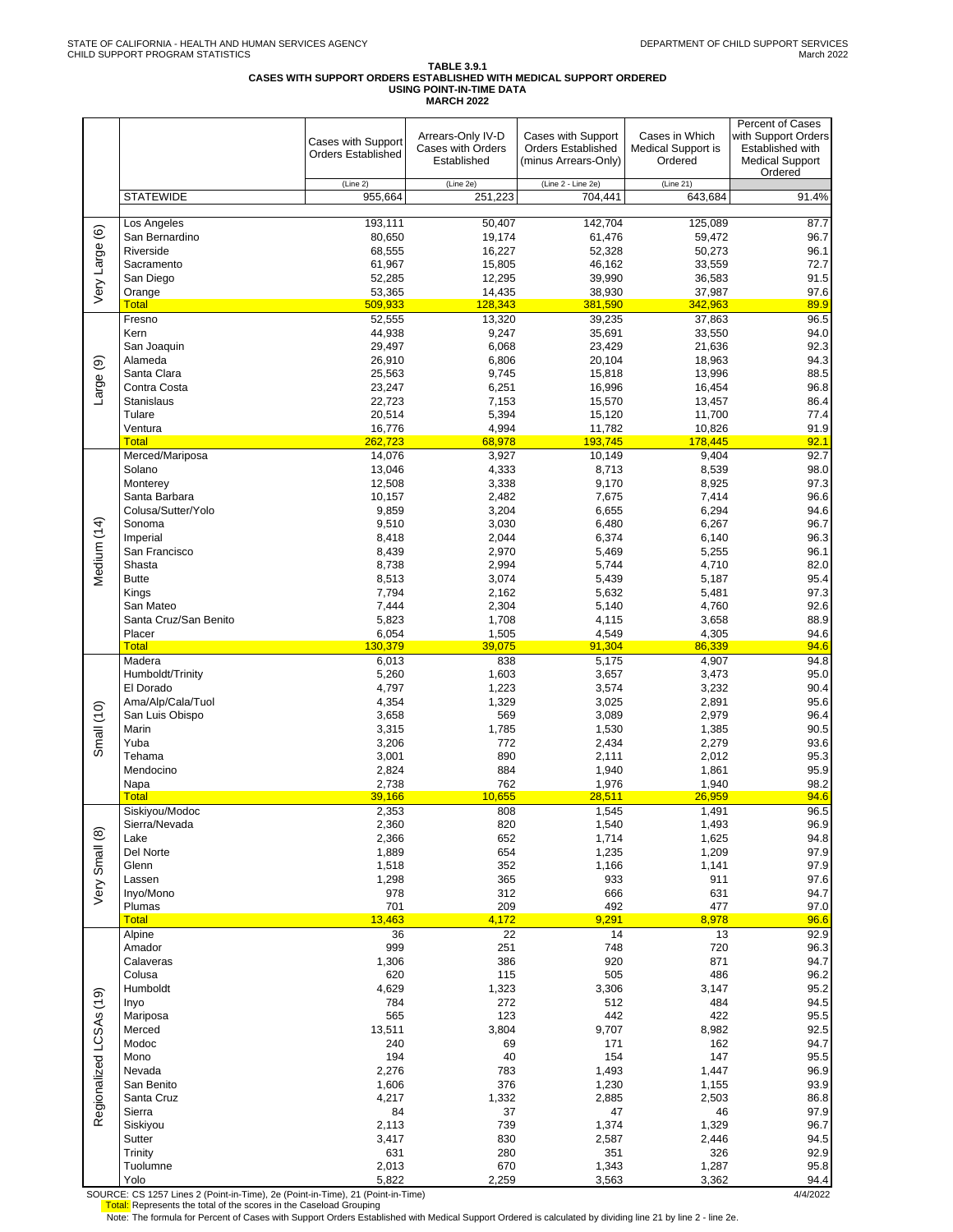DEPARTMENT OF CHILD SUPPORT SERVICES March 2022

# TABLE 3.9.2<br>CASES WITH SUPPORT ORDERS ESTABLISHED WITH MEDICAL SUPPORT ORDERED AND PROVIDED<br>USING POINT-IN-TIME AND UNDUPLICATED AGGREGATE COUNT DATA<br>MARCH 2022

|                              |                                                                                                                  | Cases with Support<br><b>Orders Established</b>                                         | Arrears-Only IV-D<br>Cases with Orders<br>Established                          | Cases with Support<br><b>Orders Established</b><br>(minus Arrears-Only)                 | Cases in Which<br>Medical Support is<br>Ordered and<br>Provided                 | Percent of Cases with<br><b>Support Orders</b><br>Established with Medical<br>Support Ordered and<br>Provided (SPM 5B) |
|------------------------------|------------------------------------------------------------------------------------------------------------------|-----------------------------------------------------------------------------------------|--------------------------------------------------------------------------------|-----------------------------------------------------------------------------------------|---------------------------------------------------------------------------------|------------------------------------------------------------------------------------------------------------------------|
|                              | <b>STATEWIDE</b>                                                                                                 | (Line 2)<br>955,664                                                                     | (Line 2e)<br>251,223                                                           | (Line 2 - Line 2e)<br>704,441                                                           | (Line 21a)<br>265,636                                                           | 37.7%                                                                                                                  |
| $\circledcirc$<br>Very Large | Los Angeles<br>San Bernardino<br>Riverside<br>Sacramento<br>San Diego<br>Orange                                  | 193,111<br>80,650<br>68,555<br>61,967<br>52,285<br>53,365                               | 50,407<br>19,174<br>16,227<br>15,805<br>12,295<br>14,435                       | 142,704<br>61,476<br>52,328<br>46,162<br>39,990<br>38,930                               | 42,294<br>25,298<br>18,148<br>12,516<br>23,349<br>14,672                        | 29.6<br>41.2<br>34.7<br>27.1<br>58.4<br>37.7                                                                           |
|                              | <b>Total</b>                                                                                                     | 509,933                                                                                 | 128,343                                                                        | 381,590                                                                                 | 136,277                                                                         | 35.7                                                                                                                   |
|                              | Fresno                                                                                                           | 52,555                                                                                  | 13,320                                                                         | 39,235                                                                                  | 16,112                                                                          | 41.1                                                                                                                   |
| ම<br>Large                   | Kern<br>San Joaquin<br>Alameda<br>Santa Clara<br>Contra Costa<br>Stanislaus<br>Tulare<br>Ventura<br><b>Total</b> | 44,938<br>29,497<br>26,910<br>25,563<br>23,247<br>22,723<br>20,514<br>16,776<br>262.723 | 9,247<br>6,068<br>6,806<br>9,745<br>6,251<br>7,153<br>5,394<br>4,994<br>68,978 | 35,691<br>23,429<br>20,104<br>15,818<br>16,996<br>15,570<br>15,120<br>11,782<br>193,745 | 13,964<br>8,954<br>8,669<br>7,047<br>7,566<br>5,499<br>5,062<br>4,428<br>77,301 | 39.1<br>38.2<br>43.1<br>44.6<br>44.5<br>35.3<br>33.5<br>37.6<br>39.9                                                   |
|                              | Merced/Mariposa                                                                                                  | 14,076                                                                                  | 3,927                                                                          | 10,149                                                                                  | 3,837                                                                           | 37.8                                                                                                                   |
|                              | Solano                                                                                                           | 13,046                                                                                  | 4,333                                                                          | 8,713                                                                                   | 3,753                                                                           | 43.1                                                                                                                   |
| Medium (14)                  | Monterey                                                                                                         | 12,508                                                                                  | 3,338                                                                          | 9,170                                                                                   | 3,560                                                                           | 38.8                                                                                                                   |
|                              | Santa Barbara                                                                                                    | 10,157                                                                                  | 2,482                                                                          | 7,675                                                                                   | 2,871                                                                           | 37.4                                                                                                                   |
|                              | Colusa/Sutter/Yolo                                                                                               | 9,859                                                                                   | 3,204                                                                          | 6,655                                                                                   | 2,503                                                                           | 37.6                                                                                                                   |
|                              | Sonoma                                                                                                           | 9,510                                                                                   | 3,030                                                                          | 6,480                                                                                   | 2,690                                                                           | 41.5                                                                                                                   |
|                              | Imperial                                                                                                         | 8,418                                                                                   | 2,044                                                                          | 6,374                                                                                   | 2,643                                                                           | 41.5                                                                                                                   |
|                              | San Francisco                                                                                                    | 8,439                                                                                   | 2,970                                                                          | 5,469                                                                                   | 2,484                                                                           | 45.4                                                                                                                   |
|                              | Shasta                                                                                                           | 8,738                                                                                   | 2,994                                                                          | 5,744                                                                                   | 1,942                                                                           | 33.8                                                                                                                   |
|                              | <b>Butte</b>                                                                                                     | 8,513                                                                                   | 3,074                                                                          | 5,439                                                                                   | 2,189                                                                           | 40.2                                                                                                                   |
|                              | Kings                                                                                                            | 7,794                                                                                   | 2,162                                                                          | 5,632                                                                                   | 2,648                                                                           | 47.0                                                                                                                   |
|                              | San Mateo                                                                                                        | 7,444                                                                                   | 2,304                                                                          | 5,140                                                                                   | 2,006                                                                           | 39.0                                                                                                                   |
|                              | Santa Cruz/San Benito                                                                                            | 5,823                                                                                   | 1,708                                                                          | 4,115                                                                                   | 1,567                                                                           | 38.1                                                                                                                   |
|                              | Placer                                                                                                           | 6,054                                                                                   | 1,505                                                                          | 4,549                                                                                   | 2,065                                                                           | 45.4                                                                                                                   |
|                              | <b>Total</b>                                                                                                     | 130,379                                                                                 | 39,075                                                                         | 91,304                                                                                  | 36,758                                                                          | 40.3                                                                                                                   |
| Small (10)                   | Madera                                                                                                           | 6,013                                                                                   | 838                                                                            | 5,175                                                                                   | 2,117                                                                           | 40.9                                                                                                                   |
|                              | Humboldt/Trinity                                                                                                 | 5,260                                                                                   | 1,603                                                                          | 3,657                                                                                   | 1,510                                                                           | 41.3                                                                                                                   |
|                              | El Dorado                                                                                                        | 4,797                                                                                   | 1,223                                                                          | 3,574                                                                                   | 1,377                                                                           | 38.5                                                                                                                   |
|                              | Ama/Alp/Cala/Tuol                                                                                                | 4,354                                                                                   | 1,329                                                                          | 3,025                                                                                   | 1,250                                                                           | 41.3                                                                                                                   |
|                              | San Luis Obispo                                                                                                  | 3,658                                                                                   | 569                                                                            | 3,089                                                                                   | 1,442                                                                           | 46.7                                                                                                                   |
|                              | Marin                                                                                                            | 3,315                                                                                   | 1,785                                                                          | 1,530                                                                                   | 658                                                                             | 43.0                                                                                                                   |
|                              | Yuba                                                                                                             | 3,206                                                                                   | 772                                                                            | 2,434                                                                                   | 1,032                                                                           | 42.4                                                                                                                   |
|                              | Tehama                                                                                                           | 3,001                                                                                   | 890                                                                            | 2,111                                                                                   | 838                                                                             | 39.7                                                                                                                   |
|                              | Mendocino                                                                                                        | 2,824                                                                                   | 884                                                                            | 1,940                                                                                   | 615                                                                             | 31.7                                                                                                                   |
|                              | Napa                                                                                                             | 2,738                                                                                   | 762                                                                            | 1,976                                                                                   | 870                                                                             | 44.0                                                                                                                   |
|                              | <b>Total</b>                                                                                                     | 39,166                                                                                  | 10,655                                                                         | 28,511                                                                                  | 11,709                                                                          | 41.1                                                                                                                   |
|                              | Siskiyou/Modoc                                                                                                   | 2,353                                                                                   | 808                                                                            | 1,545                                                                                   | 581                                                                             | 37.6                                                                                                                   |
|                              | Sierra/Nevada                                                                                                    | 2,360                                                                                   | 820                                                                            | 1,540                                                                                   | 613                                                                             | 39.8                                                                                                                   |
| Small (8)<br>Very            | Lake<br>Del Norte<br>Glenn<br>Lassen<br>Inyo/Mono<br>Plumas                                                      | 2,366<br>1,889<br>1,518<br>1,298<br>978<br>701                                          | 652<br>654<br>352<br>365<br>312<br>209                                         | 1,714<br>1,235<br>1,166<br>933<br>666<br>492                                            | 646<br>507<br>457<br>402<br>213<br>172                                          | 37.7<br>41.1<br>39.2<br>43.1<br>32.0<br>35.0                                                                           |
|                              | <b>Total</b>                                                                                                     | 13,463                                                                                  | 4,172                                                                          | 9,291                                                                                   | 3,591                                                                           | 38.7                                                                                                                   |
|                              | Alpine                                                                                                           | 36                                                                                      | 22                                                                             | 14                                                                                      | 6                                                                               | 42.9                                                                                                                   |
|                              | Amador                                                                                                           | 999                                                                                     | 251                                                                            | 748                                                                                     | 333                                                                             | 44.5                                                                                                                   |
| Regionalized LCSAs (19)      | Calaveras                                                                                                        | 1,306                                                                                   | 386                                                                            | 920                                                                                     | 352                                                                             | 38.3                                                                                                                   |
|                              | Colusa                                                                                                           | 620                                                                                     | 115                                                                            | 505                                                                                     | 152                                                                             | 30.1                                                                                                                   |
|                              | Humboldt                                                                                                         | 4,629                                                                                   | 1,323                                                                          | 3,306                                                                                   | 1,388                                                                           | 42.0                                                                                                                   |
|                              | Inyo                                                                                                             | 784                                                                                     | 272                                                                            | 512                                                                                     | 165                                                                             | 32.2                                                                                                                   |
|                              | Mariposa                                                                                                         | 565                                                                                     | 123                                                                            | 442                                                                                     | 156                                                                             | 35.3                                                                                                                   |
|                              | Merced                                                                                                           | 13,511                                                                                  | 3,804                                                                          | 9,707                                                                                   | 3,681                                                                           | 37.9                                                                                                                   |
|                              | Modoc                                                                                                            | 240                                                                                     | 69                                                                             | 171                                                                                     | 76                                                                              | 44.4                                                                                                                   |
|                              | Mono                                                                                                             | 194                                                                                     | 40                                                                             | 154                                                                                     | 48                                                                              | 31.2                                                                                                                   |
|                              | Nevada                                                                                                           | 2,276                                                                                   | 783                                                                            | 1,493                                                                                   | 590                                                                             | 39.5                                                                                                                   |
|                              | San Benito                                                                                                       | 1,606                                                                                   | 376                                                                            | 1,230                                                                                   | 514                                                                             | 41.8                                                                                                                   |
|                              | Santa Cruz                                                                                                       | 4,217                                                                                   | 1,332                                                                          | 2,885                                                                                   | 1,053                                                                           | 36.5                                                                                                                   |
|                              | Sierra                                                                                                           | 84                                                                                      | 37                                                                             | 47                                                                                      | 23                                                                              | 48.9                                                                                                                   |
|                              | Siskiyou                                                                                                         | 2,113                                                                                   | 739                                                                            | 1,374                                                                                   | 505                                                                             | 36.8                                                                                                                   |
|                              | Sutter                                                                                                           | 3,417                                                                                   | 830                                                                            | 2,587                                                                                   | 1,010                                                                           | 39.0                                                                                                                   |
|                              | Trinity                                                                                                          | 631                                                                                     | 280                                                                            | 351                                                                                     | 122                                                                             | 34.8                                                                                                                   |
|                              | Tuolumne                                                                                                         | 2,013                                                                                   | 670                                                                            | 1,343                                                                                   | 559                                                                             | 41.6                                                                                                                   |
|                              | Yolo                                                                                                             | 5,822                                                                                   | 2,259                                                                          | 3,563                                                                                   | 1,341                                                                           | 37.6                                                                                                                   |

SOURCE: CS 1257 Lines 2 (Point-in-Time), 2e (Point-in-Time), 21a (Point-in-Time and Unduplicated Aggregate Count - FFY)<br><mark>Total:</mark> Represents the total of the scores in the Caseload Grouping<br>Note: The formula for SPM 5B is l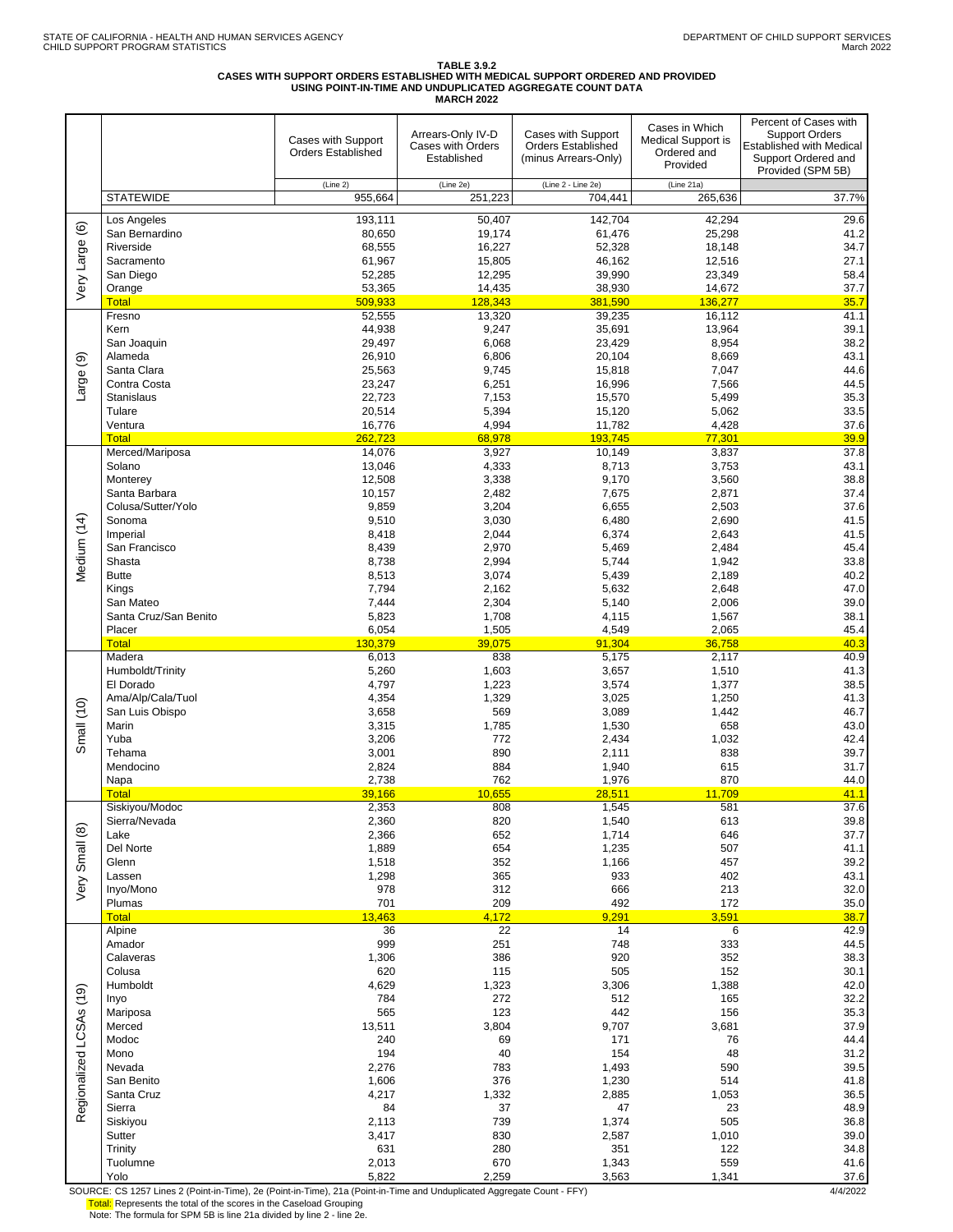### TABLE 3.10.2<br>STATEWIDE COMPARISON OF CASES WITH SUPPORT ORDERS ESTABLISHED,<br>HEALTH INSURANCE ORDERED AND HEALTH INSURANCE PROVIDED AS ORDERED **USING POINT-IN-TIME DATA MARCH 2022**

|                              |                                                                                                                                                                                                                        | Cases with Support<br>Orders Established<br>(minus Arrears-Only)                                                                                  | Percent of Cases<br>with Support Orders<br>Established<br>(minus Arrears-Only)                                                    | Cases Where<br>Health Insurance is<br>Ordered                                                                                                     | Percent of Cases<br>Where Health<br>Insurance is<br>Ordered                                                                       | Cases Where<br>Health Insurance is<br>Provided and<br>Ordered                                                                        | Percent of Cases<br>Where Health Insurance<br>is Provided as Ordered                                                                          |
|------------------------------|------------------------------------------------------------------------------------------------------------------------------------------------------------------------------------------------------------------------|---------------------------------------------------------------------------------------------------------------------------------------------------|-----------------------------------------------------------------------------------------------------------------------------------|---------------------------------------------------------------------------------------------------------------------------------------------------|-----------------------------------------------------------------------------------------------------------------------------------|--------------------------------------------------------------------------------------------------------------------------------------|-----------------------------------------------------------------------------------------------------------------------------------------------|
|                              | <b>STATEWIDE</b>                                                                                                                                                                                                       | (Line 2 - Line 2e)<br>704,441                                                                                                                     |                                                                                                                                   | (Line 22)<br>643,053                                                                                                                              |                                                                                                                                   | (Line 23)<br>152,809                                                                                                                 |                                                                                                                                               |
| $\circlede$<br>Large (       | Los Angeles<br>San Bernardino<br>Riverside<br>Sacramento                                                                                                                                                               | 142.704<br>61,476<br>52,328<br>46,162                                                                                                             | 20.3<br>8.7<br>7.4<br>6.6                                                                                                         | 124,948<br>59,417<br>50,225<br>33,481                                                                                                             | 19.4<br>9.2<br>7.8<br>5.2                                                                                                         | 17,521<br>13,539<br>9,771<br>7,540                                                                                                   | 11.5<br>8.9<br>6.4<br>4.9                                                                                                                     |
| ΘŊ                           | San Diego<br>Orange                                                                                                                                                                                                    | 39,990<br>38,930                                                                                                                                  | 5.7<br>5.5                                                                                                                        | 36,468<br>37,969                                                                                                                                  | 5.7<br>5.9                                                                                                                        | 20,850<br>9,437                                                                                                                      | 13.6<br>6.2                                                                                                                                   |
| ම<br>Large                   | <b>Total</b><br>Fresno<br>Kern<br>San Joaquin<br>Alameda<br>Santa Clara<br>Contra Costa<br>Stanislaus<br>Tulare<br>Ventura<br><b>Total</b>                                                                             | 381,590<br>39,235<br>35,691<br>23,429<br>20,104<br>15,818<br>16,996<br>15,570<br>15,120<br>11,782<br>193,745                                      | 54.2<br>5.6<br>5.1<br>3.3<br>2.9<br>2.2<br>2.4<br>2.2<br>2.1<br>1.7<br>27.5                                                       | 342,508<br>37,849<br>33,534<br>21,628<br>18,951<br>13,976<br>16,444<br>13,450<br>11,696<br>10,813<br>178,341                                      | 53.3<br>5.9<br>5.2<br>3.4<br>2.9<br>2.2<br>2.6<br>2.1<br>1.8<br>1.7<br>27.7                                                       | 78,658<br>6,555<br>6,820<br>5,602<br>5,238<br>5,584<br>5,174<br>3,188<br>3,141<br>3,064<br>44,366                                    | 51.5<br>4.3<br>4.5<br>3.7<br>3.4<br>3.7<br>3.4<br>2.1<br>2.1<br>2.0<br>29.0                                                                   |
| Medium (14)                  | Merced/Mariposa<br>Solano<br>Monterey<br>Santa Barbara<br>Colusa/Sutter/Yolo<br>Sonoma<br>Imperial<br>San Francisco<br>Shasta<br><b>Butte</b><br>Kings<br>San Mateo<br>Santa Cruz/San Benito<br>Placer<br><b>Total</b> | 10,149<br>8,713<br>9,170<br>7,675<br>6,655<br>6,480<br>6,374<br>5,469<br>5,744<br>5,439<br>5,632<br>5,140<br>4,115<br>4,549<br>91,304             | 1.4<br>1.2<br>1.3<br>1.1<br>0.9<br>0.9<br>0.9<br>0.8<br>0.8<br>0.8<br>0.8<br>0.7<br>0.6<br>0.6<br>13.0                            | 9,401<br>8,537<br>8,917<br>7,410<br>6,289<br>6,262<br>6,138<br>5,253<br>4,710<br>5,184<br>5,480<br>4,752<br>3,652<br>4,302<br>86,287              | 1.5<br>1.3<br>1.4<br>1.2<br>1.0<br>1.0<br>1.0<br>0.8<br>0.7<br>0.8<br>0.9<br>0.7<br>0.6<br>0.7<br>13.4                            | 1,748<br>2,205<br>2,130<br>1,686<br>1,520<br>1,573<br>1,225<br>1,518<br>1,077<br>1,131<br>1,314<br>1,620<br>1,046<br>1,688<br>21,481 | 1.1<br>1.4<br>1.4<br>1.1<br>1.0<br>1.0<br>0.8<br>1.0<br>0.7<br>0.7<br>0.9<br>1.1<br>0.7<br>1.1<br>14.1                                        |
| (10)<br>Small                | Madera<br>Humboldt/Trinity<br>El Dorado<br>Ama/Alp/Cala/Tuol<br>San Luis Obispo<br>Marin<br>Yuba<br>Tehama<br>Mendocino<br>Napa<br><b>Total</b>                                                                        | 5,175<br>3,657<br>3,574<br>3,025<br>3,089<br>1,530<br>2,434<br>2,111<br>1,940<br>1,976<br>28,511                                                  | 0.7<br>0.5<br>0.5<br>0.4<br>0.4<br>0.2<br>0.3<br>0.3<br>0.3<br>0.3<br>4.0                                                         | 4,905<br>3,471<br>3,229<br>2,891<br>2,979<br>1,384<br>2,275<br>2,011<br>1,861<br>1,940<br>26,946                                                  | 0.8<br>0.5<br>0.5<br>0.4<br>0.5<br>0.2<br>0.4<br>0.3<br>0.3<br>0.3<br>4.2                                                         | 944<br>661<br>907<br>775<br>943<br>477<br>491<br>373<br>274<br>663<br>6,508                                                          | 0.6<br>0.4<br>0.6<br>0.5<br>0.6<br>0.3<br>0.3<br>0.2<br>0.2<br>0.4<br>4.3                                                                     |
| $\circledR$<br>Small<br>Very | Siskiyou/Modoc<br>Sierra/Nevada<br>Lake<br>Del Norte<br>Glenn<br>Lassen<br>Inyo/Mono<br>Plumas<br><b>Total</b>                                                                                                         | 1,545<br>1,540<br>1,714<br>1,235<br>1,166<br>933<br>666<br>492<br>9,291                                                                           | 0.2<br>0.2<br>0.2<br>0.2<br>0.2<br>0.1<br>0.1<br>0.1<br>1.3                                                                       | 1,489<br>1,493<br>1,621<br>1,209<br>1,141<br>911<br>630<br>477<br>8,971                                                                           | 0.2<br>0.2<br>0.3<br>0.2<br>0.2<br>0.1<br>0.1<br>0.1<br>1.4                                                                       | 313<br>374<br>209<br>301<br>155<br>184<br>159<br>101<br>1,796                                                                        | 0.2<br>0.2<br>0.1<br>0.2<br>0.1<br>0.1<br>0.1<br>0.1<br>1.2                                                                                   |
| (19)<br>Regionalized LCSAs   | Alpine<br>Amador<br>Calaveras<br>Colusa<br>Humboldt<br>Inyo<br>Mariposa<br>Merced<br>Modoc<br>Mono<br>Nevada<br>San Benito<br>Santa Cruz<br>Sierra<br>Siskiyou<br>Sutter<br>Trinity<br>Tuolumne<br>Yolo                | 14<br>748<br>920<br>505<br>3,306<br>512<br>442<br>9,707<br>171<br>154<br>1,493<br>1,230<br>2,885<br>47<br>1,374<br>2,587<br>351<br>1,343<br>3,563 | 0.0<br>0.1<br>0.1<br>0.1<br>0.5<br>0.1<br>0.1<br>1.4<br>0.0<br>0.0<br>0.2<br>0.2<br>0.4<br>0.0<br>0.2<br>0.4<br>0.0<br>0.2<br>0.5 | 13<br>720<br>871<br>486<br>3,145<br>483<br>422<br>8,979<br>162<br>147<br>1,447<br>1,154<br>2,498<br>46<br>1,327<br>2,445<br>326<br>1,287<br>3,358 | 0.0<br>0.1<br>0.1<br>0.1<br>0.5<br>0.1<br>0.1<br>1.4<br>0.0<br>0.0<br>0.2<br>0.2<br>0.4<br>0.0<br>0.2<br>0.4<br>0.1<br>0.2<br>0.5 | 4<br>237<br>202<br>87<br>605<br>124<br>85<br>1,663<br>43<br>35<br>364<br>370<br>676<br>10<br>270<br>541<br>56<br>332<br>892          | 0.0<br>$0.2\,$<br>0.1<br>0.1<br>0.4<br>0.1<br>0.1<br>1.1<br>0.0<br>0.0<br>$0.2\,$<br>0.2<br>0.4<br>0.0<br>$0.2\,$<br>0.4<br>0.0<br>0.2<br>0.6 |

SOURCE: CS 1257 Lines 2 (Point-in-Time), 2e (Point-in-Time), 22 (Point-in-Time), 22 (Point-in-Time), 22 (Point-in-Time), 23 (Point-in-Time), 23 (Point-in-Time), 23 (Point-in-Time), 23 (Point-in-Time)<br>Total: Represents the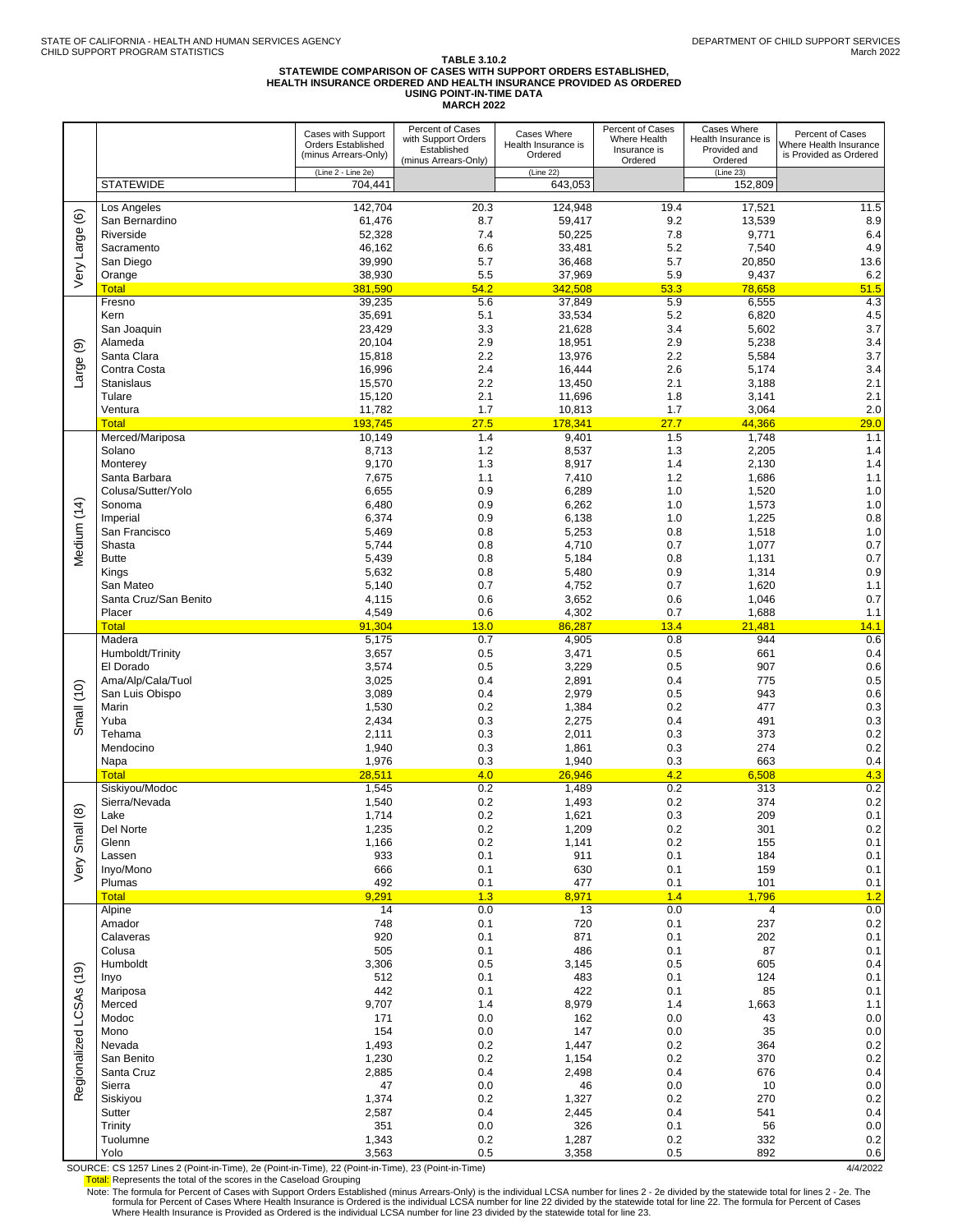# TABLE 3.12<br>CASES WITH SUPPORT ORDERS ESTABLISHED BY DEFAULT USING PRESUMED INCOME<br>USING UNDUPLICATED AGGREGATE COUNT DATA<br>MARCH 2022

|                         |                               |                                                                                | MANGU ZUZZ                                             |                                                                                 |                                                                                 |                                                                                               |
|-------------------------|-------------------------------|--------------------------------------------------------------------------------|--------------------------------------------------------|---------------------------------------------------------------------------------|---------------------------------------------------------------------------------|-----------------------------------------------------------------------------------------------|
|                         |                               | Cases with Support<br><b>Orders Established</b><br>During the Report<br>Period | Cases with Support<br>Orders Established by<br>Default | Percent of Cases with<br><b>Support Orders</b><br><b>Established by Default</b> | Cases with Support<br>Orders Established by<br>Default Using<br>Presumed Income | Percent of Cases<br>with Support Orders<br>Established by<br>Default Using<br>Presumed Income |
|                         | <b>STATEWIDE</b>              | (Line 17)                                                                      | (Line 48)<br>11,300                                    | 52.7%                                                                           | (Line 49)                                                                       |                                                                                               |
|                         |                               | 21,456                                                                         |                                                        |                                                                                 | 2,003                                                                           | 17.7%                                                                                         |
| $\circledcirc$          | Los Angeles<br>San Bernardino | 4,402<br>1,825                                                                 | 2,640<br>1,016                                         | 60.0<br>55.7                                                                    | 392<br>162                                                                      | 14.8<br>15.9                                                                                  |
|                         | Riverside                     | 1,741                                                                          | 1,019                                                  | 58.5                                                                            | 171                                                                             | 16.8                                                                                          |
|                         | Sacramento                    | 1,335                                                                          | 415<br>822                                             | 31.1                                                                            | 36                                                                              | 8.7                                                                                           |
| Very Large              | San Diego<br>Orange           | 1,745<br>992                                                                   | 374                                                    | 47.1<br>37.7                                                                    | 188<br>44                                                                       | 22.9<br>11.8                                                                                  |
|                         | <b>Total</b>                  | 12,040                                                                         | 6,286                                                  | 52.2                                                                            | 993                                                                             | 15.8                                                                                          |
|                         | Fresno<br>Kern                | 1,213<br>1,158                                                                 | 1,034<br>683                                           | 85.2<br>59.0                                                                    | 362<br>172                                                                      | 35.0<br>25.2                                                                                  |
|                         | San Joaquin                   | 771                                                                            | 386                                                    | 50.1                                                                            | 60                                                                              | 15.5                                                                                          |
| ම                       | Alameda                       | 499                                                                            | 368                                                    | 73.7                                                                            | 107                                                                             | 29.1                                                                                          |
| arge                    | Santa Clara<br>Contra Costa   | 457<br>434                                                                     | 143<br>171                                             | 31.3<br>39.4                                                                    | 20<br>50                                                                        | 14.0<br>29.2                                                                                  |
|                         | <b>Stanislaus</b>             | 341                                                                            | 165                                                    | 48.4                                                                            | 29                                                                              | 17.6                                                                                          |
|                         | Tulare<br>Ventura             | 572<br>212                                                                     | 441<br>89                                              | 77.1<br>42.0                                                                    | $\mathbf 0$<br>10                                                               | 0.0<br>11.2                                                                                   |
|                         | <b>Total</b>                  | 5,657                                                                          | 3,480                                                  | 61.5                                                                            | 810                                                                             | 23.3                                                                                          |
|                         | Merced/Mariposa               | 302                                                                            | 146                                                    | 48.3                                                                            | 21                                                                              | 14.4                                                                                          |
|                         | Solano<br>Monterey            | 337<br>291                                                                     | 192<br>112                                             | 57.0<br>38.5                                                                    | 36<br>34                                                                        | 18.8<br>30.4                                                                                  |
|                         | Santa Barbara                 | 180                                                                            | 42                                                     | 23.3                                                                            | 5                                                                               | 11.9                                                                                          |
|                         | Colusa/Sutter/Yolo            | 99                                                                             | 47                                                     | 47.5                                                                            | $\boldsymbol{2}$                                                                | 4.3                                                                                           |
| Medium (14)             | Sonoma<br>Imperial            | 200<br>280                                                                     | 93<br>178                                              | 46.5<br>63.6                                                                    | 11<br>15                                                                        | 11.8<br>8.4                                                                                   |
|                         | San Francisco                 | 184                                                                            | 37                                                     | 20.1                                                                            | 0                                                                               | 0.0                                                                                           |
|                         | Shasta                        | 148                                                                            | 65                                                     | 43.9                                                                            | $\overline{4}$                                                                  | 6.2                                                                                           |
|                         | <b>Butte</b><br>Kings         | 96<br>166                                                                      | 35<br>38                                               | 36.5<br>22.9                                                                    | 8<br>$\mathbf 0$                                                                | 22.9<br>0.0                                                                                   |
|                         | San Mateo                     | 144                                                                            | 47                                                     | 32.6                                                                            | 8                                                                               | 17.0                                                                                          |
|                         | Santa Cruz/San Benito         | 64                                                                             | 26                                                     | 40.6                                                                            | 6                                                                               | 23.1                                                                                          |
|                         | Placer<br><b>Total</b>        | 85<br>2,576                                                                    | 32<br>1,090                                            | 37.6<br>42.3                                                                    | 3<br>153                                                                        | 9.4<br>14.0                                                                                   |
|                         | Madera                        | 240                                                                            | 75                                                     | 31.3                                                                            | 10                                                                              | 13.3                                                                                          |
|                         | Humboldt/Trinity<br>El Dorado | 114<br>72                                                                      | 52<br>10                                               | 45.6<br>13.9                                                                    | 3<br>$\boldsymbol{2}$                                                           | 5.8<br>20.0                                                                                   |
|                         | Ama/Alp/Cala/Tuol             | 91                                                                             | 31                                                     | 34.1                                                                            | $\mathbf{1}$                                                                    | 3.2                                                                                           |
| Small $(10)$            | San Luis Obispo<br>Marin      | 85<br>46                                                                       | 45<br>21                                               | 52.9<br>45.7                                                                    | $\overline{7}$<br>3                                                             | 15.6<br>14.3                                                                                  |
|                         | Yuba                          | 92                                                                             | 42                                                     | 45.7                                                                            | $\overline{7}$                                                                  | 16.7                                                                                          |
|                         | Tehama                        | 57                                                                             | 15                                                     | 26.3                                                                            | 3                                                                               | 20.0                                                                                          |
|                         | Mendocino<br>Napa             | 55<br>70                                                                       | 21<br>28                                               | 38.2<br>40.0                                                                    | $\mathbf{1}$<br>0                                                               | 4.8<br>0.0                                                                                    |
|                         | <b>Total</b>                  | 922                                                                            | 340                                                    | 36.9                                                                            | 37                                                                              | 10.9                                                                                          |
|                         | Siskiyou/Modoc                | 41                                                                             | 20                                                     | 48.8                                                                            | $\mathbf 0$                                                                     | 0.0                                                                                           |
|                         | Sierra/Nevada<br>Lake         | 40<br>52                                                                       | 17<br>15                                               | 42.5<br>28.8                                                                    | 3                                                                               | $5.9\,$<br>20.0                                                                               |
|                         | Del Norte                     | 34                                                                             | $\mathbf 0$                                            | 0.0                                                                             | 0                                                                               |                                                                                               |
|                         | Glenn<br>Lassen               | 35<br>34                                                                       | 20<br>15                                               | 57.1<br>44.1                                                                    | 3<br>1                                                                          | 15.0<br>6.7                                                                                   |
| Very Small (8)          | Inyo/Mono                     | 14                                                                             | $10$                                                   | 71.4                                                                            | 1                                                                               | 10.0                                                                                          |
|                         | Plumas                        | 11                                                                             | $\overline{7}$                                         | 63.6                                                                            | 1                                                                               | 14.3                                                                                          |
|                         | <b>Total</b><br>Alpine        | 261<br>$\mathbf 0$                                                             | 104<br>0                                               | 39.8                                                                            | 10<br>0                                                                         | 9.6                                                                                           |
|                         | Amador                        | 18                                                                             | $\,$ 5 $\,$                                            | 27.8                                                                            | $\pmb{0}$                                                                       | 0.0                                                                                           |
|                         | Calaveras<br>Colusa           | 37<br>8                                                                        | 15<br>6                                                | 40.5<br>75.0                                                                    | 1<br>0                                                                          | $6.7\,$<br>0.0                                                                                |
|                         | Humboldt                      | 95                                                                             | 47                                                     | 49.5                                                                            | 3                                                                               | 6.4                                                                                           |
|                         | Inyo                          | $\overline{7}$                                                                 | 5                                                      | 71.4                                                                            | 1                                                                               | 20.0                                                                                          |
|                         | Mariposa<br>Merced            | 5<br>297                                                                       | 1<br>145                                               | 20.0<br>48.8                                                                    | 0<br>21                                                                         | 0.0<br>$14.5$                                                                                 |
| Regionalized LCSAs (19) | Modoc                         | 4                                                                              | $\mathbf 0$                                            | 0.0                                                                             | 0                                                                               |                                                                                               |
|                         | Mono                          | $\overline{7}$                                                                 | 5                                                      | 71.4                                                                            | 0                                                                               | 0.0                                                                                           |
|                         | Nevada<br>San Benito          | 38<br>23                                                                       | 16<br>8                                                | 42.1<br>34.8                                                                    | 1<br>2                                                                          | 6.3<br>25.0                                                                                   |
|                         | Santa Cruz                    | 41                                                                             | 18                                                     | 43.9                                                                            | 4                                                                               | 22.2                                                                                          |
|                         | Sierra<br>Siskiyou            | $\mathbf 2$<br>37                                                              | $\mathbf{1}$<br>20                                     | 50.0<br>54.1                                                                    | 0<br>0                                                                          | 0.0<br>0.0                                                                                    |
|                         | Sutter                        | 33                                                                             | 21                                                     | 63.6                                                                            | 2                                                                               | 9.5                                                                                           |
|                         | Trinity                       | 19                                                                             | $\sqrt{5}$                                             | 26.3                                                                            | 0                                                                               | 0.0                                                                                           |
|                         | Tuolumne<br>Yolo              | 36<br>58                                                                       | 11<br>20                                               | 30.6<br>34.5                                                                    | 0<br>$\mathbf 0$                                                                | 0.0<br>0.0                                                                                    |
|                         |                               |                                                                                |                                                        |                                                                                 |                                                                                 |                                                                                               |

SOURCE: CS 1257 Lines 17 (Unduplicated Aggregate Count - FFY), 48 (Unduplicated Aggregate Count - FFY), 49 (Unduplicated Aggregate Count - FFY)<br>
Total: Represents the total of the scores in the Caseload Grouping<br>
Note: The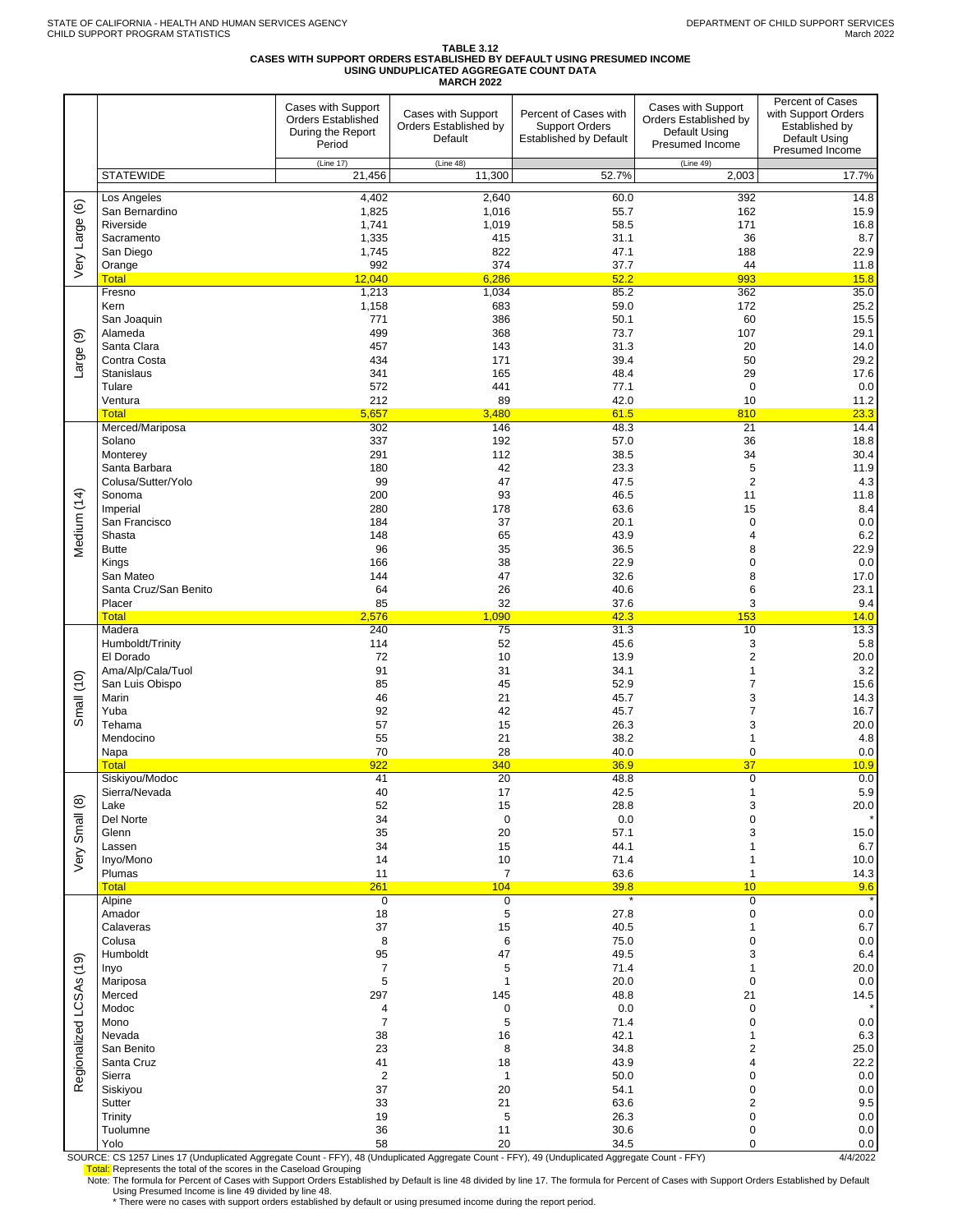# **TABLE 4.1.1 LOCAL AGENCY SUPPORT DISTRIBUTED BY CASE TYPE USING CUMULATIVE DATA MARCH 2022**

|                         |                               | <b>Support Distributed</b> | <b>Current Assistance</b> |              | <b>Former Assistance</b>   |              | Never Assistance           |              |
|-------------------------|-------------------------------|----------------------------|---------------------------|--------------|----------------------------|--------------|----------------------------|--------------|
|                         |                               | (Line 25 + Line 27)        | Support Distributed       | Percentage   | <b>Support Distributed</b> | Percentage   | <b>Support Distributed</b> | Percentage   |
|                         | <b>STATEWIDE</b>              | \$1,236,682,233            | \$94,281,382              | 7.6%         | \$614,687,533              | 49.7%        | \$527,713,318              | 42.7%        |
| $\circledcirc$          | Los Angeles<br>San Bernardino | 249,640,589<br>96,038,898  | 23,404,410<br>8,763,736   | 9.4<br>9.1   | 128,032,565<br>56,556,227  | 51.3<br>58.9 | 98,203,614<br>30,718,934   | 39.3<br>32.0 |
|                         | Riverside                     | 90,416,330                 | 6,904,042                 | 7.6          | 48,447,455                 | 53.6         | 35,064,834                 | 38.8         |
|                         | Sacramento                    | 62,740,091                 | 5,068,201                 | 8.1          | 35,774,687                 | 57.0         | 21,897,204                 | 34.9         |
| Very Large              | San Diego<br>Orange           | 88,018,989<br>87,347,089   | 4,115,485<br>4,239,650    | 4.7<br>4.9   | 33,767,289<br>33,259,602   | 38.4<br>38.1 | 50,136,216<br>49,847,838   | 57.0<br>57.1 |
|                         | <b>Total</b>                  | 674,201,987                | 52,495,523                | 7.8          | 335,837,824                | 49.8         | 285,868,639                | 42.4         |
|                         | Fresno                        | 46,822,940                 | 5,314,490                 | 11.4         | 29,320,738                 | 62.6         | 12,187,713                 | 26.0         |
|                         | Kern                          | 44,571,586                 | 5,079,064                 | 11.4<br>8.5  | 24,794,850                 | 55.6<br>55.9 | 14,697,672                 | 33.0<br>35.6 |
|                         | San Joaquin<br>Alameda        | 30,733,874<br>38,846,914   | 2,612,445<br>2,307,241    | 5.9          | 17,189,649<br>17,724,060   | 45.6         | 10,931,780<br>18,815,613   | 48.4         |
| ම                       | Santa Clara                   | 43,384,483                 | 2,000,428                 | 4.6          | 20,033,784                 | 46.2         | 21,350,272                 | 49.2         |
| Large                   | Contra Costa                  | 37,043,344                 | 2,056,525                 | 5.6          | 15,059,990                 | 40.7         | 19,926,829                 | 53.8         |
|                         | Stanislaus<br>Tulare          | 28,470,243<br>19,605,516   | 2,547,708<br>1,965,567    | 8.9<br>10.0  | 16,630,772<br>11,721,732   | 58.4<br>59.8 | 9,291,764<br>5,918,216     | 32.6<br>30.2 |
|                         | Ventura                       | 26,334,474                 | 1,443,325                 | 5.5          | 11,146,604                 | 42.3         | 13,744,545                 | 52.2         |
|                         | <b>Total</b>                  | 315,813,374                | 25,326,793                | 8.0          | 163,622,179                | 51.8         | 126,864,402                | 40.2         |
|                         | Merced/Mariposa               | 13,992,484                 | 1,643,296                 | 11.7         | 8,614,380                  | 61.6         | 3,734,808                  | 26.7         |
|                         | Solano<br>Monterey            | 19,210,674<br>21,344,203   | 1,212,377<br>1,375,125    | 6.3<br>6.4   | 9,276,244<br>10,303,918    | 48.3<br>48.3 | 8,722,054<br>9,665,160     | 45.4<br>45.3 |
|                         | Santa Barbara                 | 14,104,197                 | 970,794                   | 6.9          | 6,769,335                  | 48.0         | 6,364,068                  | 45.1         |
|                         | Colusa/Sutter/Yolo            | 11,683,675                 | 647,969                   | 5.5          | 5,830,061                  | 49.9         | 5,205,645                  | 44.6         |
| Vledium (14)            | Sonoma<br>Imperial            | 14,936,148<br>11,831,631   | 633,965                   | 4.2<br>7.1   | 5,593,808                  | 37.5         | 8,708,375                  | 58.3<br>38.4 |
|                         | San Francisco                 | 11,479,736                 | 835,516<br>756,725        | 6.6          | 6,458,615<br>4,688,281     | 54.6<br>40.8 | 4,537,499<br>6,034,730     | 52.6         |
|                         | Shasta                        | 8,819,534                  | 799,924                   | 9.1          | 5,083,287                  | 57.6         | 2,936,324                  | 33.3         |
|                         | <b>Butte</b>                  | 8,590,439                  | 783,410                   | 9.1          | 5,372,392                  | 62.5         | 2,434,637                  | 28.3         |
|                         | Kings<br>San Mateo            | 7,530,463<br>15,297,784    | 560,362<br>392,097        | 7.4<br>2.6   | 4,034,032<br>4,143,984     | 53.6<br>27.1 | 2,936,069<br>10,761,703    | 39.0<br>70.3 |
|                         | Santa Cruz/San Benito         | 9,185,000                  | 518,908                   | 5.6          | 4,480,275                  | 48.8         | 4,185,817                  | 45.6         |
|                         | Placer                        | 13,682,495                 | 448,798                   | 3.3          | 4,657,118                  | 34.0         | 8,576,580                  | 62.7         |
|                         | <b>Total</b>                  | 181,688,463                | 11,579,266                | 6.4          | 85,305,728                 | 47.0         | 84,803,469                 | 46.7         |
|                         | Madera<br>Humboldt/Trinity    | 5,631,647<br>4,843,632     | 805,703<br>422,014        | 14.3<br>8.7  | 3,136,343<br>2,325,323     | 55.7<br>48.0 | 1,689,600<br>2,096,295     | 30.0<br>43.3 |
|                         | El Dorado                     | 6,765,337                  | 412,879                   | 6.1          | 2,846,817                  | 42.1         | 3,505,641                  | 51.8         |
|                         | Ama/Alp/Cala/Tuol             | 5,433,071                  | 273,156                   | 5.0          | 2,687,080                  | 49.5         | 2,472,835                  | 45.5         |
|                         | San Luis Obispo<br>Marin      | 7,277,588<br>6,497,733     | 431,460<br>223,902        | 5.9<br>3.4   | 2,962,342<br>1,770,130     | 40.7<br>27.2 | 3,883,785<br>4,503,701     | 53.4<br>69.3 |
| Small (10)              | Yuba                          | 3,312,350                  | 374,405                   | 11.3         | 1,777,479                  | 53.7         | 1,160,467                  | 35.0         |
|                         | Tehama                        | 3,136,333                  | 351,698                   | 11.2         | 1,756,177                  | 56.0         | 1,028,458                  | 32.8         |
|                         | Mendocino                     | 2,667,504                  | 164,149                   | 6.2          | 1,521,935                  | 57.1         | 981,420                    | 36.8         |
|                         | Napa<br><b>Total</b>          | 5,004,486<br>50,569,681    | 186,644<br>3,646,011      | 3.7<br>7.2   | 1,719,314<br>22,502,940    | 34.4<br>44.5 | 3,098,528<br>24,420,730    | 61.9<br>48.3 |
|                         | Siskiyou/Modoc                | 1,952,949                  | 120,935                   | 6.2          | 1,114,884                  | 57.1         | 717,130                    | 36.7         |
|                         | Sierra/Nevada                 | 3,438,635                  | 215,772                   | 6.3          | 1,422,138                  | 41.4         | 1,800,725                  | 52.4         |
| Very Small (8)          | Lake<br>Del Norte             | 2,484,287                  | 276,956<br>185,832        | 11.1<br>12.9 | 1,374,415<br>943,225       | 55.3<br>65.3 | 832,916<br>315,730         | 33.5<br>21.9 |
|                         | Glenn                         | 1,444,788<br>1,672,669     | 186,566                   | 11.2         | 936,239                    | 56.0         | 549,864                    | 32.9         |
|                         | Lassen                        | 1,386,680                  | 162,269                   | 11.7         | 740,283                    | 53.4         | 484,127                    | 34.9         |
|                         | Inyo/Mono                     | 1,064,609                  | 40,430                    | 3.8          | 413,464                    | 38.8         | 610,716                    | 57.4         |
|                         | Plumas<br><b>Total</b>        | 964,110<br>14,408,728      | 45,028<br>1,233,789       | 4.7<br>8.6   | 474,212<br>7,418,861       | 49.2<br>51.5 | 444,869<br>5,756,077       | 46.1<br>39.9 |
|                         | Alpine                        | 25,058                     | $\mathbf 0$               | 0.0          | 12,297                     | 49.1         | 12,761                     | 50.9         |
|                         | Amador                        | 1,415,149                  | 91,243                    | 6.4          | 639,365                    | 45.2         | 684,541                    | 48.4         |
|                         | Calaveras                     | 1,623,854                  | 80,076                    | 4.9          | 803,707                    | 49.5<br>44.4 | 740,071                    | 45.6<br>52.7 |
|                         | Colusa<br>Humboldt            | 878,591<br>4,205,900       | 26,103<br>379,351         | 3.0<br>9.0   | 389,712<br>1,954,140       | 46.5         | 462,777<br>1,872,408       | 44.5         |
|                         | Inyo                          | 791,675                    | 35,330                    | 4.5          | 341,696                    | 43.2         | 414,649                    | 52.4         |
|                         | Mariposa                      | 532,000                    | 40,533                    | 7.6          | 240,275                    | 45.2         | 251,192                    | 47.2         |
|                         | Merced<br>Modoc               | 13,460,484<br>185,807      | 1,602,762                 | 11.9<br>10.2 | 8,374,105<br>104,155       | 62.2<br>56.1 | 3,483,617<br>62,729        | 25.9<br>33.8 |
| Regionalized LCSAs (19) | Mono                          | 272,934                    | 18,923<br>5,099           | 1.9          | 71,768                     | 26.3         | 196,067                    | 71.8         |
|                         | Nevada                        | 3,378,224                  | 209,131                   | 6.2          | 1,384,352                  | 41.0         | 1,784,742                  | 52.8         |
|                         | San Benito                    | 2,776,769                  | 168,605                   | 6.1          | 1,411,311                  | 50.8         | 1,196,853                  | 43.1         |
|                         | Santa Cruz<br>Sierra          | 6,408,231<br>60,411        | 350,303<br>6,641          | 5.5<br>11.0  | 3,068,964<br>37,786        | 47.9<br>62.5 | 2,988,964<br>15,983        | 46.6<br>26.5 |
|                         | Siskiyou                      | 1,767,142                  | 102,012                   | 5.8          | 1,010,729                  | 57.2         | 654,402                    | 37.0         |
|                         | Sutter                        | 3,779,798                  | 309,047                   | 8.2          | 2,005,717                  | 53.1         | 1,465,034                  | 38.8         |
|                         | Trinity                       | 637,732                    | 42,663                    | 6.7          | 371,183                    | 58.2         | 223,887                    | 35.1         |
|                         | Tuolumne<br>Yolo              | 2,369,010<br>7,025,285     | 101,837<br>312,820        | 4.3<br>4.5   | 1,231,711<br>3,434,632     | 52.0<br>48.9 | 1,035,461<br>3,277,833     | 43.7<br>46.7 |
|                         |                               |                            |                           |              |                            |              |                            | 10000        |

SOURCE: CS 1257 Lines 25 (Cumulative - FFY), 27 (Cumulative - FFY)<br>Total: Represents the total of the scores in the Caseload Grouping<br>Note: The Percentage of Support Distributed by assistance category is calculated by divi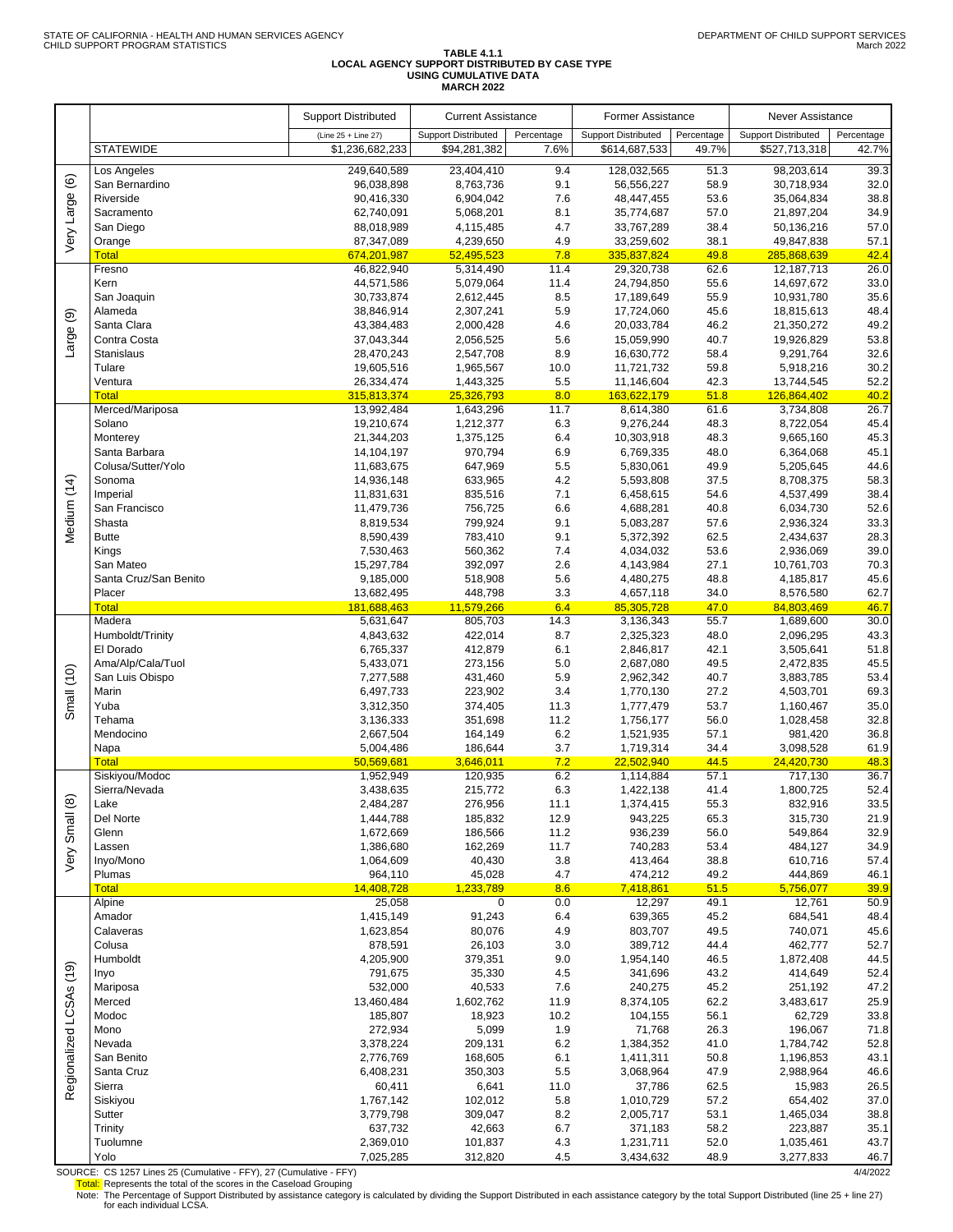# TABLE 4.3<br>SUPPORT DISTRIBUTED PER CASE WITH A COLLECTION<br>USING CUMULATIVE AND UNDUPLICATED AGGREGATE COUNT DATA<br>MARCH 2022

|                         |                                                                                                         | <b>Support Distributed</b> | <b>Cases with Collections</b> | Average Amount<br>Distributed per Case with<br>a Collection (SPM 2) |
|-------------------------|---------------------------------------------------------------------------------------------------------|----------------------------|-------------------------------|---------------------------------------------------------------------|
|                         |                                                                                                         | (Line 25 + Line 27)        | (Line 18)                     |                                                                     |
|                         | <b>STATEWIDE</b>                                                                                        | \$1,236,682,233            | 557,844                       | \$2,217                                                             |
|                         | Los Angeles                                                                                             | 249,640,589                | 108,337                       | 2,304                                                               |
|                         | San Bernardino                                                                                          | 96,038,898                 | 46,619                        | 2,060                                                               |
|                         | Riverside                                                                                               | 90,416,330                 | 40,070                        | 2,256                                                               |
|                         | Sacramento<br>San Diego                                                                                 | 62,740,091<br>88,018,989   | 31,606<br>35,665              | 1,985<br>2,468                                                      |
| Very Large (6)          | Orange                                                                                                  | 87,347,089                 | 34,085                        | 2,563                                                               |
|                         | <b>Total</b>                                                                                            | 674,201,987                | 296,382                       | 2,275                                                               |
|                         | Fresno                                                                                                  | 46,822,940                 | 26,333                        | 1,778                                                               |
|                         | Kern                                                                                                    | 44,571,586                 | 22,673                        | 1,966                                                               |
|                         | San Joaquin<br>Alameda                                                                                  | 30,733,874                 | 14,908                        | 2,062                                                               |
|                         | Santa Clara                                                                                             | 38,846,914<br>43,384,483   | 15,953<br>17,873              | 2,435<br>2,427                                                      |
| Large (9)               | Contra Costa                                                                                            | 37,043,344                 | 14,362                        | 2,579                                                               |
|                         | Stanislaus                                                                                              | 28,470,243                 | 12,899                        | 2,207                                                               |
|                         | Tulare                                                                                                  | 19,605,516                 | 10,829                        | 1,810                                                               |
|                         | Ventura                                                                                                 | 26,334,474                 | 11,338                        | 2,323                                                               |
|                         | <b>Total</b><br>Merced/Mariposa                                                                         | 315,813,374<br>13,992,484  | 147,168<br>8,227              | 2,146<br>1,701                                                      |
|                         | Solano                                                                                                  | 19,210,674                 | 8,664                         | 2,217                                                               |
|                         | Monterey                                                                                                | 21,344,203                 | 8,554                         | 2,495                                                               |
|                         | Santa Barbara                                                                                           | 14,104,197                 | 6,327                         | 2,229                                                               |
|                         | Colusa/Sutter/Yolo                                                                                      | 11,683,675                 | 5,939                         | 1,967                                                               |
| Medium (14)             | Sonoma                                                                                                  | 14,936,148                 | 6,530                         | 2,287                                                               |
|                         | Imperial<br>San Francisco                                                                               | 11,831,631<br>11,479,736   | 5,349<br>5,437                | 2,212<br>2,111                                                      |
|                         | Shasta                                                                                                  | 8,819,534                  | 5,291                         | 1,667                                                               |
|                         | <b>Butte</b>                                                                                            | 8,590,439                  | 4,823                         | 1,781                                                               |
|                         | Kings                                                                                                   | 7,530,463                  | 4,210                         | 1,789                                                               |
|                         | San Mateo                                                                                               | 15,297,784                 | 5,214                         | 2,934                                                               |
|                         | Santa Cruz/San Benito<br>Placer                                                                         | 9,185,000                  | 3,949                         | 2,326                                                               |
|                         | <b>Total</b>                                                                                            | 13,682,495<br>181,688,463  | 4,282<br>82,796               | 3,195<br>2,194                                                      |
|                         | Madera                                                                                                  | 5,631,647                  | 3,359                         | 1,677                                                               |
|                         | Humboldt/Trinity                                                                                        | 4,843,632                  | 2,847                         | 1,701                                                               |
|                         | El Dorado                                                                                               | 6,765,337                  | 2,890                         | 2,341                                                               |
|                         | Ama/Alp/Cala/Tuol<br>San Luis Obispo                                                                    | 5,433,071<br>7,277,588     | 2,672<br>2,571                | 2,033<br>2,831                                                      |
| Small (10)              | Marin                                                                                                   | 6,497,733                  | 1,950                         | 3,332                                                               |
|                         | Yuba                                                                                                    | 3,312,350                  | 1,778                         | 1,863                                                               |
|                         | Tehama                                                                                                  | 3,136,333                  | 1,821                         | 1,722                                                               |
|                         | Mendocino                                                                                               | 2,667,504                  | 1,606                         | 1,661                                                               |
|                         | Napa<br><b>Total</b>                                                                                    | 5,004,486<br>50,569,681    | 1,995<br>23,489               | 2,509<br>2,153                                                      |
|                         | Siskiyou/Modoc                                                                                          | 1,952,949                  | 1,384                         | 1,411                                                               |
|                         | Sierra/Nevada                                                                                           | 3,438,635                  | 1,576                         | 2,182                                                               |
|                         | Lake                                                                                                    | 2,484,287                  | 1,328                         | 1,871                                                               |
|                         | Del Norte                                                                                               | 1,444,788                  | 1,070                         | 1,350                                                               |
| Very Small (8)          | Glenn<br>Lassen                                                                                         | 1,672,669<br>1,386,680     | 902<br>733                    | 1,854<br>1,892                                                      |
|                         | Inyo/Mono                                                                                               | 1,064,609                  | 559                           | 1,904                                                               |
|                         | Plumas                                                                                                  | 964,110                    | 457                           | 2,110                                                               |
|                         | <b>Total</b>                                                                                            | 14,408,728                 | 8,009                         | 1,799                                                               |
|                         | Alpine                                                                                                  | 25,058                     | 20                            | 1,253                                                               |
|                         | Amador<br>Calaveras                                                                                     | 1,415,149<br>1,623,854     | 641<br>784                    | 2,208<br>2,071                                                      |
|                         | Colusa                                                                                                  | 878,591                    | 379                           | 2,318                                                               |
|                         | Humboldt                                                                                                | 4,205,900                  | 2,472                         | 1,701                                                               |
|                         | Inyo                                                                                                    | 791,675                    | 426                           | 1,858                                                               |
|                         | Mariposa                                                                                                | 532,000                    | 286                           | 1,860                                                               |
| Regionalized LCSAs (19) | Merced<br>Modoc                                                                                         | 13,460,484<br>185,807      | 7,941<br>115                  | 1,695<br>1,616                                                      |
|                         | Mono                                                                                                    | 272,934                    | 133                           | 2,052                                                               |
|                         | Nevada                                                                                                  | 3,378,224                  | 1,532                         | 2,205                                                               |
|                         | San Benito                                                                                              | 2,776,769                  | 1,134                         | 2,449                                                               |
|                         | Santa Cruz                                                                                              | 6,408,231                  | 2,815                         | 2,276                                                               |
|                         | Sierra<br>Siskiyou                                                                                      | 60,411<br>1,767,142        | 44<br>1,269                   | 1,373<br>1,393                                                      |
|                         | Sutter                                                                                                  | 3,779,798                  | 1,927                         | 1,961                                                               |
|                         | Trinity                                                                                                 | 637,732                    | 375                           | 1,701                                                               |
|                         | Tuolumne                                                                                                | 2,369,010                  | 1,227                         | 1,931                                                               |
|                         | Yolo<br>COUDCE: CO. 1257 Lines 18 (Unduplicated Aggregate Count EEV) 25 (Cumulative EEV) 27 (Cumulative | 7,025,285                  | 3,633<br><b>EEV</b>           | 1,934<br>1/1/2022                                                   |

SOURCE: CS 1257 Lines 18 (Unduplicated Aggregate Count - FFY), 25 (Cumulative - FFY), 27 (Cumulative - FFY)<br><mark>Total:</mark> Represents the total of the scores in the Caseload Grouping<br>Note: The formula for SPM 2 is the sum of lin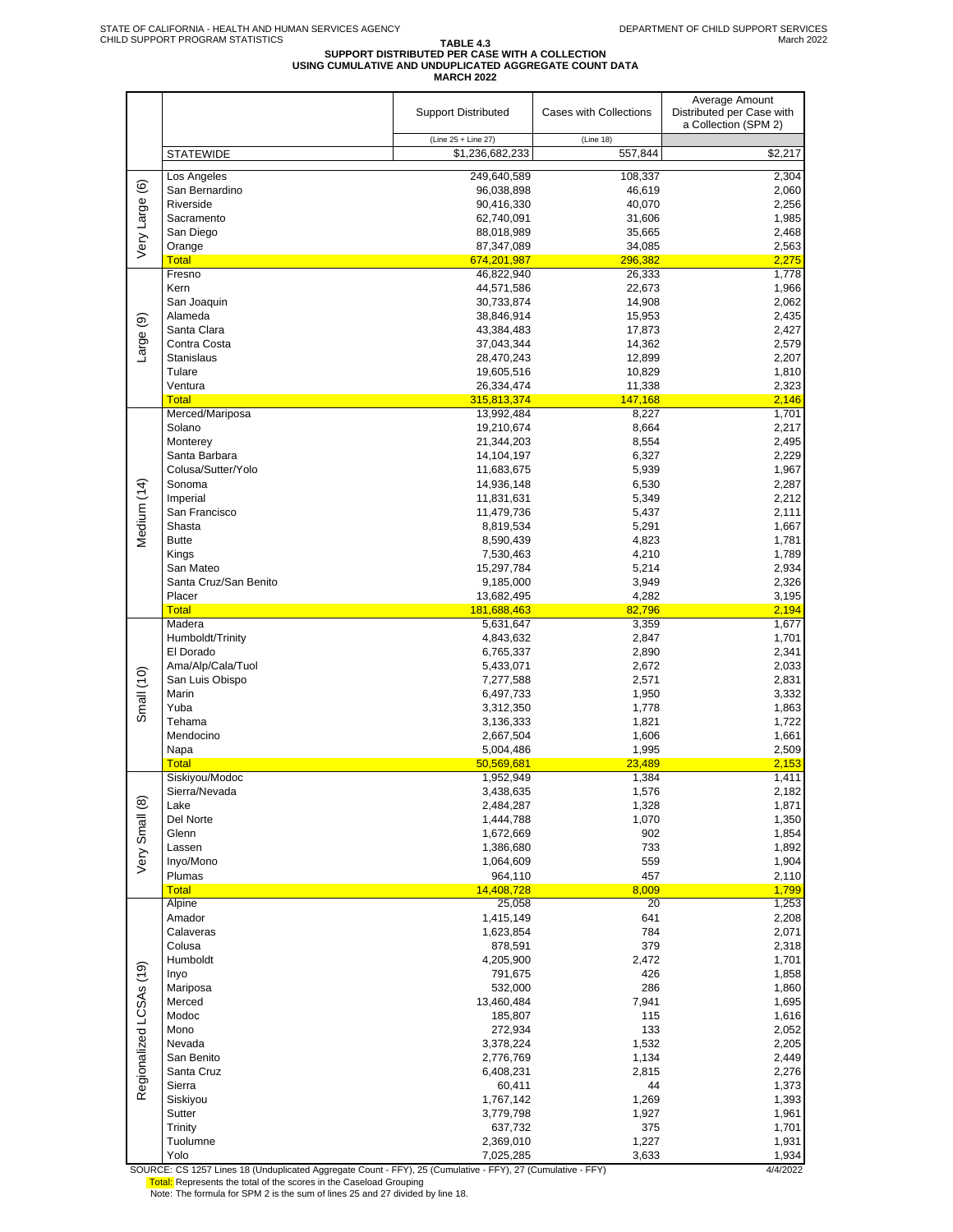#### TABLE 6.4<br>LOCAL AGENCY CASES WITH COLLECTIONS OF CURRENT SUPPORT<br>USING UNDUPLICATED AGGREGATE COUNT DATA **MARCH 2022**

|                         |                                      | Cases with Current<br>Support Due | Cases Paying Toward<br><b>Current Support</b> | Percent of Cases with<br><b>Collections of Current</b><br>Support (SPM 1) |
|-------------------------|--------------------------------------|-----------------------------------|-----------------------------------------------|---------------------------------------------------------------------------|
|                         | <b>STATEWIDE</b>                     | (Line 44)<br>459,012              | (Line 45)<br>351,314                          | 76.5%                                                                     |
|                         | Los Angeles                          | 89,561                            | 66,273                                        | 74.0                                                                      |
| Very Large (6)          | San Bernardino                       | 39,127                            | 30,604                                        | 78.2                                                                      |
|                         | Riverside<br>Sacramento              | 36,040<br>22,973                  | 26,521<br>17,609                              | 73.6<br>76.7                                                              |
|                         | San Diego                            | 30,814                            | 24,901                                        | 80.8                                                                      |
|                         | Orange                               | 29,551                            | 22,870                                        | 77.4                                                                      |
|                         | <b>Total</b><br>Fresno               | 248,066<br>22,402                 | 188,778<br>15,769                             | 76.1<br>70.4                                                              |
|                         | Kern                                 | 21,291                            | 14,849                                        | 69.7                                                                      |
|                         | San Joaquin                          | 12,372                            | 9,645                                         | 78.0                                                                      |
|                         | Alameda<br>Santa Clara               | 12,413<br>12,425                  | 9,708<br>9,780                                | 78.2<br>78.7                                                              |
| Large (9)               | Contra Costa                         | 11,908                            | 9,445                                         | 79.3                                                                      |
|                         | Stanislaus                           | 10,353                            | 7,985                                         | 77.1                                                                      |
|                         | Tulare<br>Ventura                    | 8,499<br>9,097                    | 6,911                                         | 81.3                                                                      |
|                         | <b>Total</b>                         | 120,760                           | 7,230<br>91,322                               | 79.5<br>75.6                                                              |
|                         | Merced/Mariposa                      | 7,152                             | 5,371                                         | 75.1                                                                      |
|                         | Solano                               | 6,980                             | 5,474                                         | 78.4                                                                      |
|                         | Monterey<br>Santa Barbara            | 7,646<br>5,454                    | 5,859<br>4,323                                | 76.6<br>79.3                                                              |
|                         | Colusa/Sutter/Yolo                   | 4,325                             | 3,406                                         | 78.8                                                                      |
|                         | Sonoma                               | 5,347                             | 4,319                                         | 80.8                                                                      |
| Medium (14)             | Imperial<br>San Francisco            | 4,945<br>3,843                    | 3,854<br>3,168                                | 77.9<br>82.4                                                              |
|                         | Shasta                               | 3,696                             | 2,869                                         | 77.6                                                                      |
|                         | <b>Butte</b>                         | 3,591                             | 2,587                                         | 72.0                                                                      |
|                         | Kings<br>San Mateo                   | 3,182<br>4,159                    | 2,610<br>3,436                                | 82.0<br>82.6                                                              |
|                         | Santa Cruz/San Benito                | 3,230                             | 2,530                                         | 78.3                                                                      |
|                         | Placer                               | 3,645                             | 3,028                                         | 83.1                                                                      |
|                         | <b>Total</b><br>Madera               | 67,195<br>3,110                   | 52,834<br>2,419                               | 78.6<br>77.8                                                              |
|                         | Humboldt/Trinity                     | 2,263                             | 1,678                                         | 74.1                                                                      |
|                         | El Dorado                            | 2,012                             | 1,607                                         | 79.9                                                                      |
|                         | Ama/Alp/Cala/Tuol<br>San Luis Obispo | 1,976<br>2,491                    | 1,596<br>2,061                                | 80.8<br>82.7                                                              |
| Small (10)              | Marin                                | 1,198                             | 1,013                                         | 84.6                                                                      |
|                         | Yuba                                 | 1,440                             | 1,083                                         | 75.2                                                                      |
|                         | Tehama<br>Mendocino                  | 1,391<br>1,201                    | 1,028<br>931                                  | 73.9<br>77.5                                                              |
|                         | Napa                                 | 1,642                             | 1,357                                         | 82.6                                                                      |
|                         | <b>Total</b>                         | 18,724                            | 14,773                                        | 78.9                                                                      |
|                         | Siskiyou/Modoc<br>Sierra/Nevada      | 1,037                             | 797<br>911                                    | 76.9<br>86.0                                                              |
|                         | Lake                                 | 1,059<br>1,172                    | 867                                           | 74.0                                                                      |
|                         | Del Norte                            | 795                               | 566                                           | 71.2                                                                      |
|                         | Glenn<br>Lassen                      | 749<br>644                        | 569<br>482                                    | 76.0<br>74.8                                                              |
| Very Small (8)          | Inyo/Mono                            | 458                               | 359                                           | 78.4                                                                      |
|                         | Plumas                               | 347                               | 285                                           | 82.1                                                                      |
|                         | <b>Total</b><br>Alpine               | 6,261<br>8                        | 4,836<br>6                                    | 77.2<br>75.0                                                              |
|                         | Amador                               | 499                               | 428                                           | 85.8                                                                      |
|                         | Calaveras                            | 616                               | 494                                           | 80.2                                                                      |
|                         | Colusa<br>Humboldt                   | 353<br>2,037                      | 281<br>1,515                                  | 79.6<br>74.4                                                              |
|                         | Inyo                                 | 339                               | 257                                           | 75.8                                                                      |
|                         | Mariposa                             | 235                               | 188                                           | 80.0                                                                      |
|                         | Merced<br>Modoc                      | 6,917<br>112                      | 5,183<br>80                                   | 74.9<br>71.4                                                              |
| Regionalized LCSAs (19) | Mono                                 | 119                               | 102                                           | 85.7                                                                      |
|                         | Nevada                               | 1,030                             | 891                                           | 86.5                                                                      |
|                         | San Benito<br>Santa Cruz             | 964                               | 777<br>1,753                                  | 80.6<br>77.4                                                              |
|                         | Sierra                               | 2,266<br>29                       | 20                                            | 69.0                                                                      |
|                         | Siskiyou                             | 925                               | 717                                           | 77.5                                                                      |
|                         | Sutter                               | 1,507                             | 1,155                                         | 76.6                                                                      |
|                         | Trinity<br>Tuolumne                  | 226<br>853                        | 163<br>668                                    | 72.1<br>78.3                                                              |
|                         | Yolo                                 | 2,465                             | 1,970                                         | 79.9                                                                      |

SOURCE: CS 1257 Lines 44 (Unduplicated Aggregate Count - FFY), 45 (Unduplicated Aggregate Count - FFY)<br>Total: Represents the total of the scores in the Caseload Grouping<br>Note: The formula for SPM 1 is line 45 divided by li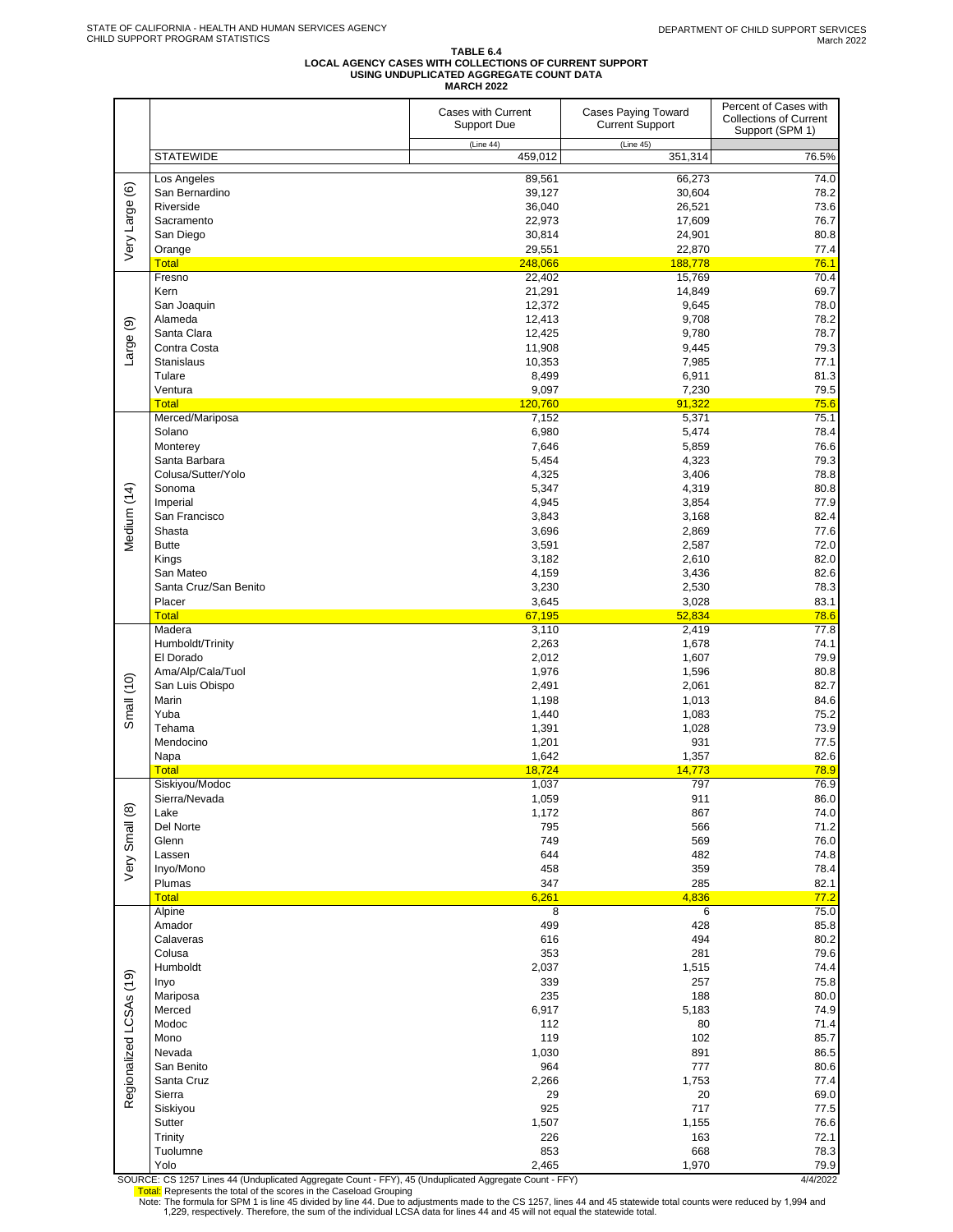#### **TABLE 7.2 LOCAL AGENCY ARREARS DUE BY CASE TYPE USING CUMULATIVE DATA MARCH 2022**

| (Line 26)<br>Arrears Due<br>Percentage<br>Arrears Due<br>Percentage<br>Arrears Due<br><b>STATEWIDE</b><br>\$1,322,743,801<br>7.7%<br>\$11,812,689,800<br>68.9%<br>\$4,006,181,975<br>\$17,141,615,576<br>450,706,225<br>Los Angeles<br>4,304,052,203<br>10.5<br>2,941,568,064<br>68.3<br>911,777,914<br>$\circlede$<br>San Bernardino<br>7.6<br>1,227,862,162<br>93,252,566<br>905,970,329<br>73.8<br>228,639,267<br>Very Large<br>Riverside<br>7.6<br>1,206,211,711<br>91,248,230<br>833,165,389<br>69.1<br>281,798,091<br>6.6<br>Sacramento<br>938,749,020<br>62,003,125<br>667,926,602<br>71.2<br>208,819,293<br>5.7<br>61.0<br>San Diego<br>791,105,635<br>45,115,670<br>482,566,293<br>263,423,671<br>5.5<br>57.2<br>Orange<br>1,250,549,418<br>68,365,709<br>715,761,550<br>466,422,160<br><b>Total</b><br>9,718,530,149<br>810,691,524<br>8.3<br>6,546,958,228<br>67.4<br>2,360,880,397<br>Fresno<br>79.3<br>748,231,481<br>78,324,177<br>10.5<br>593,488,641<br>76,418,663<br>Kern<br>774,662,152<br>92,044,602<br>11.9<br>580,825,505<br>75.0<br>101,792,044<br>6.8<br>289,194,903<br>San Joaquin<br>390,502,492<br>26,665,455<br>74.1<br>74,642,135<br>5.2<br>Alameda<br>433,970,230<br>22,385,515<br>263,992,887<br>60.8<br>147,591,828<br>ම<br>Santa Clara<br>4.8<br>67.8<br>687,105,136<br>32,855,413<br>465,813,740<br>188,435,982<br>Large<br>Contra Costa<br>20,221,257<br>4.7<br>256,304,635<br>59.1<br>433,428,883<br>156,902,990<br><b>Stanislaus</b><br>395,222,234<br>6.6<br>78.8<br>26,133,468<br>311,314,326<br>57,774,440<br>Tulare<br>17,079,859<br>6.7<br>76.5<br>253,908,677<br>194, 188, 124<br>42,640,694<br>Ventura<br>20,090,071<br>5.7<br>222,377,311<br>63.6<br>349,457,785<br>106,990,402<br>335,799,818<br>7.5<br>3,177,500,073<br><b>Total</b><br>4,466,489,068<br>71.1<br>953,189,178 | Never Assistance    |  |
|----------------------------------------------------------------------------------------------------------------------------------------------------------------------------------------------------------------------------------------------------------------------------------------------------------------------------------------------------------------------------------------------------------------------------------------------------------------------------------------------------------------------------------------------------------------------------------------------------------------------------------------------------------------------------------------------------------------------------------------------------------------------------------------------------------------------------------------------------------------------------------------------------------------------------------------------------------------------------------------------------------------------------------------------------------------------------------------------------------------------------------------------------------------------------------------------------------------------------------------------------------------------------------------------------------------------------------------------------------------------------------------------------------------------------------------------------------------------------------------------------------------------------------------------------------------------------------------------------------------------------------------------------------------------------------------------------------------------------------------------------------------------------------------------------------------------------|---------------------|--|
|                                                                                                                                                                                                                                                                                                                                                                                                                                                                                                                                                                                                                                                                                                                                                                                                                                                                                                                                                                                                                                                                                                                                                                                                                                                                                                                                                                                                                                                                                                                                                                                                                                                                                                                                                                                                                            | Percentage<br>23.4% |  |
|                                                                                                                                                                                                                                                                                                                                                                                                                                                                                                                                                                                                                                                                                                                                                                                                                                                                                                                                                                                                                                                                                                                                                                                                                                                                                                                                                                                                                                                                                                                                                                                                                                                                                                                                                                                                                            | 21.2                |  |
|                                                                                                                                                                                                                                                                                                                                                                                                                                                                                                                                                                                                                                                                                                                                                                                                                                                                                                                                                                                                                                                                                                                                                                                                                                                                                                                                                                                                                                                                                                                                                                                                                                                                                                                                                                                                                            | 18.6                |  |
|                                                                                                                                                                                                                                                                                                                                                                                                                                                                                                                                                                                                                                                                                                                                                                                                                                                                                                                                                                                                                                                                                                                                                                                                                                                                                                                                                                                                                                                                                                                                                                                                                                                                                                                                                                                                                            | 23.4<br>22.2        |  |
|                                                                                                                                                                                                                                                                                                                                                                                                                                                                                                                                                                                                                                                                                                                                                                                                                                                                                                                                                                                                                                                                                                                                                                                                                                                                                                                                                                                                                                                                                                                                                                                                                                                                                                                                                                                                                            | 33.3                |  |
|                                                                                                                                                                                                                                                                                                                                                                                                                                                                                                                                                                                                                                                                                                                                                                                                                                                                                                                                                                                                                                                                                                                                                                                                                                                                                                                                                                                                                                                                                                                                                                                                                                                                                                                                                                                                                            | 37.3                |  |
|                                                                                                                                                                                                                                                                                                                                                                                                                                                                                                                                                                                                                                                                                                                                                                                                                                                                                                                                                                                                                                                                                                                                                                                                                                                                                                                                                                                                                                                                                                                                                                                                                                                                                                                                                                                                                            | 24.3<br>10.2        |  |
|                                                                                                                                                                                                                                                                                                                                                                                                                                                                                                                                                                                                                                                                                                                                                                                                                                                                                                                                                                                                                                                                                                                                                                                                                                                                                                                                                                                                                                                                                                                                                                                                                                                                                                                                                                                                                            | 13.1                |  |
|                                                                                                                                                                                                                                                                                                                                                                                                                                                                                                                                                                                                                                                                                                                                                                                                                                                                                                                                                                                                                                                                                                                                                                                                                                                                                                                                                                                                                                                                                                                                                                                                                                                                                                                                                                                                                            | 19.1                |  |
|                                                                                                                                                                                                                                                                                                                                                                                                                                                                                                                                                                                                                                                                                                                                                                                                                                                                                                                                                                                                                                                                                                                                                                                                                                                                                                                                                                                                                                                                                                                                                                                                                                                                                                                                                                                                                            | 34.0                |  |
|                                                                                                                                                                                                                                                                                                                                                                                                                                                                                                                                                                                                                                                                                                                                                                                                                                                                                                                                                                                                                                                                                                                                                                                                                                                                                                                                                                                                                                                                                                                                                                                                                                                                                                                                                                                                                            | 27.4<br>36.2        |  |
|                                                                                                                                                                                                                                                                                                                                                                                                                                                                                                                                                                                                                                                                                                                                                                                                                                                                                                                                                                                                                                                                                                                                                                                                                                                                                                                                                                                                                                                                                                                                                                                                                                                                                                                                                                                                                            | 14.6                |  |
|                                                                                                                                                                                                                                                                                                                                                                                                                                                                                                                                                                                                                                                                                                                                                                                                                                                                                                                                                                                                                                                                                                                                                                                                                                                                                                                                                                                                                                                                                                                                                                                                                                                                                                                                                                                                                            | 16.8                |  |
|                                                                                                                                                                                                                                                                                                                                                                                                                                                                                                                                                                                                                                                                                                                                                                                                                                                                                                                                                                                                                                                                                                                                                                                                                                                                                                                                                                                                                                                                                                                                                                                                                                                                                                                                                                                                                            | 30.6<br>21.3        |  |
| Merced/Mariposa<br>18,575,066<br>9.1<br>159,513,241<br>77.8<br>205,026,273<br>26,937,966                                                                                                                                                                                                                                                                                                                                                                                                                                                                                                                                                                                                                                                                                                                                                                                                                                                                                                                                                                                                                                                                                                                                                                                                                                                                                                                                                                                                                                                                                                                                                                                                                                                                                                                                   | 13.1                |  |
| 4.7<br>68.4<br>Solano<br>246,704,785<br>11,624,274<br>168,690,117<br>66,390,394                                                                                                                                                                                                                                                                                                                                                                                                                                                                                                                                                                                                                                                                                                                                                                                                                                                                                                                                                                                                                                                                                                                                                                                                                                                                                                                                                                                                                                                                                                                                                                                                                                                                                                                                            | 26.9                |  |
| 8.3<br>70.7<br>Monterey<br>252, 137, 164<br>20,940,777<br>178,370,975<br>52,825,412                                                                                                                                                                                                                                                                                                                                                                                                                                                                                                                                                                                                                                                                                                                                                                                                                                                                                                                                                                                                                                                                                                                                                                                                                                                                                                                                                                                                                                                                                                                                                                                                                                                                                                                                        | 21.0                |  |
| Santa Barbara<br>6.8<br>69.0<br>153,589,253<br>10,440,573<br>106,001,209<br>37, 147, 470<br>Colusa/Sutter/Yolo<br>8,032,606<br>4.8<br>76.5<br>168,729,092<br>129,160,119<br>31,536,367                                                                                                                                                                                                                                                                                                                                                                                                                                                                                                                                                                                                                                                                                                                                                                                                                                                                                                                                                                                                                                                                                                                                                                                                                                                                                                                                                                                                                                                                                                                                                                                                                                     | 24.2<br>18.7        |  |
| 6,285,097<br>4.1<br>96,906,566<br>Sonoma<br>152,606,105<br>63.5<br>49,414,443                                                                                                                                                                                                                                                                                                                                                                                                                                                                                                                                                                                                                                                                                                                                                                                                                                                                                                                                                                                                                                                                                                                                                                                                                                                                                                                                                                                                                                                                                                                                                                                                                                                                                                                                              | 32.4                |  |
| Medium (14)<br>Imperial<br>6.9<br>77.6<br>23,759,709<br>152,856,142<br>10,547,511<br>118,548,921                                                                                                                                                                                                                                                                                                                                                                                                                                                                                                                                                                                                                                                                                                                                                                                                                                                                                                                                                                                                                                                                                                                                                                                                                                                                                                                                                                                                                                                                                                                                                                                                                                                                                                                           | 15.5                |  |
| 4.5<br>65.5<br>San Francisco<br>129,922,634<br>5,828,831<br>85,142,180<br>38,951,624                                                                                                                                                                                                                                                                                                                                                                                                                                                                                                                                                                                                                                                                                                                                                                                                                                                                                                                                                                                                                                                                                                                                                                                                                                                                                                                                                                                                                                                                                                                                                                                                                                                                                                                                       | 30.0                |  |
| 7,145,701<br>6.0<br>93,336,826<br>78.5<br>Shasta<br>118,845,599<br>18,363,072<br>82.1<br><b>Butte</b><br>136,427,811<br>9,312,122<br>6.8<br>112,038,015<br>15,077,674                                                                                                                                                                                                                                                                                                                                                                                                                                                                                                                                                                                                                                                                                                                                                                                                                                                                                                                                                                                                                                                                                                                                                                                                                                                                                                                                                                                                                                                                                                                                                                                                                                                      | 15.5<br>11.1        |  |
| 6,497,752<br>6.7<br>78.9<br>Kings<br>96,515,667<br>76,118,239<br>13,899,676                                                                                                                                                                                                                                                                                                                                                                                                                                                                                                                                                                                                                                                                                                                                                                                                                                                                                                                                                                                                                                                                                                                                                                                                                                                                                                                                                                                                                                                                                                                                                                                                                                                                                                                                                | 14.4                |  |
| San Mateo<br>3.1<br>52.6<br>160,430,049<br>4,963,413<br>84,452,631<br>71,014,005                                                                                                                                                                                                                                                                                                                                                                                                                                                                                                                                                                                                                                                                                                                                                                                                                                                                                                                                                                                                                                                                                                                                                                                                                                                                                                                                                                                                                                                                                                                                                                                                                                                                                                                                           | 44.3                |  |
| 68.8<br>Santa Cruz/San Benito<br>122, 170, 364<br>5,907,832<br>4.8<br>83,999,871<br>32,262,660<br>58.7<br>Placer<br>98,070,142<br>3,956,089<br>4.0<br>57,580,476<br>36,533,577                                                                                                                                                                                                                                                                                                                                                                                                                                                                                                                                                                                                                                                                                                                                                                                                                                                                                                                                                                                                                                                                                                                                                                                                                                                                                                                                                                                                                                                                                                                                                                                                                                             | 26.4<br>37.3        |  |
| 1,549,859,386<br><b>Total</b><br>2,194,031,079<br>130,057,642<br>5.9<br>70.6<br>514,114,051                                                                                                                                                                                                                                                                                                                                                                                                                                                                                                                                                                                                                                                                                                                                                                                                                                                                                                                                                                                                                                                                                                                                                                                                                                                                                                                                                                                                                                                                                                                                                                                                                                                                                                                                | 23.4                |  |
| Madera<br>47,631,818<br>6,208,789<br>13.0<br>33,456,635<br>70.2<br>7,966,394                                                                                                                                                                                                                                                                                                                                                                                                                                                                                                                                                                                                                                                                                                                                                                                                                                                                                                                                                                                                                                                                                                                                                                                                                                                                                                                                                                                                                                                                                                                                                                                                                                                                                                                                               | 16.7                |  |
| Humboldt/Trinity<br>3,800,988<br>5.8<br>49,091,693<br>75.3<br>65,229,415<br>12,336,734                                                                                                                                                                                                                                                                                                                                                                                                                                                                                                                                                                                                                                                                                                                                                                                                                                                                                                                                                                                                                                                                                                                                                                                                                                                                                                                                                                                                                                                                                                                                                                                                                                                                                                                                     | 18.9                |  |
| 6.3<br>65.3<br>El Dorado<br>77,078,458<br>4,821,035<br>50,316,842<br>21,940,581<br>Ama/Alp/Cala/Tuol<br>62,328,056<br>1,959,622<br>3.1<br>46,931,974<br>75.3<br>13,436,461                                                                                                                                                                                                                                                                                                                                                                                                                                                                                                                                                                                                                                                                                                                                                                                                                                                                                                                                                                                                                                                                                                                                                                                                                                                                                                                                                                                                                                                                                                                                                                                                                                                 | 28.5<br>21.6        |  |
| Small $(10)$<br>2,592,826<br>6.3<br>23,492,461<br>56.8<br>San Luis Obispo<br>41,385,124<br>15,299,838                                                                                                                                                                                                                                                                                                                                                                                                                                                                                                                                                                                                                                                                                                                                                                                                                                                                                                                                                                                                                                                                                                                                                                                                                                                                                                                                                                                                                                                                                                                                                                                                                                                                                                                      | 37.0                |  |
| 4.2<br>62.8<br>Marin<br>99,571,864<br>4,180,809<br>62,571,104<br>32,819,951                                                                                                                                                                                                                                                                                                                                                                                                                                                                                                                                                                                                                                                                                                                                                                                                                                                                                                                                                                                                                                                                                                                                                                                                                                                                                                                                                                                                                                                                                                                                                                                                                                                                                                                                                | 33.0                |  |
| Yuba<br>8.6<br>77.7<br>40,593,307<br>3,502,278<br>31,523,865<br>5,567,164<br>Tehama<br>7.5<br>76.4<br>41,143,011<br>3,075,666<br>31,443,828<br>6,623,516                                                                                                                                                                                                                                                                                                                                                                                                                                                                                                                                                                                                                                                                                                                                                                                                                                                                                                                                                                                                                                                                                                                                                                                                                                                                                                                                                                                                                                                                                                                                                                                                                                                                   | 13.7<br>16.1        |  |
| Mendocino<br>78.1<br>42,878,591<br>2,077,095<br>4.8<br>33,496,803<br>7,304,693                                                                                                                                                                                                                                                                                                                                                                                                                                                                                                                                                                                                                                                                                                                                                                                                                                                                                                                                                                                                                                                                                                                                                                                                                                                                                                                                                                                                                                                                                                                                                                                                                                                                                                                                             | 17.0                |  |
| 2,828,298<br>5.1<br>55.8<br>Napa<br>55,672,635<br>31,060,619<br>21,783,719                                                                                                                                                                                                                                                                                                                                                                                                                                                                                                                                                                                                                                                                                                                                                                                                                                                                                                                                                                                                                                                                                                                                                                                                                                                                                                                                                                                                                                                                                                                                                                                                                                                                                                                                                 | 39.1                |  |
| <b>Total</b><br>573,512,281<br>35,047,407<br>6.1<br>393,385,822<br>68.6<br>145,079,051<br>Siskiyou/Modoc                                                                                                                                                                                                                                                                                                                                                                                                                                                                                                                                                                                                                                                                                                                                                                                                                                                                                                                                                                                                                                                                                                                                                                                                                                                                                                                                                                                                                                                                                                                                                                                                                                                                                                                   | 25.3<br>15.2        |  |
| 4.9<br>79.8<br>31,568,023<br>1,560,640<br>25,193,625<br>4,813,758<br>Sierra/Nevada<br>39,744,204<br>1,309,568<br>3.3<br>29,980,965<br>75.4<br>8,453,670                                                                                                                                                                                                                                                                                                                                                                                                                                                                                                                                                                                                                                                                                                                                                                                                                                                                                                                                                                                                                                                                                                                                                                                                                                                                                                                                                                                                                                                                                                                                                                                                                                                                    | 21.3                |  |
| Lake<br>33,875,941<br>2,054,227<br>6.1<br>25,931,505<br>76.5<br>5,890,209                                                                                                                                                                                                                                                                                                                                                                                                                                                                                                                                                                                                                                                                                                                                                                                                                                                                                                                                                                                                                                                                                                                                                                                                                                                                                                                                                                                                                                                                                                                                                                                                                                                                                                                                                  | 17.4                |  |
| Small (8)<br>Del Norte<br>25,701,756<br>1,419,521<br>5.5<br>21,060,131<br>81.9<br>3,222,104                                                                                                                                                                                                                                                                                                                                                                                                                                                                                                                                                                                                                                                                                                                                                                                                                                                                                                                                                                                                                                                                                                                                                                                                                                                                                                                                                                                                                                                                                                                                                                                                                                                                                                                                | 12.5                |  |
| Glenn<br>18,236,388<br>2,028,981<br>11.1<br>13,573,906<br>74.4<br>2,633,501<br>14,549,967<br>1,358,422<br>9.3<br>11,237,427<br>77.2<br>1,954,118<br>Lassen                                                                                                                                                                                                                                                                                                                                                                                                                                                                                                                                                                                                                                                                                                                                                                                                                                                                                                                                                                                                                                                                                                                                                                                                                                                                                                                                                                                                                                                                                                                                                                                                                                                                 | 14.4<br>13.4        |  |
| Very<br>70.2<br>Inyo/Mono<br>16,317,212<br>972,795<br>6.0<br>11,458,425<br>3,885,991                                                                                                                                                                                                                                                                                                                                                                                                                                                                                                                                                                                                                                                                                                                                                                                                                                                                                                                                                                                                                                                                                                                                                                                                                                                                                                                                                                                                                                                                                                                                                                                                                                                                                                                                       | 23.8                |  |
| 4.9<br>6,550,307<br>72.3<br>Plumas<br>9,059,508<br>443,255<br>2,065,947                                                                                                                                                                                                                                                                                                                                                                                                                                                                                                                                                                                                                                                                                                                                                                                                                                                                                                                                                                                                                                                                                                                                                                                                                                                                                                                                                                                                                                                                                                                                                                                                                                                                                                                                                    | 22.8                |  |
| 5.9<br>189,052,999<br>11,147,410<br>144,986,291<br><u>76.7</u><br>32,919,298<br><u>Total</u><br>0.0<br>Alpine<br>847,953<br>0<br>781,510<br>92.2<br>66,444                                                                                                                                                                                                                                                                                                                                                                                                                                                                                                                                                                                                                                                                                                                                                                                                                                                                                                                                                                                                                                                                                                                                                                                                                                                                                                                                                                                                                                                                                                                                                                                                                                                                 | 17.4<br>7.8         |  |
| 565,896<br>4.6<br>67.4<br>Amador<br>12,426,256<br>8,374,541<br>3,485,819                                                                                                                                                                                                                                                                                                                                                                                                                                                                                                                                                                                                                                                                                                                                                                                                                                                                                                                                                                                                                                                                                                                                                                                                                                                                                                                                                                                                                                                                                                                                                                                                                                                                                                                                                   | 28.1                |  |
| Calaveras<br>18,363,410<br>462,160<br>2.5<br>14,647,658<br>79.8<br>3,253,592                                                                                                                                                                                                                                                                                                                                                                                                                                                                                                                                                                                                                                                                                                                                                                                                                                                                                                                                                                                                                                                                                                                                                                                                                                                                                                                                                                                                                                                                                                                                                                                                                                                                                                                                               | 17.7                |  |
| Colusa<br>8,212,797<br>117,364<br>1.4<br>5,974,206<br>72.7<br>2,121,227                                                                                                                                                                                                                                                                                                                                                                                                                                                                                                                                                                                                                                                                                                                                                                                                                                                                                                                                                                                                                                                                                                                                                                                                                                                                                                                                                                                                                                                                                                                                                                                                                                                                                                                                                    | 25.8                |  |
| Humboldt<br>53,439,536<br>3,463,379<br>6.5<br>40,102,978<br>75.0<br>9,873,178<br>14,028,030<br>774,894<br>5.5<br>10,284,814<br>73.3<br>2,968,322<br>Inyo                                                                                                                                                                                                                                                                                                                                                                                                                                                                                                                                                                                                                                                                                                                                                                                                                                                                                                                                                                                                                                                                                                                                                                                                                                                                                                                                                                                                                                                                                                                                                                                                                                                                   | 18.5<br>21.2        |  |
| 3.7<br>4,523,618<br>5,858,300<br>218,811<br>77.2<br>1,115,872<br>Mariposa                                                                                                                                                                                                                                                                                                                                                                                                                                                                                                                                                                                                                                                                                                                                                                                                                                                                                                                                                                                                                                                                                                                                                                                                                                                                                                                                                                                                                                                                                                                                                                                                                                                                                                                                                  | 19.0                |  |
| 9.2<br>77.8<br>25,822,094<br>Merced<br>199,167,972<br>18,356,255<br>154,989,623                                                                                                                                                                                                                                                                                                                                                                                                                                                                                                                                                                                                                                                                                                                                                                                                                                                                                                                                                                                                                                                                                                                                                                                                                                                                                                                                                                                                                                                                                                                                                                                                                                                                                                                                            | 13.0                |  |
| Regionalized LCSAs (19)<br>75.7<br>Modoc<br>2,065,672<br>232,106<br>11.2<br>1,564,112<br>269,454<br>51.3<br>917,669<br>Mono<br>2,289,182<br>197,901<br>8.6<br>1,173,611                                                                                                                                                                                                                                                                                                                                                                                                                                                                                                                                                                                                                                                                                                                                                                                                                                                                                                                                                                                                                                                                                                                                                                                                                                                                                                                                                                                                                                                                                                                                                                                                                                                    | 13.0<br>40.1        |  |
| 75.6<br>Nevada<br>38,404,939<br>1,281,103<br>3.3<br>29,022,022<br>8,101,815                                                                                                                                                                                                                                                                                                                                                                                                                                                                                                                                                                                                                                                                                                                                                                                                                                                                                                                                                                                                                                                                                                                                                                                                                                                                                                                                                                                                                                                                                                                                                                                                                                                                                                                                                | 21.1                |  |
| San Benito<br>26,461,450<br>1,995,701<br>7.5<br>18,246,328<br>69.0<br>6,219,421                                                                                                                                                                                                                                                                                                                                                                                                                                                                                                                                                                                                                                                                                                                                                                                                                                                                                                                                                                                                                                                                                                                                                                                                                                                                                                                                                                                                                                                                                                                                                                                                                                                                                                                                            | 23.5                |  |
| Santa Cruz<br>4.1<br>95,708,913<br>3,912,130<br>65,753,544<br>68.7<br>26,043,239                                                                                                                                                                                                                                                                                                                                                                                                                                                                                                                                                                                                                                                                                                                                                                                                                                                                                                                                                                                                                                                                                                                                                                                                                                                                                                                                                                                                                                                                                                                                                                                                                                                                                                                                           | 27.2                |  |
| Sierra<br>1,339,265<br>28,465<br>2.1<br>958,944<br>71.6<br>351,856<br>Siskiyou<br>29,502,351<br>1,328,534<br>4.5<br>23,629,513<br>80.1<br>4,544,304                                                                                                                                                                                                                                                                                                                                                                                                                                                                                                                                                                                                                                                                                                                                                                                                                                                                                                                                                                                                                                                                                                                                                                                                                                                                                                                                                                                                                                                                                                                                                                                                                                                                        | 26.3<br>15.4        |  |
| Sutter<br>45,093,725<br>3,162,573<br>7.0<br>33,638,041<br>74.6<br>8,293,110                                                                                                                                                                                                                                                                                                                                                                                                                                                                                                                                                                                                                                                                                                                                                                                                                                                                                                                                                                                                                                                                                                                                                                                                                                                                                                                                                                                                                                                                                                                                                                                                                                                                                                                                                | 18.4                |  |
| Trinity<br>11,789,879<br>337,609<br>2.9<br>8,988,715<br>76.2<br>2,463,556                                                                                                                                                                                                                                                                                                                                                                                                                                                                                                                                                                                                                                                                                                                                                                                                                                                                                                                                                                                                                                                                                                                                                                                                                                                                                                                                                                                                                                                                                                                                                                                                                                                                                                                                                  | 20.9                |  |
| Tuolumne<br>30,690,437<br>931,566<br>3.0<br>23,128,265<br>75.4<br>6,630,605<br>4,752,669<br>4.1<br>89,547,872<br>77.6<br>Yolo<br>115,422,570<br>21,122,030                                                                                                                                                                                                                                                                                                                                                                                                                                                                                                                                                                                                                                                                                                                                                                                                                                                                                                                                                                                                                                                                                                                                                                                                                                                                                                                                                                                                                                                                                                                                                                                                                                                                 | 21.6                |  |

SOURCE: CS 1257 Line 26 (Cumulative - All FFYs)<br>Total: Represents the total of the scores in the Caseload Grouping<br>Note: The Percentage of Arrears Due by assistance category is calculated by dividing the Arrears Due in eac